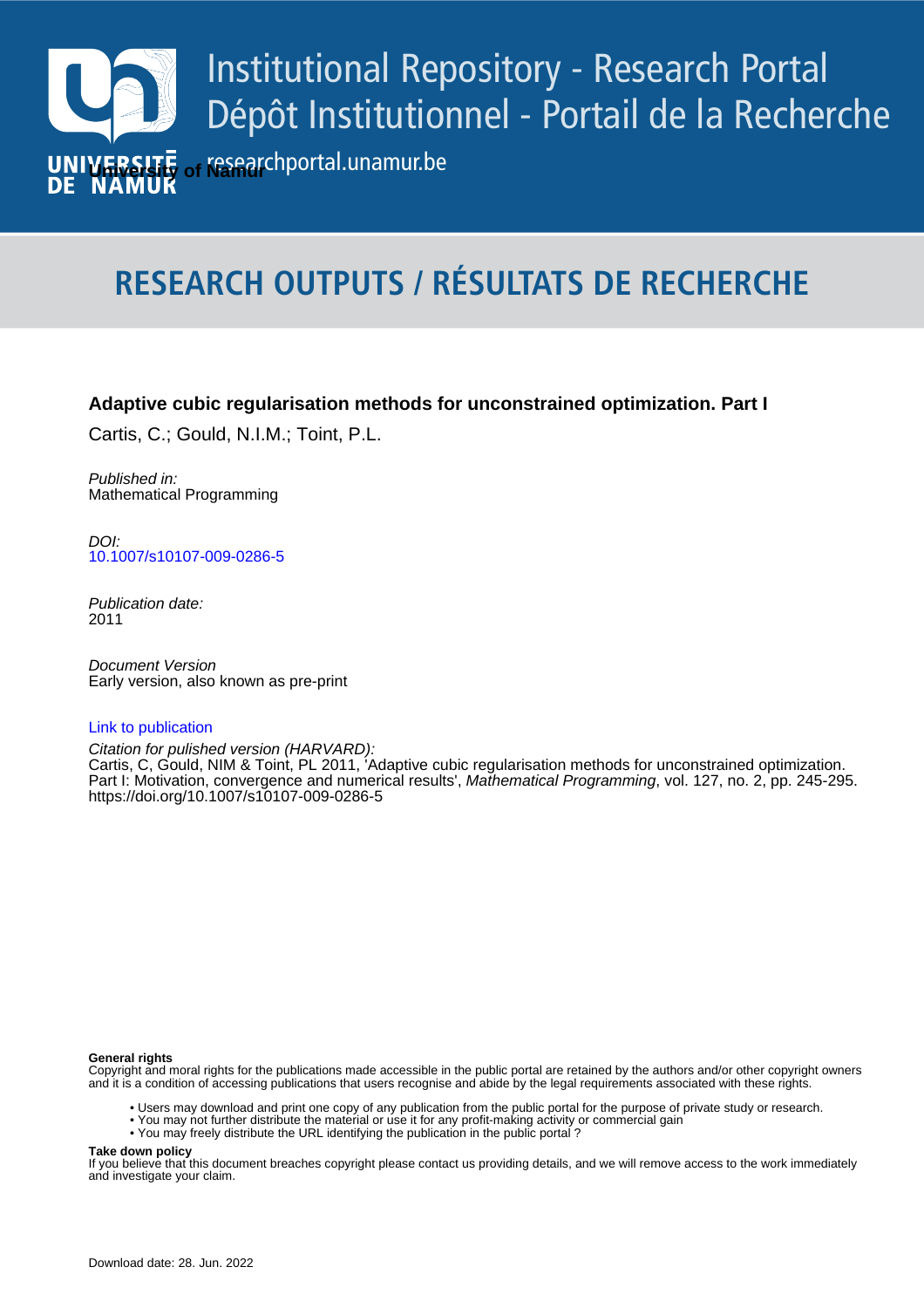# Adaptive cubic overestimation methods for unconstrained optimization. Part I: motivation, convergence and numerical results

Coralia Cartis<sup>\*</sup>,<sup>‡</sup> Nicholas I. M. Gould<sup>†,‡</sup> and Philippe L. Toint<sup>§</sup>

September 29, 2007; Revised September 25, 2008

#### Abstract

An Adaptive Cubic Overestimation (ACO) algorithm for unconstrained optimization is proposed, generalizing at the same time an unpublished method due to Griewank (Technical Report NA/12, 1981, DAMTP, Univ. of Cambridge), an algorithm by Nesterov & Polyak (Math. Programming 108(1), 2006, pp 177-205) and a proposal by Weiser, Deufthard & Erdmann (Optim. Methods Softw. 22(3), 2007, pp 413-431). At each iteration of our approach, an approximate global minimizer of a local cubic regularization of the objective function is determined, and this ensures a significant improvement in the objective so long as the Hessian of the objective is locally Lipschitz continuous. The new method uses an adaptive estimation of the local Lipschitz constant and approximations to the global model-minimizer which remain computationally-viable even for large-scale problems. We show that the excellent global and local convergence properties obtained by Nesterov & Polyak are retained, and sometimes extended to a wider class of problems, by our ACO approach. Numerical experiments with small-scale test problems from the CUTEr set show superior performance of the ACO algorithm when compared to a trust-region implementation.

## 1 Introduction

Trust-region [4] and line-search [8] methods are two commonly-used convergence schemes for unconstrained optimization and are often used to globalise Newton-like iterations. The work presented in this paper and in its companion [2] explores a third alternative: the use of a cubic overestimator of the objective function as a regularization technique for the computation of the step from one iterate to the next. Specifically, suppose that we wish to find a local minimizer of  $f : \mathbb{R}^n \to \mathbb{R}$ , the smooth objective function of an unconstrained optimization problem, and that  $x_k$  is our current best estimate. Furthermore, suppose that the objective's Hessian  $\nabla_{xx} f(x)$  is globally Lipschitz continuous on  $\mathbb{R}^n$  with  $\ell_2$ -norm Lipschitz constant L. Then

$$
f(x_k + s) = f(x_k) + s^T g(x_k) + \frac{1}{2} s^T H(x_k) s + \int_0^1 (1 - \tau) s^T [H(x_k + \tau s) - H(x_k)] s \, d\tau
$$
  
\n
$$
\leq f(x_k) + s^T g(x_k) + \frac{1}{2} s^T H(x_k) s + \frac{1}{6} L \|s\|_2^3 \stackrel{\text{def}}{=} m_k^C(s), \text{ for all } s \in \mathbb{R}^n,
$$
\n(1.1)

where we have defined  $g(x) \stackrel{\text{def}}{=} \nabla_x f(x)$  and  $H(x) \stackrel{\text{def}}{=} \nabla_{xx} f(x)$ . Thus, so long as

$$
m_k^C(s_k) < m_k^C(0) = f(x_k),\tag{1.2}
$$

<sup>∗</sup>School of Mathematics, University of Edinburgh, The King's Buildings, Edinburgh, EH9 3JZ, Scotland, UK. Email: coralia.cartis@ed.ac.uk.

<sup>‡</sup>Computational Science and Engineering Department, Rutherford Appleton Laboratory, Chilton, Oxfordshire, OX11 0QX, England, UK. Email: c.cartis@rl.ac.uk, n.i.m.gould@rl.ac.uk. This work was supported by the EPSRC grant GR/S42170.

<sup>†</sup>Oxford University Computing Laboratory, Numerical Analysis Group, Wolfson Building, Parks Road, Oxford, OX1 3QD, England, UK. Email: nick.gould@comlab.ox.ac.uk.

 $\S$ Department of Mathematics, FUNDP - University of Namur, 61, rue de Bruxelles, B-5000, Namur, Belgium. Email: philippe.toint@fundp.ac.be.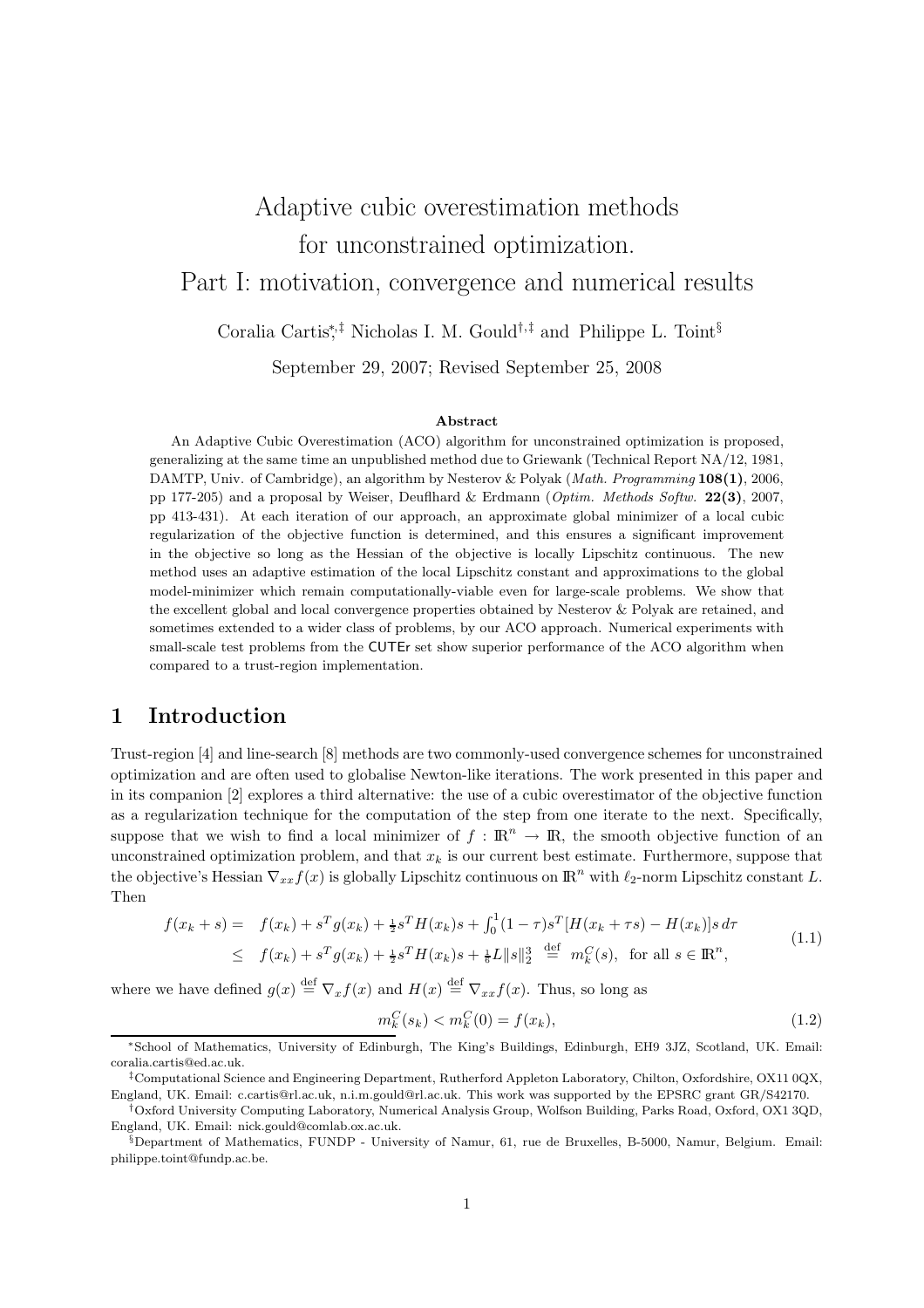the new iterate  $x_{k+1} = x_k + s_k$  improves  $f(x)$ . The minimization of  $m_k^C(s)$  can therefore be used to generate the step  $s_k$ , forming the basis of new unconstrained minimization algorithms. Our work on such an algorithm draws on several independent lines of research, some recent and some more that twenty-five years old. We now briefly review the relevant contributions.

The bound (1.1) has been known for a long time, see for example [8, Lemma 4.1.14]. However, the use of the model  $m_k^C$  for computing a step was, as far as we know, first considered by Griewank (in an unpublished technical report [19]) as a means for constructing affine-invariant variants of Newton's method which are globally convergent to second-order critical points. Griewank introduces a variant of the model  $m_k^C(s)$  with a variable weight replacing the constant L as a way to regularize Newton's quadratic model, especially in the presence of negative curvature. This variant is of the form

$$
m_k^G(s) \stackrel{\text{def}}{=} f(x_k) + s^T g(x_k) + \frac{1}{2} s^T H(x_k) s + \frac{1}{3} \sigma_k \|s\|_{G_k}^3, \tag{1.3}
$$

where  $\sigma_k \|\cdot\|_{G_k}$  is iteratively chosen to ensure the overestimation property (1.1) while preserving affine invariance. He then proves global convergence to second-order critical points of a method where the step is computed by finding any second-order minimizer of the model which provides descent. All such minimizers (including the global one) are characterized; the convergence proofs are based on a global Hölder condition and the assumption that the matrices  $G_k$  stabilize over the iterations. Griewank also outlines a proof of quadratic local convergence. He finally suggests minimizing  $m_k^G$  approximately (using a variant of the nonlinear conjugate-gradients method), considers the rate of convergence of this modified method, and gives some preliminary numerical results.

More recently, Nesterov and Polyak [25] considered a similar idea and the unmodified model  $m_k^C(s)$ , although from a different perspective. They were able to show that, if the step is computed by globally minimizing the cubic model and if the objective's Hessian is globally Lipschitz continuous, then the resulting algorithm has a better global-complexity bound than that achieved by the steepest descent method. They completed this remarkable result by showing that the model's global minimizer could be computed in a manner acceptable from the complexity point of view and proposed superior complexity bounds for the (star) convex and other special cases. Global convergence to second-order critical points and asymptotically quadratic rate of convergence were also proved for this method, but no numerical results were provided. Subsequently Nesterov [24] has proposed more sophisticated methods which further improve the complexity bounds in the convex case.

Even more recently and again independently, Weiser, Deuflhard and Erdmann [28] also pursued the same line of thought, motivated (as Griewank) by the design of an affine-invariant version of Newton's method. Their approach, directly evolved from techniques for convex problems and elaborating on [9], makes use of the cubic model  $m_k^G(s)$  with  $G_k = \sigma_k G$ , where G is positive definite and  $\sigma_k$  is an estimate of the global Lipschitz constant (the techniques for updating  $\sigma_k$  are similar to Griewank's). The proposed method does not consider global model minimization, but rather uses approximate techniques for finding a local minimizer, such as Krylov-space techniques and nonlinear conjugate-gradients. Again global Lipschitz continuity is assumed, but no formal convergence or complexity analysis is presented. Limited but encouraging numerical experience is discussed.

Our purpose here and in [2] is to unify and extend these contributions into a coherent and numerically efficient algorithmic framework, for which global and asymptotic convergence results can be proved under weaker assumptions and with simpler proofs, while preserving the good complexity bound shown by Nesterov and Polyak [25]. Firstly, we relax the need to compute a global minimizer over  $\mathbb{R}^n$ , but show that a global minimizer on some suitable subspace is acceptable for obtaining the desirable complexity bound. Secondly, we do not insist that  $H(x)$  be globally, or even locally, Lipschitz (or Hölder) continuous in general, and follow Griewank and Weiser *et al.* by introducing a dynamic positive parameter  $\sigma_k$  instead of the scaled Lipschitz constant<sup>1</sup>  $\frac{1}{2}L$  in (1.1). Lastly, we allow for a symmetric approximation  $B_k$  to the local Hessian  $H(x_k)$  in the cubic model on each iteration; this may be highly useful in practice. Thus,

<sup>&</sup>lt;sup>1</sup>The factor  $\frac{1}{2}$  is for later convenience.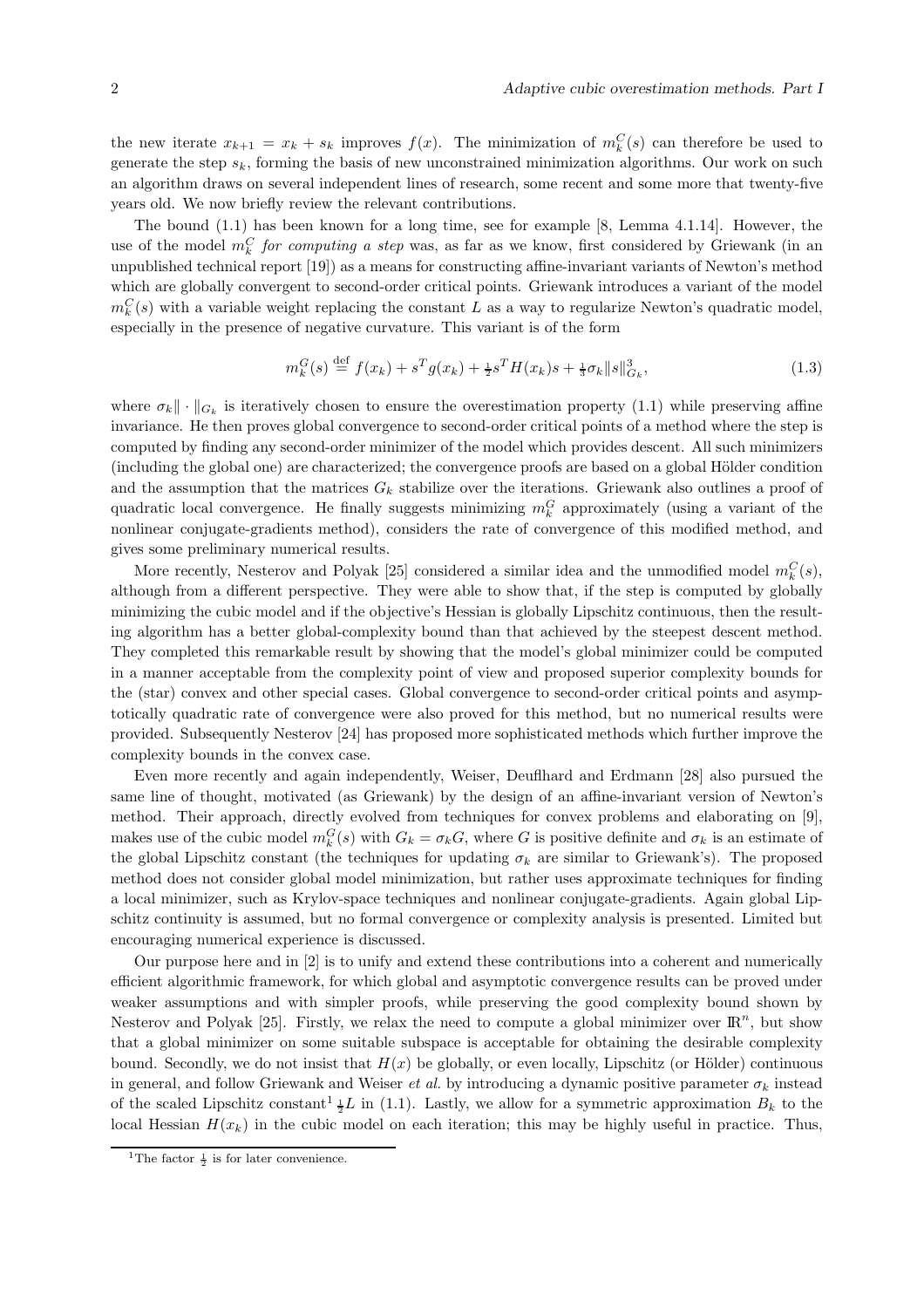instead of (1.1), it is the model

$$
m_k(s) \stackrel{\text{def}}{=} f(x_k) + s^T g_k + \frac{1}{2} s^T B_k s + \frac{1}{3} \sigma_k \|s\|^3,
$$
\n(1.4)

that we employ as an approximation to f in each iteration of our Adaptive Cubic Overestimation  $(ACO)$ algorithm (the generic algorithmic framework is given on page 5). Here, and for the remainder of the paper, for brevity we write  $g_k = g(x_k)$  and  $\|\cdot\| = \|\cdot\|_2$ ; our choice of the Euclidean norm for the cubic term is made for simplicity of exposition.

Note that whereas in the previous proposals discussed above, the cubic term of the model is rather closely linked to the size of the third derivative (provided the latter exists at all), in our approach,  $\sigma_k$ performs a double task. Namely, it may account not only for the discrepancy between the objective function and its second order Taylor expansion, but also for the difference between the exact and the approximate Hessian.

The rules for updating the parameter  $\sigma_k$  in the course of the ACO algorithm are justified by analogy to trust-region methods. In such a framework,  $\sigma_k$  might be regarded as the reciprocal of the trust-region radius (see our comments following the proof of Theorem 3.1 and the updating rules for the trust-region radius in [4]). Thus  $\sigma_k$  is increased if insufficient decrease is obtained in some measure of relative objective change, but decreased or unchanged otherwise.

Since finding a global minimizer of the model  $m_k(s)$  may not be essential in practice, and as doing so might be prohibitively expensive from a computational point of view, we relax this requirement by letting  $s_k$  be an approximation to such a minimizer. Initially, we only require that  $s_k$  ensures that the decrease in the model is at least as good as that provided by a suitable Cauchy point obtained by globally minimizing (1.4) along the current negative gradient direction. Also, a milder condition than the inequality in (1.1) is required for the computed step  $s_k$  to be accepted. Provided the objective function is continuously differentiable and bounded below, and  $B_k$ , bounded above for all k, we show in §2.2 that the ACO iterates have at least one limit point that is first-order critical. Furthermore, when the gradient of  $f$  is uniformly continuous (on the iterates), the ACO algorithm is globally convergent to first-order critical points. The broad applicability of these convergence guarantees is particularly relevant when no (exact) second-order derivative information is available.

To improve on the performance and properties of the ACO algorithm, we further require that the step  $s_k$  globally minimizes the model (1.4) in a larger subspace. Suitable candidates include the Krylov subspaces generated by a Lanczos process or, in the limit, the whole of  $\mathbb{R}^n$ —recall that the Lanczos process is particularly appropriate for large-scale problems (see §6.2 and §7). Additional termination rules are specified for the inner iterations, which guarantee that the steps  $s_k$  are not too short (see Lemmas 4.7 and 4.9). Any of these rules makes the ACO algorithm converge asymptotically at least Qsuperlinearly (see Corollary 4.8 and the first remark following its proof), under appropriate assumptions but without assuming local or global Lipschitz continuity of the Hessian (Theorem 4.3). We also show that the well-known Dennis-Moré condition [7] on the Hessian approximation  $B_k$  is sufficient, and certain quasi-Newton formulae are thus appropriate. In the same context, we also show that the parameter  $\sigma_k$ stays bounded above and all steps  $s_k$  are eventually accepted (see Theorem 4.3). Under an asymptotic local Lipschitz assumption on  $H(x)$ , and slightly stronger agreement between  $B_k$  and  $H(x_k)$  along  $s_k$ , Qquadratic convergence of the iterates is shown when a specific termination criteria is employed (Corollary 4.10). We remark however that, in our numerical experiments, this rule is not the most efficient (see §7). Requiring asymptotic agreement between  $B_k$  and  $H(x_k)$  (see (4.19)), without requiring Lispchitz continuity of the Hessian, we show, in a similar fashion to the analogous trust-region results, that the sequence of iterates  $\{x_k\}$  is attracted to one of its limit points which is a local minimizer (Theorem 4.5). Without requiring local convexity of the objective as in the latter result, but assuming global Lipschitz continuity of the objective Hessian, we prove that any limit point of the sequence of iterates is weak second-order critical in the sense that the Hessian restricted to the subspaces of minimization is positive semidefinite in the limit (Theorem 5.4).

Worst-case iteration complexity bounds for the ACO family of methods are derived in [2]. When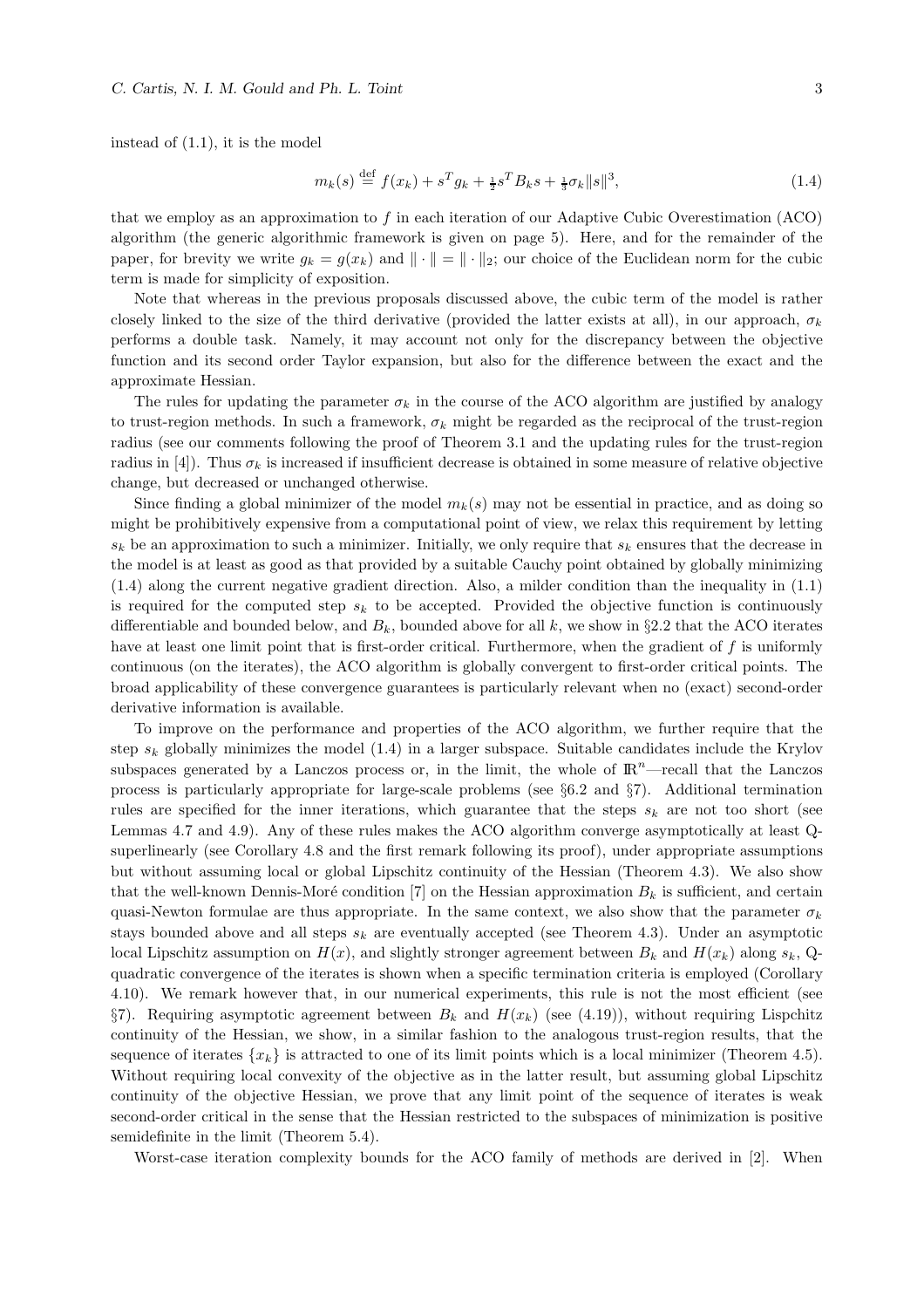requiring the mild Cauchy condition on the step, and some stronger assumptions on the objective than in the global convergence results, we obtain an upper bound on the total number of iterations the ACO algorithm takes to drive the norm of the gradient of f below  $\epsilon$  that is of order  $\epsilon^{-2}$ , which is the same as for the steepest descent method [23, p.29]. This to be expected since the Cauchy-point condition requires no more than a move in the negative gradient direction. The steepest-descent-like complexity bound can be improved when  $s_k$  is the global minimizer of the model (1.4) in a subspace containing the gradient  $g_k$  and an appropriate termination criterion is employed. In particular, assuming  $H(x)$  to be globally Lipschitz continuous, and the approximation  $B_k$  "sufficiently close" to  $H(x_k)$  along  $s_k$ , we show that the ACO algorithm has an overall worst-case iteration count of order  $\epsilon^{-3/2}$  for generating  $||g(x_k)|| \leq \epsilon$ , and of order  $\epsilon^{-3}$  for achieving approximate nonnegative curvature in a subspace containing  $s_k$ . These bounds match those proved by Nesterov and Polyak [25, §3] for their Algorithm 3.3. However, our framework, at least for the first-order results, is more general, as we allow more freedom in the choice of  $s_k$  and of  $B_k$ .

Despite the good convergence and complexity properties of the ACO algorithm, its practical efficiency ultimately relies on the ability to exactly or approximately minimize the cubic model  $m_k$ . Though  $m_k$  is non-convex, Theorem 3.1—first proved by different means in [19] and then, independently, in [25]—gives a powerful characterization of its global solutions over  $\mathbb{R}^n$  that can be exploited computationally as we show in  $\S6.1$ . Our investigations suggest that the model can be globally minimized surprisingly efficiently, provided the factorization of the matrix  $B_k$  is (inexpensively) available. Since the latter may not be the case in large-scale optimization, we also address computing cheaper and approximate minimizers of  $m_k$ , namely, global minimizers of  $m_k$  over certain subspaces, that do not involve explicit factorizations of  $B_k$ , only matrix-vector products (see §6.2). Our approach involves using the Lanczos process to build up an orthogonal basis for the Krylov subspace formed by successively applying  $B_k$  to  $g(x_k)$ , and each direction  $s_k$  is the global minimizer of the model over the current Krylov subspace. It is easily shown that this technique of approximately minimizing the cubic model when employed with either of our termination criterias, is fully covered by our theoretical results. Furthermore, numerical experience with a Matlab implementation of this approach in the ACO algorithm shows this code to perform consistently better than a trust-region implementation when tested on all the small unconstrained problems from the CUTEr test set; see  $\S 7$  and Figure 7.1 for details. The exact Hessian was used as  $B_k$  in both the ACO and the trust-region implementations.

The outline of the paper (Part I) is as follows. Section 2.1 introduces the ACO algorithm, while §2.2 shows it to be globally convergent to first-order critical points. Section 3.1 gives a new proof to a known characterization of the global minimizer of the cubic model over  $\mathbb{R}^n$ , while §3.2 defines some more general properties that are satisfied by global minimizers of  $m_k$  over subspaces of  $\mathbb{R}^n$ . Then §3.3 prescribes some suitable termination criterias for the inner iterations employed to minimize the cubic model approximately. Using the results of §3, we show asymptotic convergence properties of the ACO algorithm in the presence of local convexity in §4.1, while we prove in §4.2 that the ACO algorithm then converges at least  $Q$ superlinearly. Without assuming local convexity, §5 addresses conditions for the global convergence of the iterates to (weak) second-order critical limit points. Section 6 addresses ways of globally minimizing the cubic model both to high accuracy  $(\S6.1)$  as well as approximately using Lanczos techniques  $(\S6.2)$ . We detail our numerical experiments in §7 and in Appendix A, and draw final conclusions in §8.

## 2 Cubic overestimation for unconstrained minimization

In this section, we assume that

$$
f \in C^1(\mathbb{R}^n). \tag{2.1}
$$

#### 2.1 The method

 $AF.1$ 

The iterative methods we shall consider for minimizing  $f(x)$  fit into the generic framework of the Adaptive Cubic Overestimation (ACO) algorithm summarized below.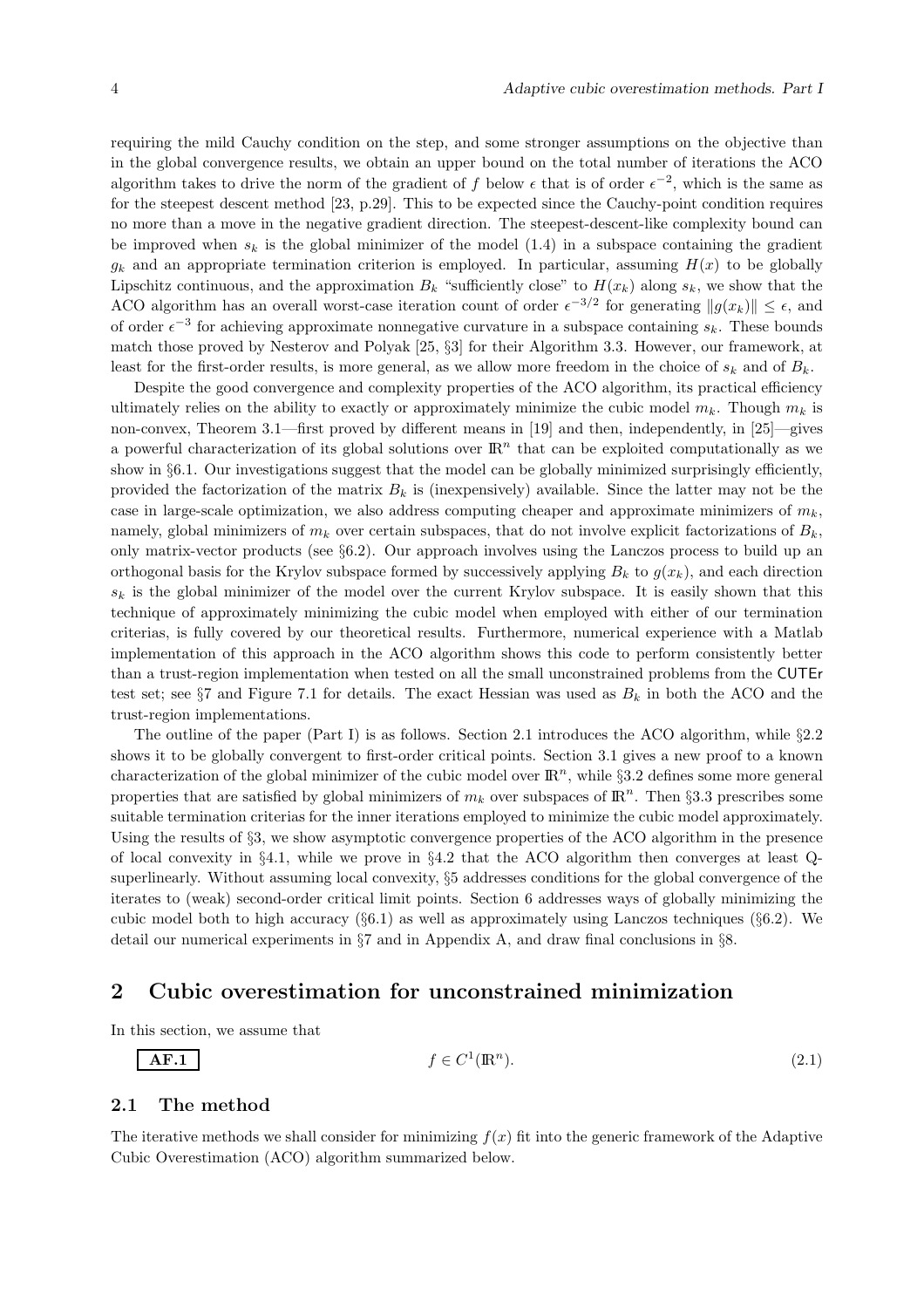Algorithm 2.1: Adaptive Cubic Overestimation (ACO). Given  $x_0, \gamma_2 \geq \gamma_1 > 1$ ,  $1 > \eta_2 \geq \eta_1 > 0$ , and  $\sigma_0 > 0$ , for  $k = 0, 1, \ldots$  until convergence, 1. Compute a step  $s_k$  for which  $m_k(s_k) \leq m_k(s_k^{\mathrm{C}})$  $(2.2)$ where the Cauchy point  $s_k^{\mathcal{C}} = -\alpha_k^{\mathcal{C}} g_k$  and  $\alpha_k^{\mathcal{C}} = \arg \min_{\alpha \in \mathbb{R}_+} m_k(-\alpha g_k).$  (2.3) 2. Compute  $f(x_k + s_k)$  and  $\rho_k = \frac{f(x_k) - f(x_k + s_k)}{f(x_k) - x_k(x_k)}$  $f(x_k) - m_k(s_k)$  $(2.4)$ 

3. Set

$$
x_{k+1} = \begin{cases} x_k + s_k & \text{if } \rho_k \ge \eta_1 \\ x_k & \text{otherwise.} \end{cases}
$$
 (2.5)

4. Set

$$
\sigma_{k+1} \in \begin{cases}\n(0, \sigma_k) & \text{if } \rho_k > \eta_2 \\
[\sigma_k, \gamma_1 \sigma_k] & \text{if } \eta_1 \le \rho_k \le \eta_2 \\
[\gamma_1 \sigma_k, \gamma_2 \sigma_k] & \text{otherwise.} \n\end{cases}\n\text{ [very successful iteration]} \n\qquad (2.6)
$$

Given an estimate  $x_k$  of a critical point of f, a step  $s_k$  is computed that is only required to satisfy condition (2.2), and as such may be easily determined. Note that our ulterior interest is in the case when  $s_k$  is computed as an approximate (global) minimizer of the model  $m_k(s)$  in (1.4), where  $B_k$  is a nontrivial approximation to the Hessian of f (provided the latter exists); these details, however, are not necessary at this point, as we first attempt to derive properties applicable to a wide class of problems and methods. The step  $s_k$  is accepted and the new iterate  $x_{k+1}$  set to  $x_k + s_k$  whenever (a reasonable fraction of) the predicted model decrease  $f(x_k)-m_k(s_k)$  is realized by the actual decrease in the objective,  $f(x_k) - f(x_k + s_k)$ . This is measured by computing the ratio  $\rho_k$  in (2.4) and requiring  $\rho_k$  to be greater than a prescribed positive constant  $\eta_1$  (for example,  $\eta_1 = 0.1$ )—we shall shortly see (Lemma 2.1) that  $\rho_k$ is well-defined whenever  $g_k \neq 0$ . Since the current weight  $\sigma_k$  has resulted in a successful step, there is no pressing reason to increase it, and indeed there may be benefits in decreasing it if good agreement between model and function are observed. By contrast, if  $\rho_k$  is smaller than  $\eta_1$ , we judge that the improvement in objective is insufficient—indeed there is no improvement if  $\rho_k \leq 0$ . If this happens, the step will be rejected and  $x_{k+1}$  left as  $x_k$ . Under these circumstances, the only recourse available is to increase the weight  $\sigma_k$  prior to the next iteration with the implicit intention of reducing the size of the step.

We note that, for Lipschitz-continuous Hessians, Griewank [19], Nesterov and Polyak [25] and Weiser, Deuflhard and Erdmann  $[28]$  all propose techniques for estimating the global Lipschitz constant L in  $(1.1)$ . This is not our objective in the update  $(2.6)$  — even for the case of interest when  $B_k \approx H(x_k)$  — since our only concern is local overestimation.

The connection between the construction of the ACO algorithm and of basic trust-region methods (see for example, [4, p. 116]) is superficially evident in the choice of measure  $\rho_k$  and the criteria for step acceptance. At a deeper level, the parameter  $\sigma_k$  might be viewed as the reciprocal of the trust-region radius (see the remarks following the proof of Theorem 3.1). Thus the ways of updating  $\sigma_k$  in each iteration mimick those of changing the trust-region radius. Note that, as in the case of trust-region methods, finding the Cauchy point is computationally inexpensive as it is a one-dimensional minimization of a (two-piece)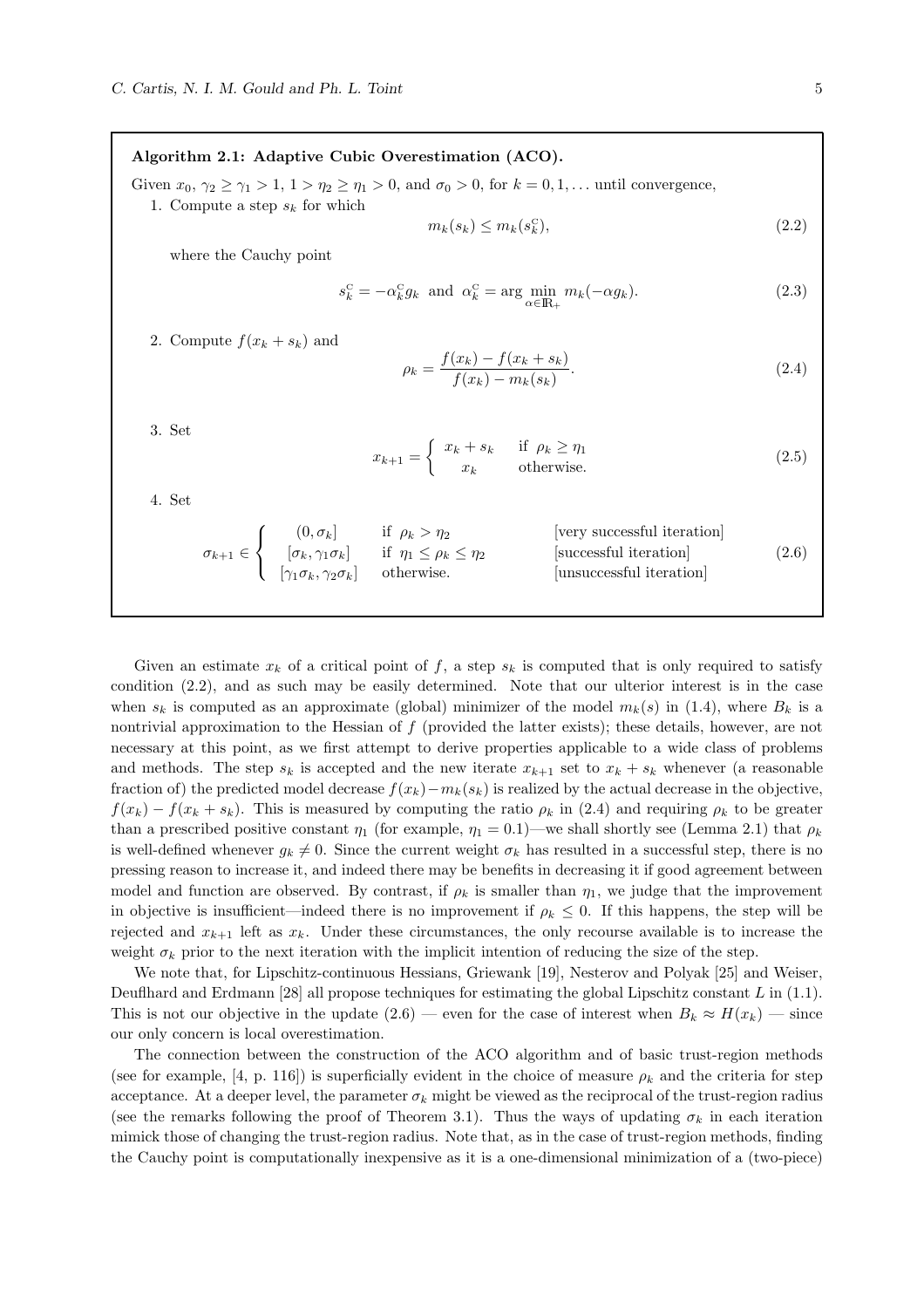cubic polynomial; this involves finding roots of a quadratic polynomial and requires one matrix-vector and three vector products.

We remark that, due to the equivalence of norms on  $\mathbb{R}^n$ , the  $\ell_2$ -norm in the model  $m_k(s)$  can be replaced by a more general, norm on  $\mathbb{R}^n$  of the form  $||x|| \stackrel{\text{def}}{=} \sqrt{x^{\top}Mx}$ ,  $x \in \mathbb{R}^n$ , where M is a given symmetric positive definite matrix. We may even allow for  $M$  to depend on  $k$  as long as it is uniformly positive definite and bounded as k increases, which may be relevant to preconditioning. It is easy to show that the convergence properties of the ACO algorithm established in what follows remain true in such a more general setting, although some of the constants involved change accordingly. The use of different norms may be viewed as an attempt to achieve affine invariance, an idea pursued by Griewank [19] and Weiser, Deufthard and Erdmann [28]. Note also that regularization terms of the form  $||s||^{\alpha}$ , for some  $\alpha > 2$ , may be employed in  $m_k(s)$  instead of the cubic term (complexity aspects of such regularizations are discussed in  $[2]$ ). Griewank  $[19]$  has considered just such extensions to cope with the possibility of Hölder rather than Lipschitz continuous Hessians.

Our aim now is to investigate the global convergence properties of the generic ACO algorithm.

### 2.2 Global convergence to first-order critical points

Throughout, we denote the index set of all successful iterations of the ACO algorithm by

 $S \stackrel{\text{def}}{=} \{k \ge 0: k \text{ successful or very successful in the sense of (2.6)}\}.$  (2.7)

We first obtain a guaranteed lower bound on the decrease in f predicted from the cubic model. This also shows that the analogue of (1.2) for  $m_k$  holds, provided  $q_k \neq 0$ .

**Lemma 2.1.** Suppose that the step  $s_k$  satisfies (2.2). Then for  $k \geq 0$ , we have that

$$
f(x_k) - m_k(s_k) \ge f(x_k) - m_k(s_k^c) \ge
$$
  

$$
\frac{\|g_k\|^2}{6\sqrt{2} \max\left[1 + \|B_k\|, 2\sqrt{\sigma_k} \|g_k\|\right]} = \frac{\|g_k\|}{6\sqrt{2}} \min\left[\frac{\|g_k\|}{1 + \|B_k\|}, \frac{1}{2} \sqrt{\frac{\|g_k\|}{\sigma_k}}\right].
$$
 (2.8)

**Proof.** Due to  $(2.2)$  and since the equality in  $(2.8)$  is straightforward, it remains to show the second inequality in (2.8). For any  $\alpha \geq 0$ , using the Cauchy-Schwarz inequality, we have

$$
m_k(s_k^C) - f(x_k) \leq m_k(-\alpha g_k) - f(x_k)
$$
  
=  $-\alpha ||g_k||^2 + \frac{1}{2}\alpha^2 g_k^T B_k g_k + \frac{1}{3}\alpha^3 \sigma_k ||g_k||^3$   
 $\leq \alpha ||g_k||^2 \{-1 + \frac{1}{2}\alpha ||B_k|| + \frac{1}{3}\alpha^2 \sigma_k ||g_k||\}.$  (2.9)

Now  $m(s_k^c) \le f(x_k)$  provided  $-1 + \frac{1}{2}\alpha \|B_k\| + \frac{1}{3}\alpha^2 \sigma_k \|g_k\| \le 0$  and  $\alpha \ge 0$ , the latter two inequalities being equivalent to

$$
\alpha \in [0, \overline{\alpha}_k],
$$
 where  $\overline{\alpha}_k \stackrel{\text{def}}{=} \frac{3}{2\sigma_k \|g_k\|} \left[ -\frac{1}{2} \|B_k\| + \sqrt{\frac{1}{4} \|B_k\|^2 + \frac{4}{3} \sigma_k \|g_k\|} \right].$ 

Furthermore, we can express  $\overline{\alpha}_k$  as

$$
\overline{\alpha}_k = 2 \left[ \frac{1}{2} \|B_k\| + \sqrt{\frac{1}{4} \|B_k\|^2 + \frac{4}{3} \sigma_k \|g_k\|} \right]^{-1}.
$$

Letting

$$
\theta_k \stackrel{\text{def}}{=} \left[ \sqrt{2} \max \left( 1 + \|B_k\|, 2\sqrt{\sigma_k \|g_k\|} \right) \right]^{-1},\tag{2.10}
$$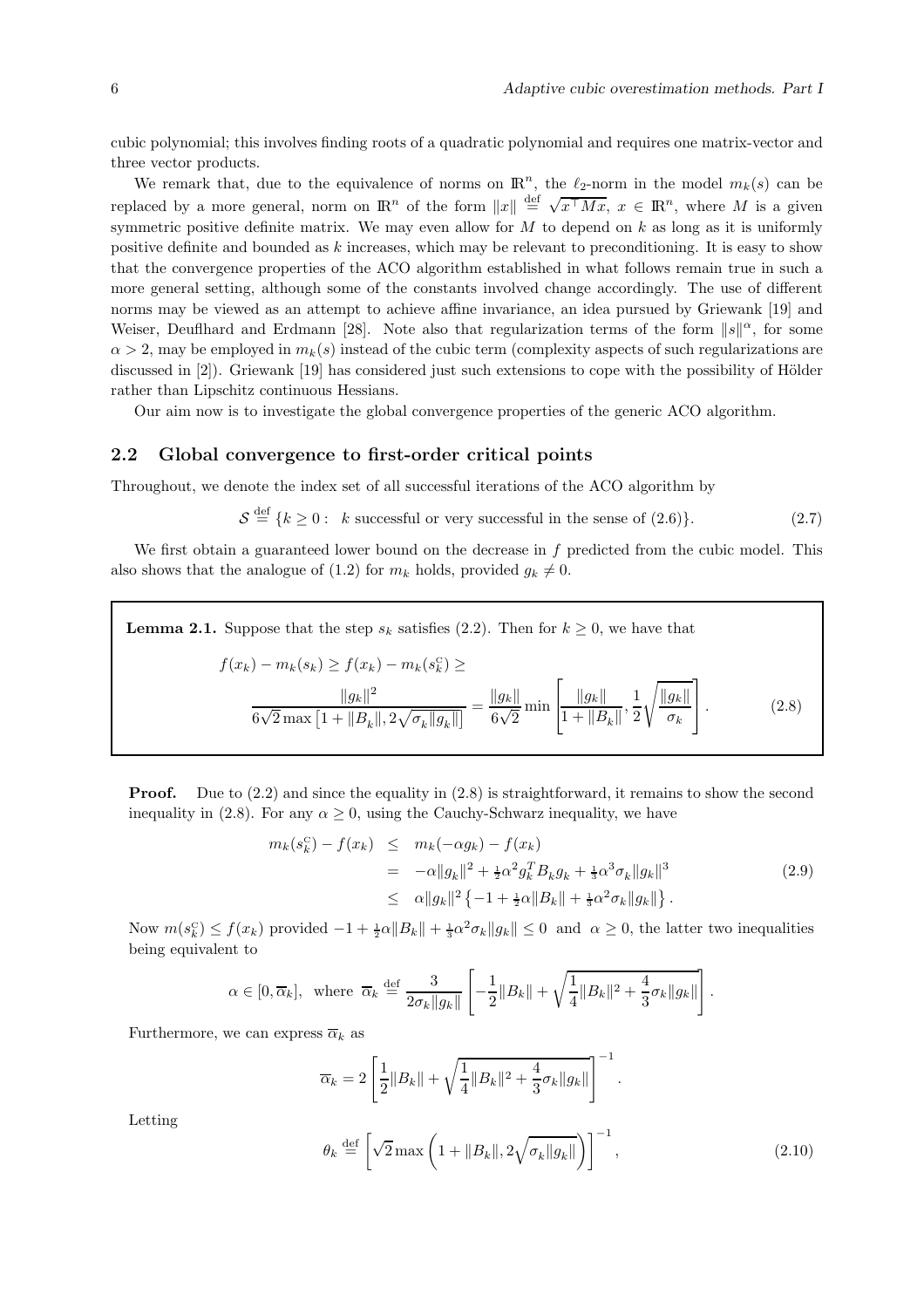and employing the inequalities

$$
\sqrt{\frac{1}{4}||B_k||^2 + \frac{4}{3}\sigma_k||g_k||} \le \frac{1}{2}||B_k|| + \frac{2}{\sqrt{3}}\sqrt{\sigma_k||g_k||} \le 2 \max\left(\frac{1}{2}||B_k||, \frac{2}{\sqrt{3}}\sqrt{\sigma_k||g_k||}\right) \le \sqrt{2} \max\left(1 + ||B_k||, 2\sqrt{\sigma_k||g_k||}\right),
$$

and

$$
\frac{1}{2}||B_k|| \le \max\left(1 + ||B_k||, 2\sqrt{\sigma_k ||g_k||}\right),\,
$$

it follows that  $0 < \theta_k \leq \overline{\alpha}_k$ . Thus substituting the value of  $\theta_k$  in the last inequality in (2.9), we obtain that

$$
m_k(s_k^{\mathcal{C}}) - f(x_k) \le \frac{\|g_k\|^2}{\sqrt{2}\max\left(1 + \|B_k\|, 2\sqrt{\sigma_k \|g_k\|}\right)} \left\{-1 + \frac{1}{2}\theta_k \|B_k\| + \frac{1}{3}\theta_k^2 \sigma_k \|g_k\|\right\} \le 0. \tag{2.11}
$$

It now follows from the definition (2.10) of  $\theta_k$  that  $\theta_k ||B_k|| \leq 1$  and  $\theta_k^2 \sigma_k ||g_k|| \leq 1$ , so that the expression in the curly brackets in (2.11) is bounded above by  $(-1/6)$ . This and (2.11) imply the second inequality in (2.8). second inequality in  $(2.8)$ .

In the convergence theory of this section, the quantity  $\sqrt{||g_k||/\sigma_k}$  plays a role similar to that of the trust-region radius in trust-region methods (compare (2.8) above with the bound (6.3.4) in [4]).

The following assumption will occur frequently in our results. For the model  $m_k$ , suppose

$$
||B_k|| \le \kappa_{\rm B}, \text{ for all } k \ge 0, \text{ and some } \kappa_{\rm B} \ge 0. \tag{2.12}
$$

Next we obtain a useful bound on the step.

**Lemma 2.2.** Suppose that AM.1 holds and that the step  $s_k$  satisfies (2.2). Then

$$
||s_k|| \le \frac{3}{\sigma_k} \max(\kappa_{\rm B}, \sqrt{\sigma_k ||g_k||}), \quad k \ge 0. \tag{2.13}
$$

Proof. Consider

$$
m_k(s) - f(x_k) = s^T g_k + \frac{1}{2} s^T B_k s + \frac{1}{3} \sigma_k \|s\|^3
$$
  
\n
$$
\geq -\|s\| \|g_k\| - \frac{1}{2} \|s\|^2 \|B_k\| + \frac{1}{3} \sigma_k \|s\|^3
$$
  
\n
$$
= (\frac{1}{9} \sigma_k \|s\|^3 - \|s\| \|g_k\|) + (\frac{2}{9} \sigma_k \|s\|^3 - \frac{1}{2} \|s\|^2 \|B_k\|).
$$

But then  $\frac{1}{9}\sigma_k \|s\|^3 - \|s\| \|g_k\| > 0$  if  $\|s\| > 3\sqrt{\|g_k\|/\sigma_k}$ , while  $\frac{2}{9}\sigma_k \|s\|^3 - \frac{1}{2} \|s\|^2 \|B_k\| > 0$  if  $\|s\| >$  $\frac{9}{4}||B_k||/\sigma_k$ . Hence  $m_k(s) > f(x_k)$  whenever

$$
||s|| > \frac{3}{\sigma_k} \max(||B_k||, \sqrt{\sigma_k ||g_k||}).
$$

But  $m_k(s_k) \le f(x_k)$  due to (2.8), and thus (2.13) holds, recalling also AM.1.

For the proof of the next result, and some others to follow, we need to show that, under certain conditions, a step k is very successful in the sense of (2.6). Provided  $f(x_k) > m_k(s_k)$ , and recalling (2.4), we have

$$
\rho_k > \eta_2 \quad \Longleftrightarrow \quad r_k \stackrel{\text{def}}{=} f(x_k + s_k) - f(x_k) - \eta_2[m_k(s_k) - f(x_k)] < 0. \tag{2.14}
$$

Whenever  $f(x_k) > m_k(s_k)$ , we can express  $r_k$  as

$$
r_k = f(x_k + s_k) - m_k(s_k) + (1 - \eta_2) [m_k(s_k) - f(x_k)], \quad k \ge 0.
$$
 (2.15)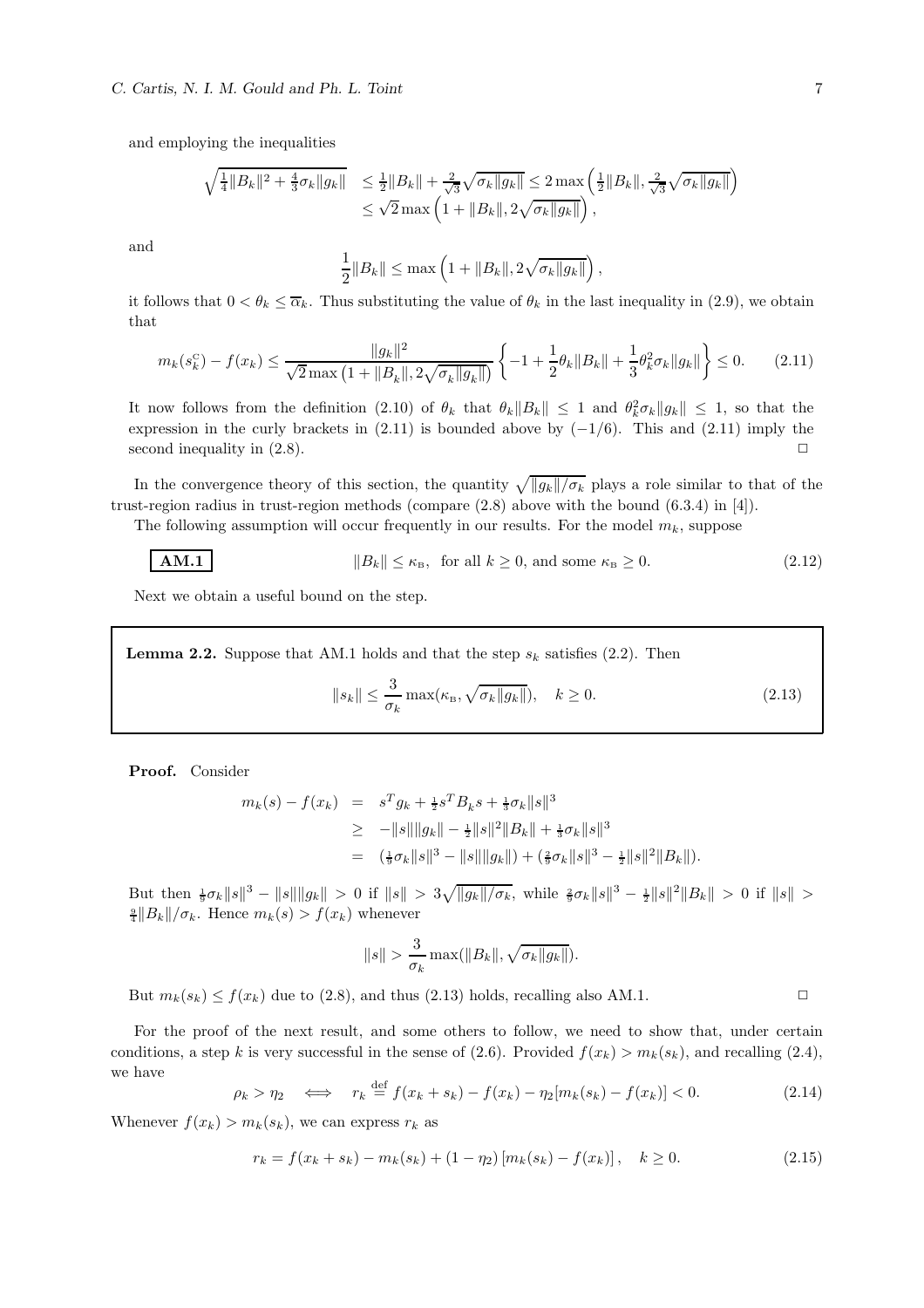Conditions are given next to ensure that some iterations become very successful asymptotically.

**Lemma 2.3.** Let AF.1 and AM.1 hold. Suppose that  $\mathcal I$  is an infinite index set such that

$$
||g_k|| \ge \epsilon
$$
, for all  $k \in \mathcal{I}$  and some  $\epsilon > 0$ , and  $\sqrt{\frac{||g_k||}{\sigma_k}} \to 0$ , as  $k \to \infty$ ,  $k \in \mathcal{I}$ . (2.16)

Then

$$
\|s_k\| \le 3\sqrt{\frac{\|g_k\|}{\sigma_k}}, \text{ for all } k \in \mathcal{I} \text{ sufficiently large.}
$$
 (2.17)

Additionally, if

$$
x_k \to x_*, \text{ as } k \to \infty, \ k \in \mathcal{I}, \text{ for some } x_* \in \mathbb{R}^n,
$$
\n
$$
(2.18)
$$

then each iteration  $k \in \mathcal{I}$  that is sufficiently large is very successful, and

$$
\sigma_{k+1} \le \sigma_k, \text{ for all } k \in \mathcal{I} \text{ sufficiently large.} \tag{2.19}
$$

**Proof.** As (2.16) implies  $\sqrt{\sigma_k ||g_k||} \ge \epsilon \sqrt{\sigma_k / ||g_k||} \to \infty$ , as  $k \to \infty$ ,  $k \in \mathcal{I}$ , the bound (2.17) now follows from  $(2.13)$ . To prove  $(2.19)$ , we use  $(2.14)$  and  $(2.15)$ . Hence we first need to estimate the difference between the function and the model at  $x_k + s_k$ . A Taylor expansion of  $f(x_k + s_k)$  around  $x_k$  gives

$$
f(x_k + s_k) - m_k(s_k) = (g(\xi_k) - g_k)^T s_k - \frac{1}{2} s_k^{\top} B_k s_k - \frac{\sigma_k}{3} ||s_k||^3, \quad k \ge 0,
$$

for some  $\xi_k$  on the line segment  $(x_k, x_k + s_k)$ , which, by employing AM.1 and (2.17), further gives

$$
f(x_k + s_k) - m_k(s_k) \le 3 \left\{ \|g(\xi_k) - g_k\| + \frac{3\kappa_B}{2} \sqrt{\frac{\|g_k\|}{\sigma_k}} \right\} \cdot \sqrt{\frac{\|g_k\|}{\sigma_k}},
$$
\n(2.20)

for some  $\xi_k$  on the line segment  $(x_k, x_k + s_k)$  and for all  $k \in \mathcal{I}$  sufficiently large. To bound the remaining term in  $(2.15)$ , from  $(2.8)$ , AM.1 and the inequality in  $(2.16)$ , we obtain

$$
f(x_k) - m_k(s_k) \ge \frac{\epsilon}{6\sqrt{2}} \min\left[\frac{\epsilon}{1+\kappa_B}, \frac{1}{2}\sqrt{\frac{\|g_k\|}{\sigma_k}}\right],
$$
 for all  $k \in \mathcal{I}$ ,

which, by employing the limit in (2.16), further gives

$$
f(x_k) - m_k(s_k) \ge \frac{\epsilon}{12\sqrt{2}} \sqrt{\frac{\|g_k\|}{\sigma_k}},
$$
 for all  $k \in \mathcal{I}$  sufficiently large.

This, (2.15) and (2.20) imply

$$
r_k = \sqrt{\frac{\|g_k\|}{\sigma_k}} \left\{ 3\|g(\xi_k) - g_k\| + \frac{9\kappa_B}{2} \sqrt{\frac{\|g_k\|}{\sigma_k}} - \frac{(1-\eta_2)\epsilon}{12\sqrt{2}} \right\}, \text{ for all } k \in \mathcal{I} \text{ sufficiently large.} \tag{2.21}
$$

Since  $\xi_k$  belongs to the line segment  $(x_k, x_k + s_k)$ , we have  $\|\xi_k - x_*\| \leq \|x_k - x_*\| + \|s_k\|$ . Also, the limit in (2.16) and (2.17) imply  $\|s_k\| \to 0$ , as  $k \to \infty$ ,  $k \in \mathcal{I}$ . It now follows from (2.18) that  $\xi_k \to x_*,$ as  $k \to \infty$ ,  $k \in \mathcal{I}$ , and since g is continuous, we conclude that

$$
||g(\xi_k) - g_k|| \le ||g(\xi_k) - g(x_*)|| + ||g_k - g(x_*)|| \to 0, \quad k \in \mathcal{I}, \quad k \to \infty.
$$

This, the limit in (2.16) and (2.21) imply that  $r_k < 0$ , for all  $k \in \mathcal{I}$  sufficiently large and thus, recalling (2.14), k is very successful. The inequality (2.19) now follows from (2.6).  $(2.14)$ , k is very successful. The inequality  $(2.19)$  now follows from  $(2.6)$ .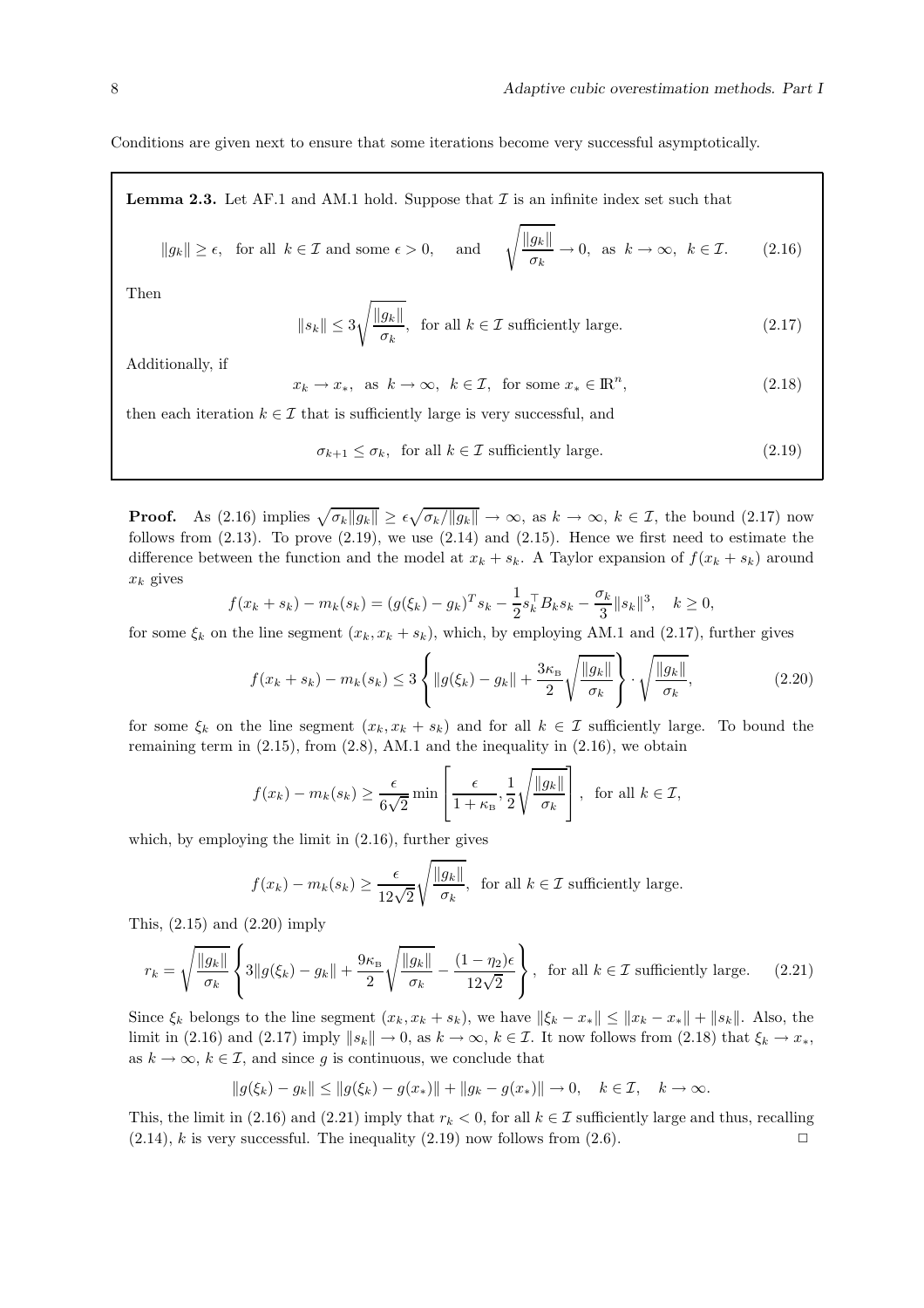Next, we show that provided there are only finitely many successful iterations, all later iterates are first-order critical points.

Lemma 2.4. Let AF.1 and AM.1 hold. Suppose furthermore that there are only finitely many successful iterations. Then  $x_k = x_*$  for all sufficiently large k and  $g(x_*) = 0$ .

**Proof.** After the last successful iterate is computed, indexed by say  $k_0$ , the construction of the algorithm implies that  $x_{k_0+1} = x_{k_0+i} \stackrel{\text{def}}{=} x_*$ , for all  $i \geq 1$ . If  $||g_{k_0+1}|| > 0$ , then

$$
||g_k|| = ||g_{k_0+1}|| \stackrel{\text{def}}{=} \epsilon > 0, \text{ for all } k \ge k_0 + 1.
$$
 (2.22)

Thus, letting  $I := \{k : k \geq k_0 + 1\}$  in Lemma 2.3, we have that  $(2.16)$  and the second limit in  $(2.18)$ hold. Furthermore, since all iterations  $k \geq k_0 + 1$  are unsuccessful,  $\sigma_k$  increases by at least a fraction  $\gamma_1$  so that

$$
\sigma_k \to \infty, \text{ as } k \to \infty,
$$

which together with  $(2.22)$ , implies that the first limit in  $(2.18)$  is also achieved. Thus, Lemma 2.3 provides that each iteration  $k \ge k_0 + 1$  sufficiently large is very successful. This contradicts  $k \ge k_0 + 1$  is unsuccessful, and so  $a_0 = a(x_0) = 0$ ,  $k > k_0 + 1$ is unsuccessful, and so  $g_k = g(x_*) = 0, k \ge k_0 + 1$ .

We are now ready to prove the first convergence result for the ACO algorithm. In particular, we show that provided f is bounded from below, either we are in the above case and  $g_k = 0$  for some finite k, or there is a subsequence of  ${g_k}$  converging to zero.

**Theorem 2.5.** Suppose that AF.1 and AM.1 hold. If  $\{f(x_k)\}\$ is bounded below, then

$$
\liminf_{k \to \infty} \|g_k\| = 0. \tag{2.23}
$$

**Proof.** Lemma 2.4 shows that the result is true when there are only finitely many successful iterations. Let us now assume infinitely many successful iterations occur, and recall the notation  $(2.7)$ . We also assume that (2.23) does not hold, and so

$$
||g_k|| \ge \epsilon, \text{ for some } \epsilon > 0 \text{ and for all } k \ge 0. \tag{2.24}
$$

Let us first prove that (2.24) implies that

$$
\sum_{k \in \mathcal{S}}^{\infty} \sqrt{\frac{\|g_k\|}{\sigma_k}} < +\infty. \tag{2.25}
$$

It follows from (2.4), (2.5), (2.8), AM.1 and (2.24) that

$$
f(x_k) - f(x_{k+1}) \ge \eta_1[f(x_k) - m_k(s_k)] \ge \frac{\eta_1 \epsilon}{6\sqrt{2}} \cdot \min\left[\frac{\epsilon}{1 + \kappa_{\rm B}}, \frac{1}{2} \sqrt{\frac{\|g_k\|}{\sigma_k}}\right], \text{ for all } k \in \mathcal{S}.
$$
 (2.26)

Since  $\{f(x_k)\}\$ is monotonically decreasing and assumed to be bounded below, it is convergent, and hence, the minimum on the right-hand side of (2.26) will be attained at  $\sqrt{||g_k||}/(2\sqrt{\sigma_k})$  as the left-hand side of (2.26) converges to zero. Thus we obtain

$$
f(x_k) - f(x_{k+1}) \ge \frac{\eta_1 \epsilon}{12\sqrt{2}} \sqrt{\frac{\|g_k\|}{\sigma_k}},
$$
 for all  $k \in \mathcal{S}$  sufficiently large,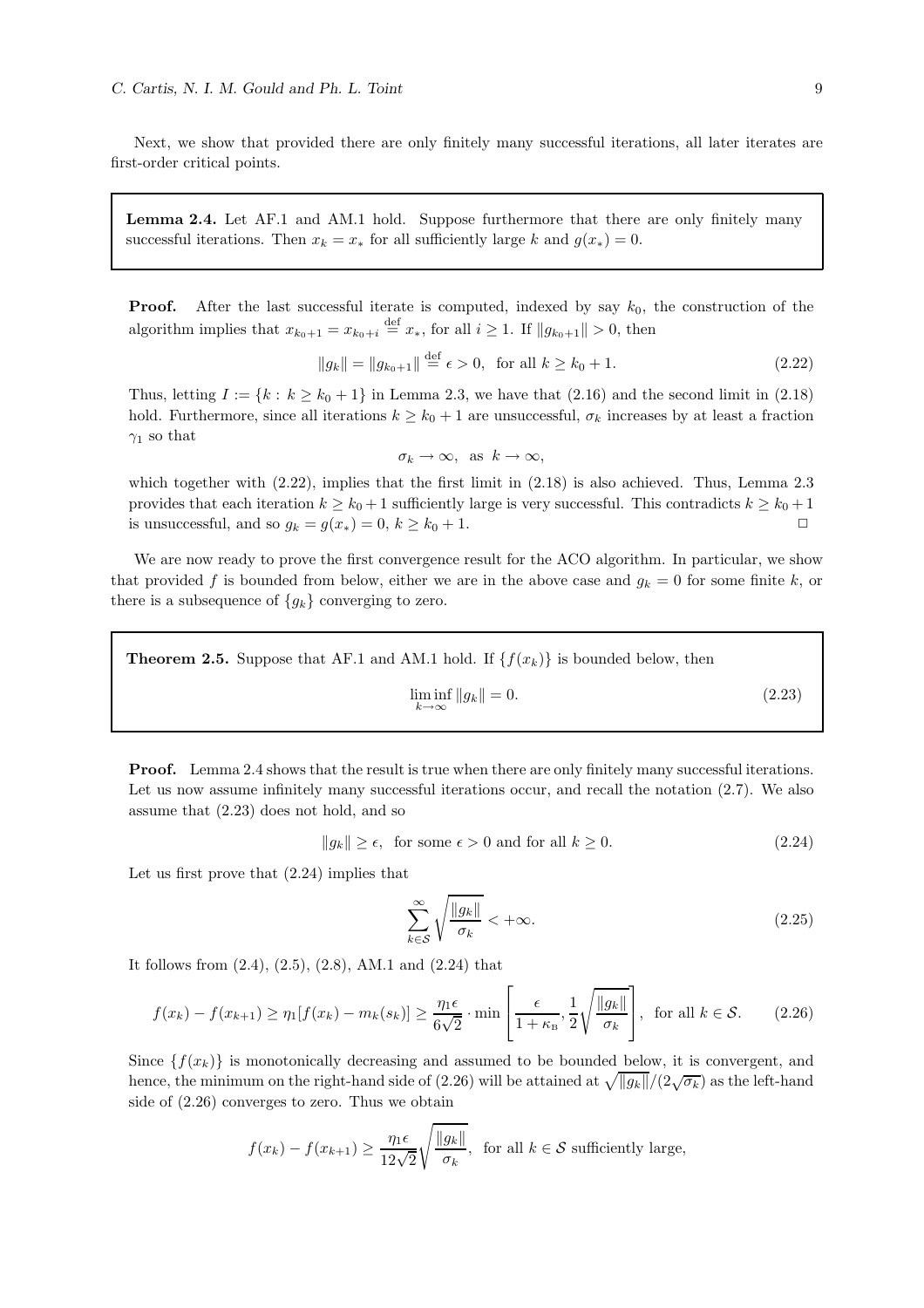which summed up over all sufficiently large iterations provides

$$
f(x_{k_0}) - f(x_{j+1}) = \sum_{k=k_0, k \in S}^{j} [f(x_k) - f(x_{k+1})] \ge \frac{\eta_1 \epsilon}{12\sqrt{2}} \sum_{k=k_0, k \in S}^{j} \sqrt{\frac{\|g_k\|}{\sigma_k}},
$$
(2.27)

for some iteration index  $k_0$  sufficiently large and for any  $j \in \mathcal{S}$ ,  $j \geq k_0$ . Thus, since  $\{f(x_{j+1})\}$  is convergent, (2.25) follows by letting  $j \to \infty$  in (2.27).

Now let us argue that the sequence of iterates  $\{x_k\}, k \geq 0$ , is a Cauchy sequence. Note that (2.25) implies

$$
\sqrt{\|g_k\|/\sigma_k} \to 0, \quad k \to \infty, \quad k \in \mathcal{S}, \tag{2.28}
$$

and so, also from  $(2.24)$ , we deduce that  $(2.16)$  holds with  $\mathcal{I} := \mathcal{S}$ . It follows from  $(2.17)$  and the construction of the algorithm that

$$
||x_{l+r} - x_l|| \le \sum_{k=l}^{l+r-1} ||x_{k+1} - x_k|| = \sum_{k=l, k \in S}^{l+r-1} ||s_k|| \le 3 \sum_{k=l, k \in S}^{l+r-1} \sqrt{\frac{||g_k||}{\sigma_k}}, \text{ for } l \ge 0 \text{ sufficiently large, } r \ge 0,
$$

whose right-hand side tends to zero as  $l \to \infty$  due to (2.25). Thus  $\{x_k\}$  is a Cauchy sequence, and

$$
x_k \to x_*, \ k \to \infty, \quad \text{for some } x_* \in \mathbb{R}^n. \tag{2.29}
$$

From  $(2.24)$ ,  $(2.28)$  and  $(2.29)$ , we have that  $(2.16)$  and  $(2.18)$  hold with  $\mathcal{I} := \mathcal{S}$ . Thus Lemma 2.3 provides that all  $k \in S$  sufficiently large are very successful, and (2.19) holds with  $\mathcal{I} := S$ . Now, if all k sufficiently large belong to  $S$ , namely, there are no unsuccessful iterations for k sufficiently large, then (2.19) implies that  $\sigma_{k+1} \leq \sigma_k$ , for all k sufficiently large, and so  $\{\sigma_k\}, k \geq 0$ , is bounded above. This however, contradicts  $\sigma_k \to \infty$ , which follows from (2.24) and (2.28). Thus (2.24) cannot hold.

It remains to show that all sufficiently large iterations belong, indeed, to  $\mathcal{S}$ . Let us assume the contrary: recalling that  $S$  is assumed to be infinite (and hence, not all iterations can be consecutively unsuccessful for all k sufficiently large), let  $\{k_i\}$  denote an (infinite) subsequence of very successful iterations such that  $k_i-1$  is unsuccessful for all  $i \geq 0$  (as all  $k \in S$  sufficiently large are very successful, without loss of generality, we can disregard successful iterations). Then (2.6) implies  $\sigma_{k_i} \leq \gamma_2 \sigma_{k_i-1}$ , for all i, and  $k_i - 1$  being unsuccessful gives  $g_{k_i} = g_{k_i-1}$ , for all i. Thus, also from (2.28), we deduce

$$
\sqrt{\|g_{k_i-1}\|/\sigma_{k_i-1}} \to 0, \text{ as } i \to \infty. \tag{2.30}
$$

It follows from (2.24), (2.29) and (2.30) that (2.16) and (2.18) are satisfied with  $\mathcal{I} := \{k_i - 1 : i \ge 0\}$ , and so Lemma 2.3 provides that  $k_i - 1$  is very successful for all i sufficiently large. This contradicts our assumption that  $k_i - 1$  is unsuccessful for all i. our assumption that  $k_i - 1$  is unsuccessful for all *i*.

To show that the whole sequence of gradients  $\{g_k\}$  converges to zero, we employ the additional assumption that the gradient g is uniformly continuous on the sequence of iterates  $\{x_k\}$ , namely,

$$
AF.2
$$

 $||g_{t_i} - g_{l_i}|| \to 0$  whenever  $||x_{t_i} - x_{l_i}|| \to 0$ ,  $i \to \infty$ , (2.31)

where  $\{x_{t_i}\}\$  and  $\{x_{l_i}\}\$ are subsequences of  $\{x_k\}\$ . Clearly, AF.2 is satisfied if g is uniformly continuous on  $\mathbb{R}^n$ . It is also achieved if g is globally Lipschitz continuous on  $\{x_k\}$  (see (4.21)); if  $f \in C^2(\mathbb{R}^n)$ , then the latter, and hence AF.2, holds if the Hessian of  $f$  is bounded above on the convex hull of all the iterates.

**Corollary 2.6.** Let AF.1–AF.2 and AM.1 hold. If  $\{f(x_k)\}\$ is bounded below, then

$$
\lim_{k \to \infty} \|g_k\| = 0. \tag{2.32}
$$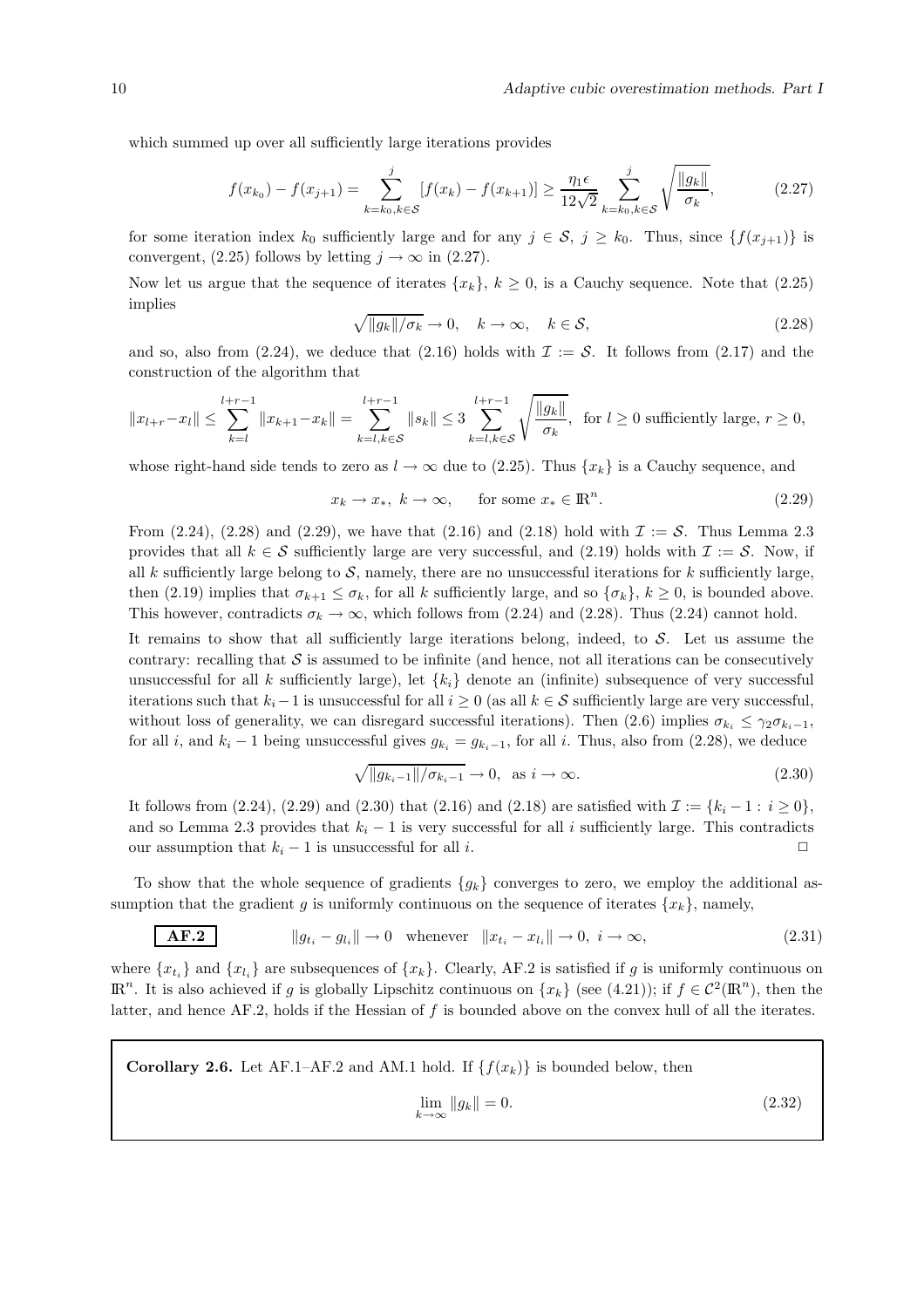**Proof.** If there are finitely many successful iterations, then Lemma 2.4 implies that  $(2.32)$  holds. Now let S be infinite, and assume that there is an infinite subsequence  $\{t_i\} \subseteq S$  such that

$$
||g_{t_i}|| \ge 2\epsilon, \text{ for some } \epsilon > 0 \text{ and for all } i. \tag{2.33}
$$

Note that only successful iterates need to be considered since the gradient remains constant on all the other iterates (due to the construction of the algorithm). Theorem 2.5 implies that for each  $t_i$ , there is a first successful iteration  $l_i > t_i$  such that  $||g_{l_i}|| < \epsilon$ . Thus  $\{l_i\} \subseteq S$  and for all i, we have

$$
||g_k|| \ge \epsilon, \text{ for all } k \text{ with } t_i \le k < l_i, \text{ and } ||g_{l_i}|| < \epsilon. \tag{2.34}
$$

Let  $\mathcal{K} \stackrel{\text{def}}{=} \{k \in \mathcal{S} : t_i \leq k \lt l_i\}$ , where the subsequences  $\{t_i\}$  and  $\{l_i\}$  were defined above; note that  $\mathcal{K}$ is also infinite. Since  $\mathcal{K} \subseteq \mathcal{S}$ , it follows from (2.4), (2.5), (2.8), AM.1 and (2.34) that

$$
f(x_k) - f(x_{k+1}) \ge \frac{\eta_1 \epsilon}{6\sqrt{2}} \cdot \min\left[\frac{\epsilon}{1 + \kappa_{\rm B}}, \frac{1}{2} \sqrt{\frac{\|g_k\|}{\sigma_k}}\right], \quad k \in \mathcal{K}.
$$
 (2.35)

Since  $\{f(x_k)\}\$ is monotonically decreasing and bounded from below, it is convergent, and hence the left-hand side of (2.35) converges to zero as  $k \to \infty$ . Thus (2.35) implies

$$
\sqrt{\|g_k\|/\sigma_k} \to 0, \quad k \to \infty, \quad k \in \mathcal{K}.
$$
\n(2.36)

Due to (2.36), the bound (2.35) asymptotically becomes

$$
f(x_k) - f(x_{k+1}) \ge \frac{\eta_1 \epsilon}{12\sqrt{2}} \sqrt{\frac{\|g_k\|}{\sigma_k}}, \text{ for all } k \in \mathcal{K} \text{ sufficiently large.}
$$
 (2.37)

From (2.36) and (2.34), we have that (2.16) is satisfied with  $\mathcal{I} := \mathcal{K}$ , and thus (2.17) holds for this choice of  $\mathcal I$ , which together with (2.37) and the definition of  $\mathcal K$ , provides the bound

$$
f(x_k) - f(x_{k+1}) \ge \frac{\eta_1 \epsilon}{36\sqrt{2}} \|s_k\|, \text{ for all } t_i \le k < l_i, \, k \in \mathcal{S}, \, i \text{ sufficiently large.} \tag{2.38}
$$

Summing up (2.38) over k with  $t_i \leq k \lt l_i$ , and employing (2.5) and the triangle inequality, we obtain

$$
\frac{36\sqrt{2}}{\eta_1 \epsilon} [f(x_{t_i}) - f(x_{l_i})] \ge \sum_{k=t_i, k \in S}^{l_i - 1} \|s_k\| = \sum_{k=t_i}^{l_i - 1} \|x_{k+1} - x_k\| \ge \|x_{t_i} - x_{l_i}\|,
$$
\n(2.39)

for all *i* sufficiently large. Since  $\{f(x_k)\}\$ is convergent,  $\{f(x_{t_i}) - f(x_{l_i})\}\$ converges to zero as  $i \to \infty$ . Thus (2.39) implies that  $||x_{l_i} - x_{t_i}||$  converges to zero as  $i \to \infty$ , and by AF.2,  $||g_{l_i} - g_{t_i}||$  tends to zero. We have reached a contradiction, since (2.33) and (2.34) imply  $||g_{l_i} - g_{t_i}|| \ge ||g_{t_i} - g_{t_i}|| \ge \epsilon$ for all  $i \geq 0$ .

From now on, we assume throughout that

$$
g_k \neq 0, \text{ for all } k \ge 0; \tag{2.40}
$$

we will discuss separately the case when  $g_l = 0$  for some l (see our remarks at the end of §3.2 and §5). It follows from  $(2.8)$  and  $(2.40)$  that

$$
f(x_k) > m_k(s_k), \quad k \ge 0. \tag{2.41}
$$

A comparison of the above results to those in [22] outlines the similarities of the two approaches, as well as the differences; see also [27]. Compare for example, Lemma 2.4, Theorem 2.5 and Corollary 2.6 to Theorems 4.10 and 4.14 in [22]. In particular, note that we extended the results in [22] as no lower bound was imposed in ACO on the rate of decrease of  $\sigma_k$  on very successful iterations, while the change to the trust-region radius on the same type of iterations is required to be bounded (above) in [22].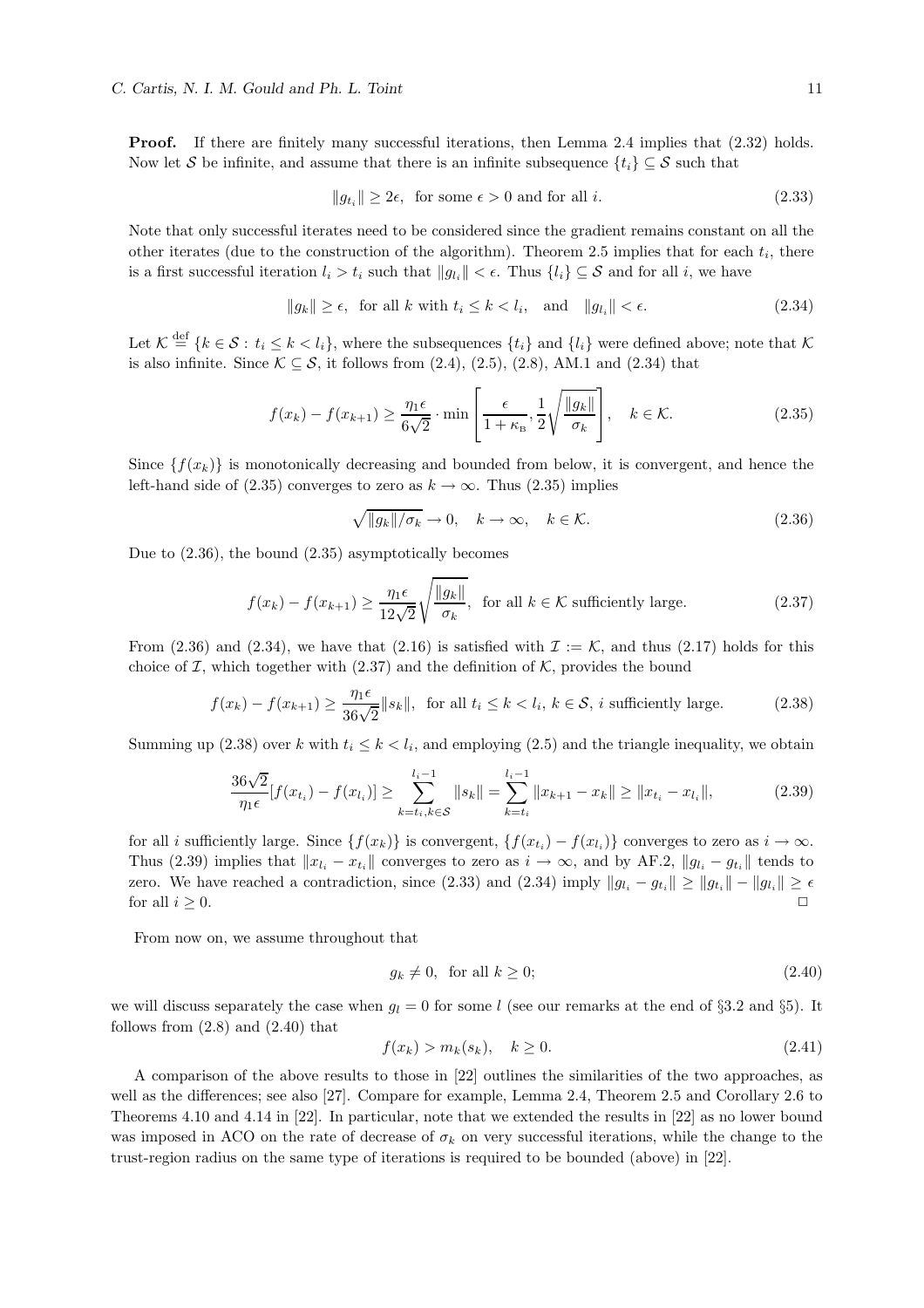## 3 On approximate minimizers of the model

## 3.1 Optimality conditions for the minimizer of  $m_k$  over  $\mathbb{R}^n$

In this first subsection, we give a new proof of a fundamental result concerning necessary and sufficient optimality conditions for the global minimizer of the cubic model, for which different proofs are provided by Griewank [19] and Nesterov and Polyak [25, §5.1]. Our approach is closer in spirit to trust-region techniques, thus offering new insight into this surprising result, as well as a proper fit in the context of our paper.

We may express the derivatives of the cubic model  $m_k(s)$  in (1.4) as

$$
\nabla_s m_k(s) = g_k + B_k s + \lambda s \text{ and } \nabla_{ss} m_k(s) = B_k + \lambda I + \lambda \left(\frac{s}{\|s\|}\right) \left(\frac{s}{\|s\|}\right)^T,\tag{3.1}
$$

where  $\lambda = \sigma_k ||s||$  and I is the n by n identity matrix.

We have the following global optimality result.

**Theorem 3.1.** Any  $s_k^*$  is a global minimizer of  $m_k(s)$  over  $\mathbb{R}^n$  if and only if it satisfies the system of equations

$$
(B_k + \lambda_k^* I)s_k^* = -g_k,\tag{3.2}
$$

where  $\lambda_k^* = \sigma_k ||s_k^*||$  and  $B_k + \lambda_k^* I$  is positive semidefinite. If  $B_k + \lambda_k^* I$  is positive definite,  $s_k^*$  is unique.

**Proof.** In this proof, we drop the iteration subscript k for simplicity. Firstly, let  $s^*$  be a global minimizer of  $m(s)$  over  $\mathbb{R}^n$ . It follows from (3.1) and the first- and second-order necessary optimality conditions at s ∗ that

$$
g + (B + \lambda^* I)s^* = 0,
$$

and hence that (3.2) holds, and that

$$
w^T \left( B + \lambda^* I + \lambda^* \left( \frac{s^*}{\|s^*\|} \right) \left( \frac{s^*}{\|s^*\|} \right)^T \right) w \ge 0
$$
\n(3.3)

for all vectors w.

If  $s^* = 0$ , (3.3) is equivalent to  $\lambda^* = 0$  and B being positive semi-definite, which immediately gives the required result. Thus we need only consider  $s^* \neq 0$ .

There are two cases to consider. Firstly, suppose that  $w^T s^* = 0$ . In this case, it immediately follows from  $(3.3)$  that

$$
w^{T}(B + \lambda^{*} I)w \ge 0 \text{ for all } w \text{ for which } w^{T}s^{*} = 0.
$$
 (3.4)

It thus remains to consider vectors w for which  $w^T s^* \neq 0$ . Since w and  $s^*$  are not orthogonal, the line  $s^* + \alpha w$  intersects the ball of radius  $||s^*||$  at two points,  $s^*$  and  $u^* \neq s^*$ , say, and thus

$$
||u^*|| = ||s^*||. \t\t(3.5)
$$

We let  $w^* = u^* - s^*$ , and note that  $w^*$  is parallel to w.

Since  $s^*$  is a global minimizer, we immediately have that

$$
0 \leq m(u^*) - m(s^*)
$$
  
=  $g^T(u^* - s^*) + \frac{1}{2}(u^*)^T B u^* - \frac{1}{2}(s^*)^T B s^* + \frac{\sigma}{3}(\|u^*\|^3 - \|s^*\|^3)$   
=  $g^T(u^* - s^*) + \frac{1}{2}(u^*)^T B u^* - \frac{1}{2}(s^*)^T B s^*,$  (3.6)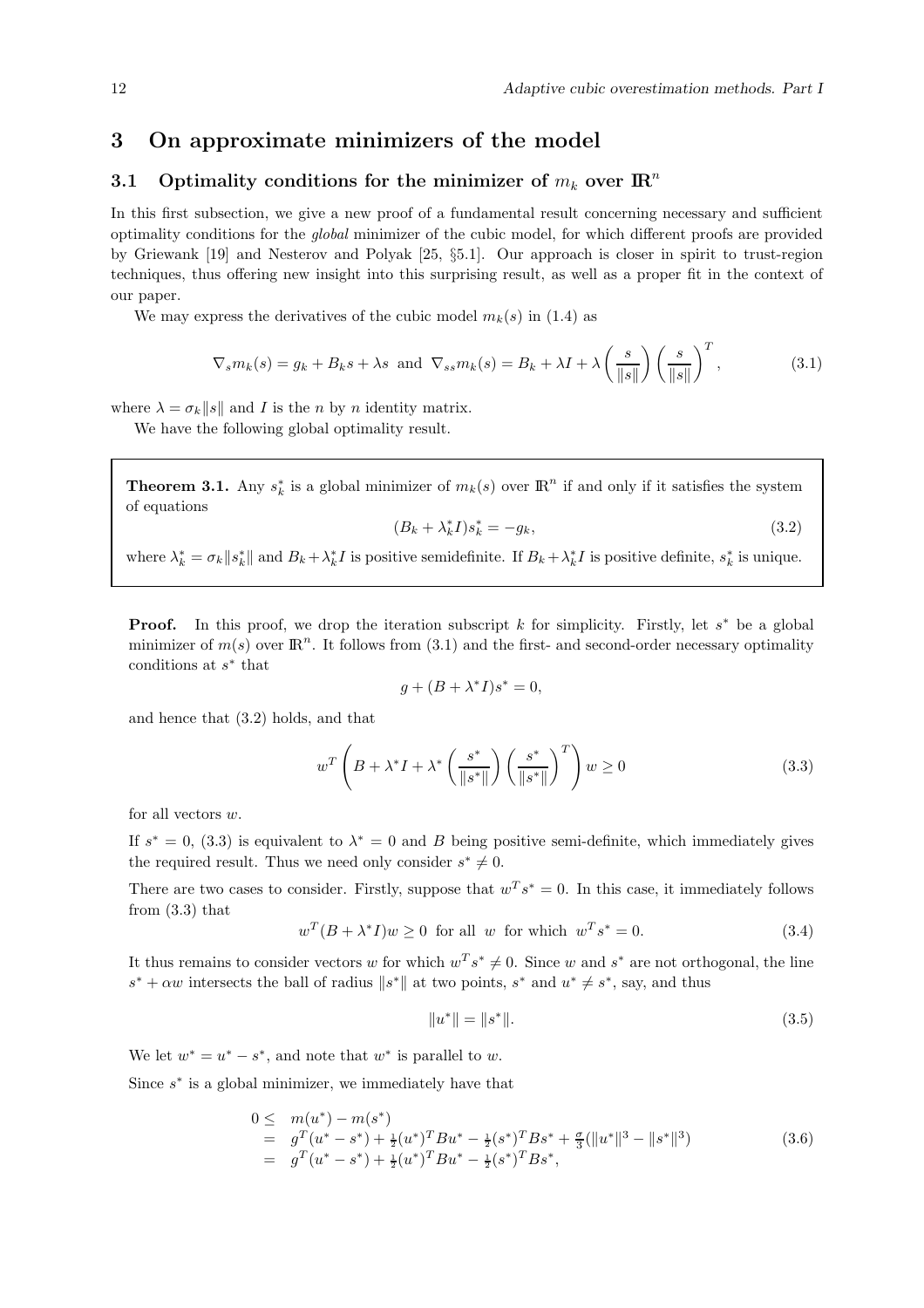where the last equality follows from  $(3.5)$ . But  $(3.2)$  gives that

$$
g^{T}(u^{*}-s^{*}) = (s^{*}-u^{*})^{T}Bs^{*} + \lambda^{*}(s^{*}-u^{*})^{T}s^{*}.
$$
\n(3.7)

In addition, (3.5) shows that

$$
(s^* - u^*)^T s^* = \frac{1}{2}(s^*)^T s^* + \frac{1}{2}(u^*)^T u^* - (u^*)^T s^* = \frac{1}{2}(w^*)^T w^*.
$$
\n(3.8)

Thus combining  $(3.6)$ – $(3.7)$ , we find that

$$
0 \leq \frac{1}{2}\lambda^*(w^*)^T w^* + \frac{1}{2}(u^*)^T B u^* - \frac{1}{2}(s^*)^T B s^* + (s^*)^T B s^* - (u^*)^T B s^* = \frac{1}{2}(w^*)^T (B + \lambda^* I) w^* \tag{3.9}
$$

from which we deduce that

$$
w^{T}(B + \lambda^{*} I)w \ge 0 \text{ for all } w \text{ for which } w^{T}s^{*} \ne 0.
$$
 (3.10)

Hence (3.4) and (3.10) together show that  $B + \lambda^* I$  is positive semidefinite. The uniqueness of  $s^*$  when  $B + \lambda^* I$  is positive definite follows immediately from (3.2). For the sufficiency implication, let s<sup>\*</sup> satisfy  $(3.2)$  and note that since  $m_k(s)$  is bounded below, a global minimizer, say  $u^*$ , exists and also satisfies  $(3.2)$ . Then, whenever B is positive semidefinite, or indefinite with g not orthogonal to the eigenvector of B corresponding to its leftmost eigenvalue, say  $\lambda_1$ , the argument in the third paragraph on page 27 implies that there exists a unique solution  $(s, \lambda)$  to the system  $(B + \lambda I)s = -g$  and  $\lambda = \sigma ||s||$ , and so  $s^* = u^*$ . Else,  $\lambda^* = -\lambda_1$  and  $s^*$  and  $u^*$  are solutions of (6.6) for some values of  $\alpha$ . It follows that  $||u^*|| = ||s^*||$  and the equalities in (3.6), and (3.8), (3.9), (3.10) give  $m(u^*) \ge m(s^*)$ , which implies  $m(u^*) = m(s^*)$  since  $u^*$  is a global minimizer. Thus so is  $s^*$ . The contract of  $\Box$ 

Note how similar this result and its proof are to those for the trust-region subproblem (see [4, Theorem 7.2.1]), for which we aim to minimize  $g_k^T s + \frac{1}{2} s^T B_k s$  within an  $\ell_2$ -norm trust region  $||s|| \leq \Delta_k$  for some "radius"  $\Delta_k > 0$ . Often, the global solution  $s_k^*$  of this subproblem satisfies  $||s_k^*|| = \Delta_k$ . Then, recalling that  $s_k^*$  would also satisfy (3.2), we have from Theorem 3.1 that  $\sigma_k = \lambda_k^* / \Delta_k$ . Hence one might interpret the parameter  $\sigma_k$  in the ACO algorithm as inversely proportional to the trust-region radius.

In §6.1, we discuss ways of computing the global minimizer  $s_k^*$ .

#### 3.2 Minimizing the cubic model in a subspace

The only requirement on the step  $s_k$  computed by the ACO algorithm has been that it satisfies the Cauchy condition  $(2.2)$ . As we showed in §2.2, this is enough for the algorithm to converge to first-order critical points. To be able to guarantee stronger convergence properties for the ACO algorithm, further requirements need to be placed on  $s_k$ . The strongest such conditions are, of course, the first and second order (necessary) optimality conditions that  $s_k$  satisfies provided it is the (exact) global minimizer of  $m_k(s)$ over  $\mathbb{R}^n$  (see Theorem 3.1). This choice of  $s_k$ , however, may be in general prohibitively expensive from a computational point of view, and thus, for most (large-scale) practical purposes, (highly) inefficient (see §6.1). As in the case of trust-region methods, a much more useful approach in practice is to compute an approximate global minimizer of  $m_k(s)$  by (globally) minimizing the model over a sequence of (nested) subspaces, in which each such subproblem is computationally quite inexpensive (see  $\S6.2$ ). Thus the conditions we require on  $s_k$  in what follows, are some derivations of first- and second-order optimality when  $s_k$  is the global minimizer of  $m_k$  over a subspace (see (3.11), (3.12) and Lemma 3.2). Then, provided each subspace includes  $g_k$ , not only do the previous results still hold, but we can prove further convergence properties (see §4.1) and deduce good complexity bounds (see [2, §5]) for the ACO algorithm. Furthermore, our approach and results widen the scope of the convergence and complexity analysis in [25] which addresses solely the case of the exact global minimizer of  $m_k$  over  $\mathbb{R}^n$ .

In what follows, we require that  $s_k$  satisfies

$$
g_k^{\top} s_k + s_k^{\top} B_k s_k + \sigma_k \|s_k\|^3 = 0, \quad k \ge 0,
$$
\n(3.11)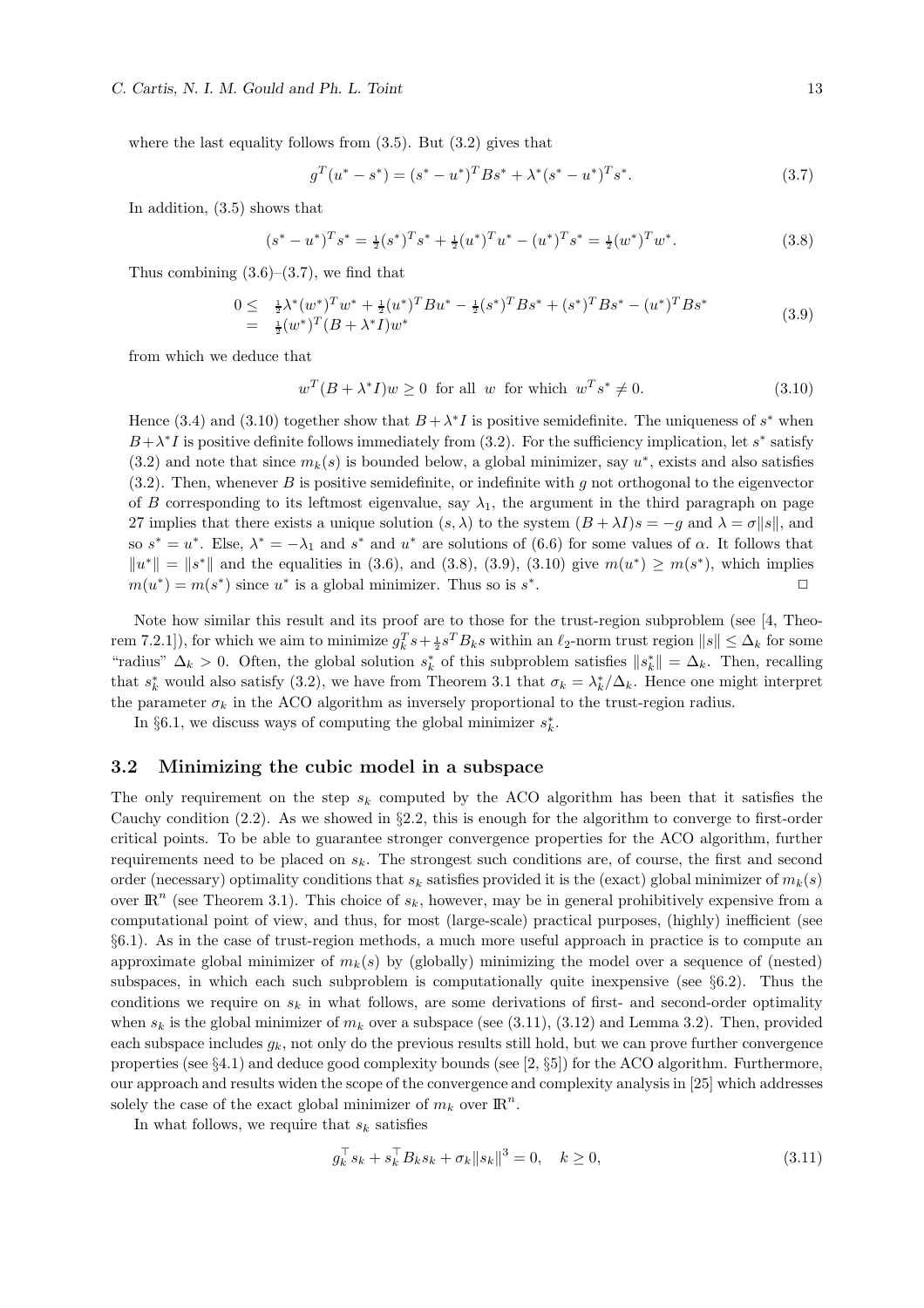and

$$
s_k^{\top} B_k s_k + \sigma_k \|s_k\|^3 \ge 0, \quad k \ge 0. \tag{3.12}
$$

Note that (3.11) is equivalent to  $\nabla_s m_k(s_k)$ <sup> $\, \cdot \, s_k = 0$ , due to (3.1).</sup>

The next lemma presents some suitable choices for  $s_k$  that achieve (3.11) and (3.12).

**Lemma 3.2.** Suppose that  $s_k$  is the global minimizer of  $m_k(s)$ , for  $s \in \mathcal{L}_k$ , where  $\mathcal{L}_k$  is a subspace of  $\mathbb{R}^n$ . Then  $s_k$  satisfies (3.11) and (3.12). Furthermore, letting  $Q_k$  denote any orthogonal matrix whose columns form a basis of  $\mathcal{L}_k$ , we have that

$$
Q_k^{\top} B_k Q_k + \sigma_k \|s_k\| I
$$
 is positive semidefinite. (3.13)

In particular, if  $s_k^*$  is the global minimizer of  $m_k(s)$ ,  $s \in \mathbb{R}^n$ , then  $s_k^*$  achieves (3.11) and (3.12).

**Proof.** Let  $s_k$  be the global minimizer of  $m_k$  over some  $\mathcal{L}_k$ , i. e.,  $s_k$  solves

$$
\min_{s \in \mathcal{L}_k} m_k(s). \tag{3.14}
$$

Let l denote the dimension of the subspace  $\mathcal{L}_k$ . Let  $Q_k$  be an orthogonal  $n \times l$  matrix whose columns form a basis of  $\mathcal{L}_k$ . Thus  $Q_k^{\top} Q_k = I$  and for all  $s \in \mathcal{L}_k$ , we have  $s = Q_k u$ , for some  $u \in \mathbb{R}^l$ . Recalling that  $s_k$  solves (3.14), and letting

$$
s_k = Q_k u_k,\tag{3.15}
$$

we have that  $u_k$  is the global minimizer of

$$
\min_{u \in \mathbb{R}^l} m_{k,r}(u) \stackrel{\text{def}}{=} f(x_k) + (Q_k^{\top} g_k)^{\top} u + \frac{1}{2} u^{\top} Q_k^{\top} B_k Q_k u + \frac{1}{3} \sigma_k \|u\|^3, \tag{3.16}
$$

where we have used the following property of the Euclidean norm when applied to orthogonal matrices,

$$
||Q_k u|| = ||u||, \text{ for all } u.
$$
 (3.17)

Applying Theorem 3.1 to the reduced model  $m_{k,r}$  and  $u_k$ , it follows that

$$
Q_k^\top B_k Q_k u_k + \sigma_k \|u_k\| u_k = -Q_k^\top g_k,
$$

and multiplying by  $u_k$ , we have

$$
u_k^\top Q_k^\top B_k Q_k u_k + \sigma_k \|u_k\|^3 = -g_k^\top Q_k u_k,
$$

which is the same as  $(3.11)$ , due to  $(3.15)$  and  $(3.17)$ . Moreover, Theorem 3.1 implies that  $Q_k^{\dagger} B_k Q_k +$  $\sigma_k ||u_k||$  is positive semidefinite. Due to (3.15) and (3.17), this is (3.13), and also implies

$$
u_k^\top Q_k^\top B_k Q_k u_k + \sigma_k \|u_k\|^3 \ge 0,
$$

which is  $(3.12)$ .

Note that the Cauchy point (2.3) satisfies (3.11) and (3.12) since it globally minimizes  $m_k$  over the subspace generated by  $-g_k$ . To improve the properties and performance of ACO, however, it may be necessary to minimize  $m_k$  over (increasingly) larger subspaces.

The next lemma gives a lower bound on the model decrease when (3.11) and (3.12) are satisfied.

**Lemma 3.3.** Suppose that  $s_k$  satisfies (3.11). Then

$$
f(x_k) - m_k(s_k) = \frac{1}{2} s_k^{\top} B_k s_k + \frac{2}{3} \sigma_k \|s_k\|^3.
$$
 (3.18)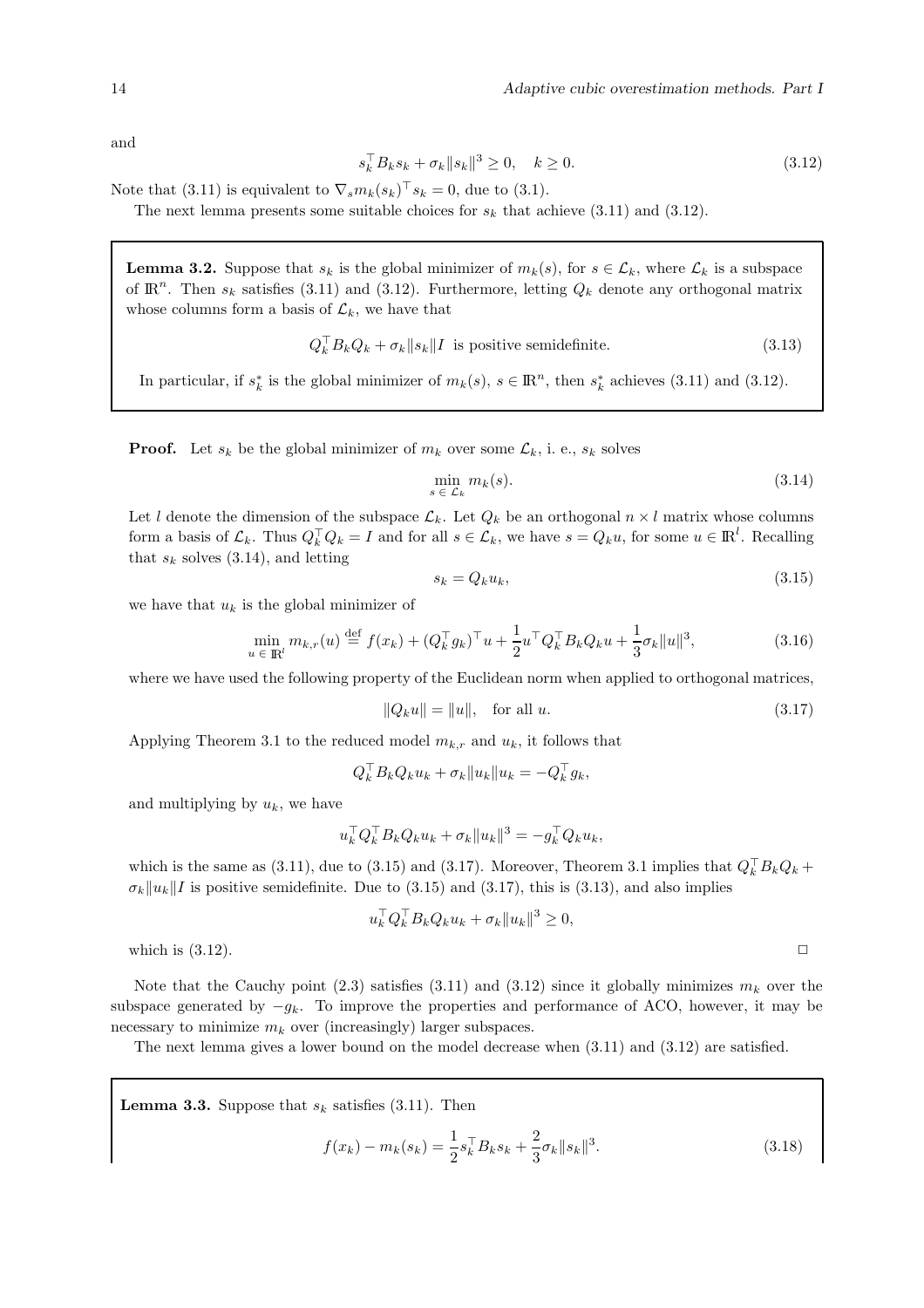Additionally, if  $s_k$  also satisfies (3.12), then

$$
f(x_k) - m_k(s_k) \ge \frac{1}{6}\sigma_k \|s_k\|^3. \tag{3.19}
$$

**Proof.** Relation (3.18) can be obtained by eliminating the term  $s_k^{\dagger} g_k$  from (1.4) and (3.11). It follows from (3.12) that  $s_k^{\top} B_k s_k \geq -\sigma_k \|s_k\|^3$ , which we then substitute into (3.18) and obtain (3.19).  $\Box$ 

Requiring that  $s_k$  satisfies (3.11) may not necessarily imply (2.2), unless  $s_k = -g_k$ . Nevertheless, when minimizing  $m_k$  globally over successive subspaces, condition (2.2) can be easily ensured by including  $q_k$ in each of the subspaces. This is the approach we take in our implementation of the ACO algorithm, where the subspaces generated by Lanczos method naturally include the gradient (see §6 and §7). Thus, throughout, we assume the Cauchy condition (2.2) still holds.

The assumption (2.40) provides the implication

$$
s_k \text{ satisfies (3.11)} \quad \implies \quad s_k \neq 0. \tag{3.20}
$$

To see this, assume  $s_k = 0$ . Then (3.18) gives  $f(x_k) = m_k(s_k)$ . This, however, contradicts (2.41).

In the case when  $g_k = 0$  for some  $k \ge 0$  and thus assumption (2.40) is not satisfied, we need to be more careful. If  $s_k$  minimizes  $m_k$  over a subspace  $\mathcal{L}_k$  generated by the columns of some orthogonal matrix  $Q_k$ , we have

$$
(3.13) holds and \lambda_{\min}(Q_k^{\top} B_k Q_k) < 0 \quad \implies \quad s_k \neq 0,\tag{3.21}
$$

since Lemma 3.2 holds even when  $g_k = 0$ . But if  $\lambda_{\min}(Q_k^{\dagger} B_k Q_k) \geq 0$  and  $g_k = 0$ , then  $s_k = 0$  and the ACO algorithm will terminate. Hence, if our intention is to identify whether  $B_k$  is indefinite, it will be necessary to build  $Q_k$  so that  $Q_k^{\dagger} B_k Q_k$  predicts negative eigenvalues of  $B_k$ . This will ultimately be the case with probability one if  $Q_k$  is built as the Lanczos basis of the Krylov space  ${B_k^l v}_{l \geq 0}$  for some random initial vector  $v \neq 0$ . Note that we have the implication

$$
(3.19), (3.21) \text{ and } \sigma_k > 0 \implies (2.41), \tag{3.22}
$$

and thus the step will reduce the model.

#### 3.3 Termination criteria for the approximate minimization of  $m_k$

In the previous section, the bound (3.19) on the model decrease was deduced. However, for this to be useful for investigating rates of convergence (and later on in [2], complexity bounds) for the ACO algorithm, we must ensure that  $s_k$  does not become too small compared to the size of the gradient. To deduce a lower bound on  $||s_k||$ , we need to be more specific about the ACO algorithm. In particular, suitable termination criteria for the method used to minimize  $m_k(s)$  need to be made precise.

Let us assume that some iterative solver is used on each (major) iteration  $k$  to approximately minimize  $m_k(s)$ . Let us set the termination criteria for its inner iterations i to be

$$
\|\nabla_s m_k(s_{i,k})\| \le \theta_{i,k} \|g_k\|,\tag{3.23}
$$

where

$$
\theta_{i,k} \stackrel{\text{def}}{=} \kappa_{\theta} \min(1, h_{i,k}), \tag{3.24}
$$

where  $s_{i,k}$  are the inner iterates generated by the solver,  $\kappa_{\theta}$  is any constant in  $(0,1)$ , and

$$
h_{i,k} \stackrel{\text{def}}{=} h_{i,k}(\|s_{i,k}\|, \|g_k\|)
$$

are positive parameters. In particular, we are interested in two choices for  $h_{i,k}$ , namely,

$$
h_{i,k} = \|s_{i,k}\|, \quad i \ge 0, \quad k \ge 0,
$$
\n(3.25)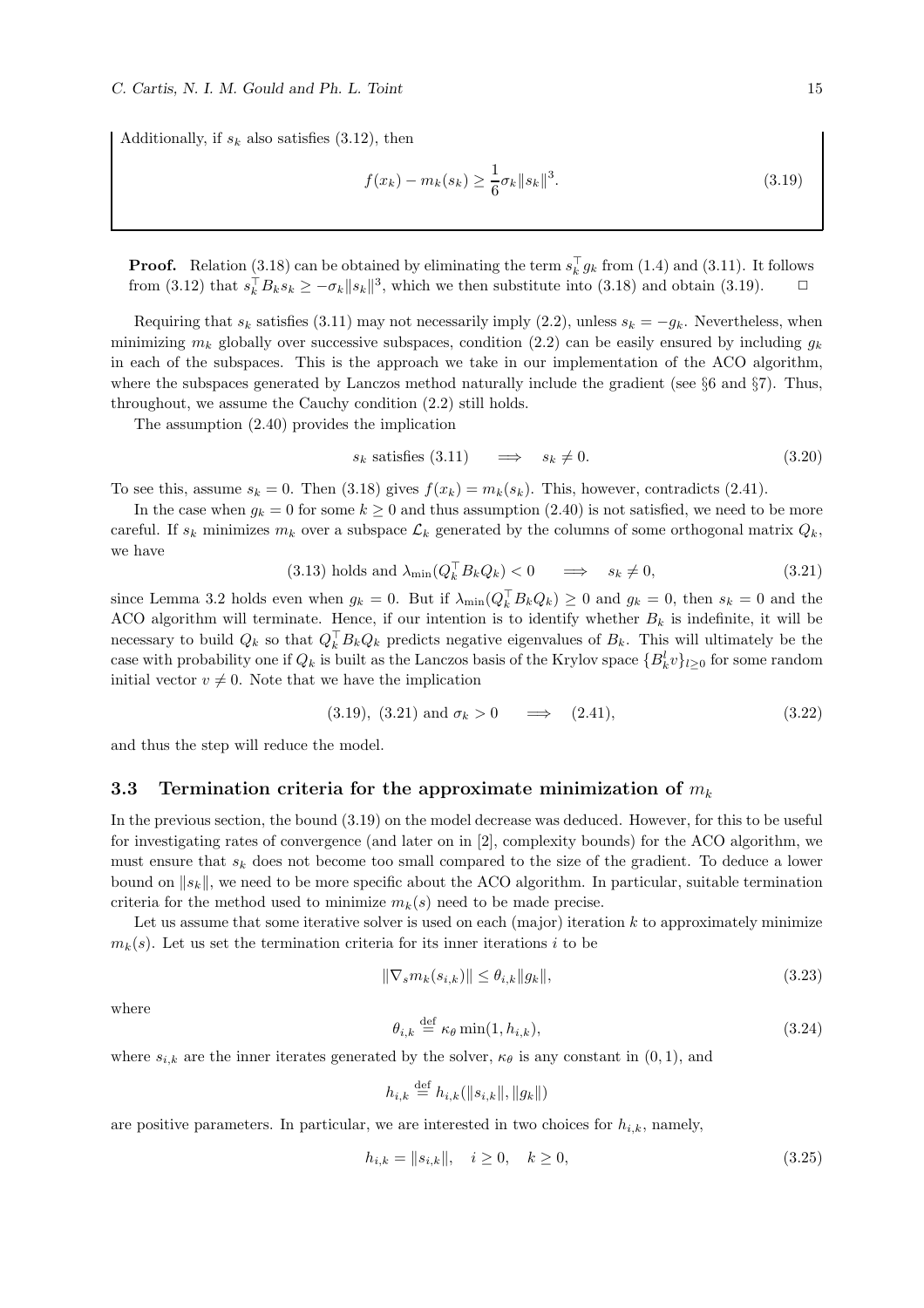and

$$
h_{i,k} = ||g_k||^{1/2}, \quad i \ge 0, \quad k \ge 0.
$$
\n(3.26)

The first choice gives improved complexity for the ACO algorithm (see  $[2, \S_2]$ ), while the second yields the best numerical performance of the algorithm in our experiments (see §7). Note that  $g_k = \nabla_s m_k(0)$ .

The condition (3.23) is always satisfied by any minimizer  $s_{i,k}$  of  $m_k$ , since then  $\nabla_s m_k(s_{i,k}) = 0$ . Thus condition (3.23) can always be achieved by an iterative solver, the worst that could happen is to iterate until an exact minimizer of  $m_k$  is found. We hope in practice to terminate well before this inevitable outcome.

It follows from (3.23) and (3.24) that

$$
\boxed{\textbf{TC.h}} \qquad \qquad \|\nabla_s m_k(s_k)\| \le \theta_k \|g_k\|, \text{ where } \theta_k = \kappa_\theta \min(1, h_k), \quad k \ge 0,
$$
 (3.27)

where  $h_k \stackrel{\text{def}}{=} h_{i,k} > 0$  with i being the last inner iteration. In particular, for the choice (3.25), we have

$$
\boxed{\textbf{TC.s}} \qquad \|\nabla_s m_k(s_k)\| \le \theta_k \|g_k\|, \text{ where } \theta_k = \kappa_\theta \min(1, \|s_k\|), \quad k \ge 0,
$$
 (3.28)

while for the choice (3.26), we obtain

$$
\boxed{\textbf{TC.g}} \qquad \|\nabla_s m_k(s_k)\| \le \theta_k \|g_k\|, \text{ where } \theta_k = \kappa_\theta \min(1, \|g_k\|^{1/2}), \quad k \ge 0. \tag{3.29}
$$

The lower bounds on  $s_k$  that the criteria TC.h, TC.s and TC.g provide are given in Lemmas 4.7 and 4.9.

## 4 Local convergence properties

For the remainder of the paper, we assume that

$$
A \mathbf{F} \mathbf{.3} \qquad \qquad f \in C^2(\mathbb{R}^n). \tag{4.1}
$$

Provided AF.3 holds, a Taylor expansion of  $f(x_k + s_k)$  and its agreement with the model to first-order give the following estimate of the difference between the function and the model at  $x_k + s_k$ , namely,

$$
f(x_k + s_k) - m_k(s_k) = \frac{1}{2} s_k^{\top} [H(\xi_k) - B_k] s_k - \frac{\sigma_k}{3} ||s_k||^3, \quad k \ge 0,
$$
\n(4.2)

for some  $\xi_k$  on the line segment  $(x_k, x_k + s_k)$ . The expression (4.2) will be useful in some proofs.

#### 4.1 Locally convex models

In this section, we investigate the convergence properties of the ACO algorithm in the case when the approximate Hessians  $B_k$  become positive definite asymptotically, at least along the direction  $s_k$ . Some results in this section follow closely those of §6.5 in [4].

Our main assumption in this section is that  $s_k$  satisfies (3.11). We remark that condition (3.12) is automatically achieved when  $B_k$  is positive semidefinite. Thus at present, we do not assume explicitly that  $s_k$  satisfies (3.12). Furthermore, no requirement of a termination criteria for the inner iterations is made (thus none of the definitions in §3.3 are employed in this section). Significantly, none of the results in this section requires the Hessian of the objective to be globally or locally Lipschitz continuous.

Let

$$
R_k(s_k) \stackrel{\text{def}}{=} \frac{s_k^\top B_k s_k}{\|s_k\|^2}, \quad k \ge 0,
$$
\n
$$
(4.3)
$$

denote the Rayleigh quotient of  $s_k$  with respect to  $B_k$ , representing the curvature of the quadratic part of the model  $m_k$  along the step. We show that if (3.11) holds, we can guarantee stronger lower bounds on the model decrease than (3.19).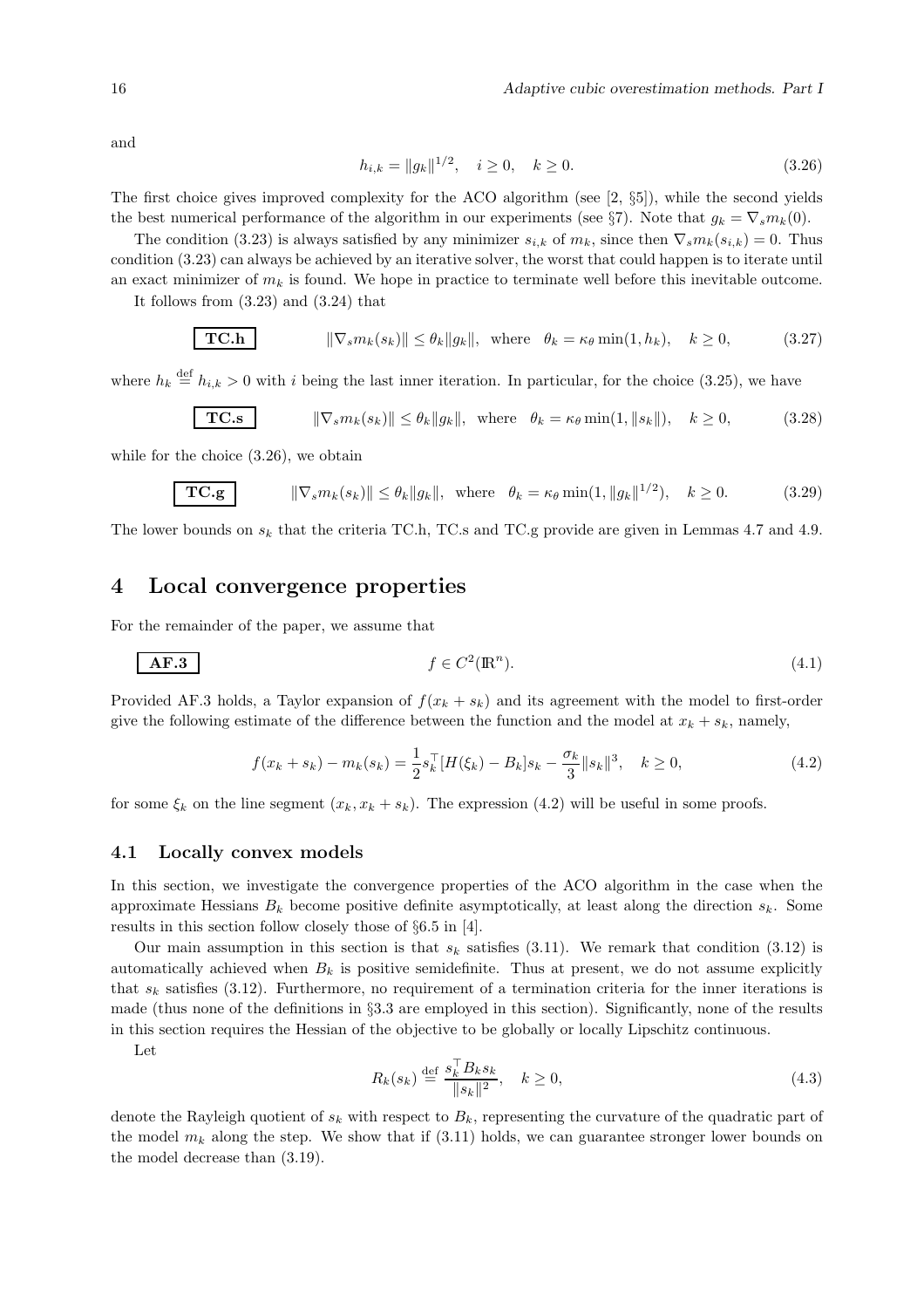**Lemma 4.1.** Let  $s_k$  satisfy (3.11). Then

$$
f(x_k) - m_k(s_k) \ge \frac{1}{2} R_k(s_k) \|s_k\|^2,
$$
\n(4.4)

where  $R_k(s_k)$  is the Rayleigh quotient (4.3). In particular,

$$
f(x_k) - m_k(s_k) \ge \frac{1}{2}\lambda_{\min}(B_k) \|s_k\|^2,
$$
\n(4.5)

where  $\lambda_{\min}(B_k)$  denotes the leftmost eigenvalue of  $B_k$ .

**Proof.** The bound  $(4.4)$  follows straightforwardly from  $(3.18)$  and  $(4.3)$ , while for  $(4.5)$ , we also employed the Rayleigh quotient inequality  $([4, p.19])$ .

When the Rayleigh quotient (4.3) is uniformly positive, the size of  $s_k$  is of order  $||g_k||$ , as we show next.

**Lemma 4.2.** Suppose that  $s_k$  satisfies (3.11). If the Rayleigh quotient (4.3) is positive, then

$$
||s_k|| \le \frac{1}{R_k(s_k)} ||g_k||. \tag{4.6}
$$

Furthermore, if  $B_k$  is positive definite, then

$$
||s_k|| \le \frac{1}{\lambda_{\min}(B_k)} ||g_k||. \tag{4.7}
$$

**Proof.** The following relations are derived from  $(3.11)$  and the Cauchy-Schwarz inequality

$$
R_k(s_k) \|s_k\|^2 \le s_k^\top B_k s_k + \sigma_k \|s_k\|^3 = -g_k^\top s_k \le \|g_k\| \cdot \|s_k\|.
$$

The first and the last terms above give (4.7) since  $s_k \neq 0$  because of (3.20), and  $R_k(s_k) > 0$ . The bound (4.7) follows from (4.6) and the Bayleigh quotient inequality bound  $(4.7)$  follows from  $(4.6)$  and the Rayleigh quotient inequality.

The next theorem shows that all iterations are ultimately very successful provided some further assumption on the level of resemblance between the approximate Hessians  $B_k$  and the true Hessians  $H(x_k)$ holds as the iterates converge to a local minimizer. In particular, we require

**AM.2** 
$$
\frac{\|(B_k - H(x_k))s_k\|}{\|s_k\|} \to 0, \text{ whenever } \|g_k\| \to 0.
$$
 (4.8)

The first limit in  $(4.8)$  is known as the Dennis–Moré condition [7]. A number of quasi-Newton techniques for updating  $B_k$  achieve this condition provided some additional properties hold [26, §3.3, Chapter 8]. For example, for Powell symmetric Broyden updates, it was shown in [20] that the Dennis–Moré condition is satisfied "on average" when the iterates converge to a stationary point  $x_*$  with  $H(x_*)$  positive definite and locally Lipschitz continuous, provided also that the distances to the solution — or equivalently the steps — are square summable. It follows from (2.8) that the latter condition holds in our case over successful iterations.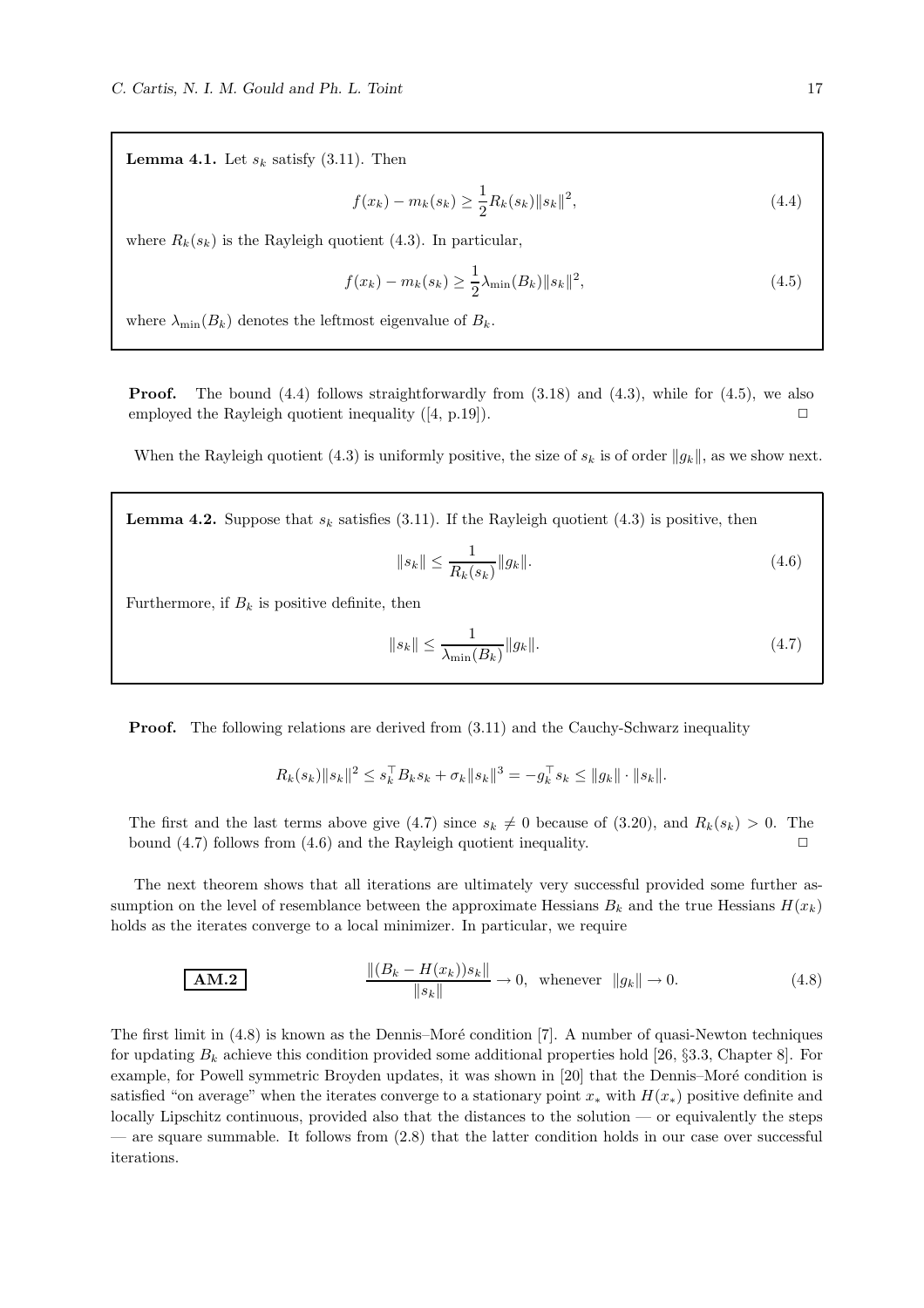**Theorem 4.3.** Let AF.2–AF.3 and AM.1–AM.2 hold, and also let  $s_k$  satisfy (3.11), and

$$
x_k \to x_*, \text{ as } k \to \infty,
$$
\n
$$
(4.9)
$$

where  $H(x_*)$  is positive definite. Then there exists  $R_{\text{min}} > 0$  such that

$$
R_k(s_k) \ge R_{\min}, \text{ for all } k \text{ sufficiently large.} \tag{4.10}
$$

Also, we have

$$
||s_k|| \le \frac{1}{R_{\min}} ||g_k||, \text{ for all } k \text{ sufficiently large.} \tag{4.11}
$$

Furthermore, all iterations are eventually very successful, and  $\sigma_k$  is bounded from above.

**Proof.** Since f is continuous, the limit (4.9) implies  $\{f(x_k)\}\$ is bounded below. Thus Corollary 2.6 provides that  $x_*$  is a first-order critical point and  $||g_k|| \to 0$ . The latter limit and AM.2 imply

$$
\frac{\|(H(x_k) - B_k)s_k\|}{\|s_k\|} \to 0, \quad k \to \infty,
$$
\n(4.12)

i. e., the Dennis–Moré condition holds. Since  $H(x_*)$  is positive definite, so is  $H(x_k)$  for all k sufficiently large. In particular, there exists a constant  $R_{\text{min}}$  such that

$$
\frac{s_k^{\top} H(x_k) s_k}{\|s_k\|^2} > 2R_{\min} > 0, \text{ for all } k \text{ sufficiently large.}
$$
 (4.13)

From  $(4.3)$ ,  $(4.12)$  and  $(4.13)$ , we obtain that for all sufficiently large k,

$$
2R_{\min} \|s_k\|^2 \le s_k^{\top} H(x_k) s_k = s_k^{\top} [H(x_k) - B_k] s_k + s_k^{\top} B_k s_k \le [R_{\min} + R_k(s_k)] \|s_k\|^2,
$$

which gives  $(4.10)$ . The bound  $(4.11)$  now follows from  $(4.6)$  and  $(4.10)$ .

It follows from (2.41) that the equivalence (2.14) holds. We are going to derive an upper bound on the expression (2.15) of  $r_k$  and show that it is negative for all k sufficiently large. From (4.2), we have, also since  $\sigma_k \geq 0$ ,

$$
f(x_k + s_k) - m_k(s_k) \le \frac{1}{2} ||(H(\xi_k) - B_k)s_k|| \cdot ||s_k||,
$$
\n(4.14)

where  $\xi_k$  belongs to the line segment  $(x_k, x_k + s_k)$ . Relation (4.4) in Lemma 4.1, and (4.10), imply

$$
f(x_k) - m_k(s_k) \ge \frac{1}{2} R_{\min} \|s_k\|^2, \text{ for all } k \text{ sufficiently large.}
$$
 (4.15)

It follows from (2.15), (4.14) and (4.15) that

$$
r_k \le \frac{1}{2} \|s_k\|^2 \left\{ \frac{\|(H(\xi_k) - B_k)s_k\|}{\|s_k\|} - (1 - \eta_2) R_{\min} \right\}, \text{ for all } k \text{ sufficiently large.}
$$
 (4.16)

We have

$$
\frac{\|(H(\xi_k) - B_k)s_k\|}{\|s_k\|} \le \|H(x_k) - H(\xi_k)\| + \frac{\|(H(x_k) - B_k)s_k\|}{\|s_k\|}, \quad k \ge 0.
$$
\n(4.17)

Since  $\xi_k \in (x_k, x_k + s_k)$ , we have  $\|\xi_k - x_k\| \leq \|s_k\|$ , which together with  $(4.11)$  and  $\|g_k\| \to 0$ , gives  $\|\xi_k - x_k\| \to 0$ . This, (4.9) and  $H(x)$  continuous, give  $\|H(x_k) - H(\xi_k)\| \to 0$ , as  $k \to \infty$ . It now follows from (4.12) and (4.17) that

$$
\frac{\|(H(\xi_k)-B_k)s_k\|}{\|s_k\|} \to 0, \ k \to \infty.
$$

This,  $(3.20)$  and  $(4.16)$  imply  $r_k < 0$ , for all k sufficiently large. Since  $\sigma_k$  is not allowed to increase on the very successful steps of the ACO algorithm, and every k sufficiently large is very successful,  $\sigma_k$  is bounded from above.  $\Box$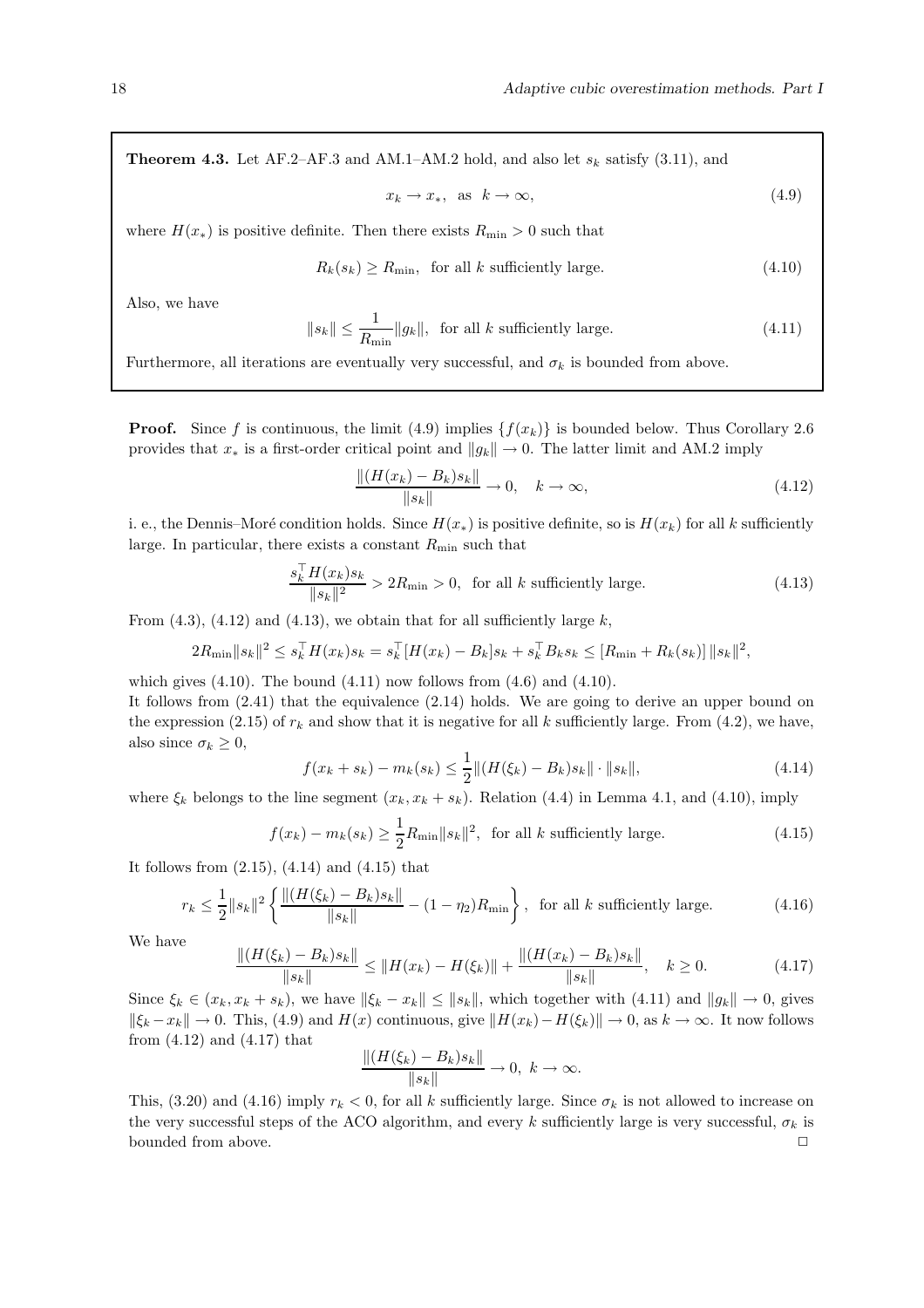The next two theorems address conditions under which the assumption (4.9) holds.

**Theorem 4.4.** Suppose that AF.2–AF.3, AM.1 and (3.11) hold, and that  $\{f(x_k)\}\$ is bounded below. Also, assume that  $\{x_{k_i}\}\$ is a subsequence of iterates converging to some  $x_*$  and that there exists  $\lambda > 0$ such that

$$
\lambda_{\min}(B_k) \ge \underline{\lambda},\tag{4.18}
$$

whenever  $x_k$  is sufficiently close to  $x_*$ . Let  $H(x_*)$  be nonsingular. Then  $x_k \to x_*,$  as  $k \to \infty$ .

**Proof.** The conditions of Corollary 2.6 are satisfied, and thus  $||g_k|| \to 0$ ,  $k \to \infty$ . We deduce that  $g(x_*) = 0$  and  $x_*$  is a first-order critical point. By employing (4.7) in Lemma 4.2, the proof now follows similarly to that of [4. Theorem 6.5.2]. follows similarly to that of  $[4,$  Theorem 6.5.2].

We remark that the sequence of iterates  ${x_k}$  has a converging subsequence provided, for example, the level set of  $f(x_0)$  is bounded.

The above theorem does not prevent the situation when the iterates converge to a critical point that is not a local minimizer. In the next theorem, besides assuming that  $x_*$  is a strict local minimizer, we require the approximate Hessians  $B_k$  to resemble the true Hessians  $H(x_k)$  whenever the iterates approach a first-order critical point, namely,

$$
\mathbf{AM.3} \quad \parallel H(x_k) - B_k \parallel \to 0, \, k \to \infty, \quad \text{whenever} \quad \|g_k\| \to 0, \, k \to \infty. \tag{4.19}
$$

This condition is ensured, at least from a theoretical point of view, when  $B_k$  is set to the approximation of  $H(x_k)$  computed by finite differences [8, 26]. It is also satisfied when using the symmetric rank one approximation to update  $B_k$  and the steps are linearly independent [1, 3].

**Theorem 4.5.** Let AF.2–AF.3, AM.1, AM.3 and  $(3.11)$  hold. Let also  $\{f(x_k)\}\$  be bounded below. Furthermore, suppose that  $\{x_{k_i}\}$  is a subsequence of iterates converging to some  $x_*$  with  $H(x_*)$  positive definite. Then the whole sequence of iterates  $\{x_k\}$  converges to  $x_*$ , all iterations are eventually very successful, and  $\sigma_k$  stays bounded above.

**Proof.** Corollary 2.6 and f bounded below provide that  $x_*$  is a first-order critical point and  $||g_k|| \to 0$ . The latter limit and AM.3 imply

$$
||H(x_k) - B_k|| \to 0, \quad k \to \infty.
$$
\n(4.20)

Let  $\{k_i\}$  index all the successful iterates  $x_{k_i}$  that converge to  $x_*$  (recall that the iterates remain constant on unsuccessful iterations). Since  $H(x_*)$  is positive definite and  $x_{k_i} \to x_*$ , it follows from (4.20) that  $B_{k_i}$  is positive definite for all sufficiently large i, and thus there exists  $\lambda > 0$  such that (4.18) holds. Theorem 4.4 now provides that the whole sequence  $\{x_k\}$  converges to  $x_*$ .

The conditions of Theorem 4.3 now hold since AM.3 implies AM.2. Thus the latter part of Theorem 4.5 follows from Theorem 4.3. ◯

We remark that in the conditions of Theorem 4.5,  $B_k$  is positive definite asymptotically.

## 4.2 Asymptotic rate of convergence

In this section, the termination criteria in §3.3 are employed to show that the steps  $s_k$  do not become too small compared to the size of  $g_k$  (Lemmas 4.7 and 4.9), which then implies, in the context of Theorems 4.3 and 4.5, that the ACO algorithm is at least Q-superlinearly convergent (Corollaries 4.8 and 4.10).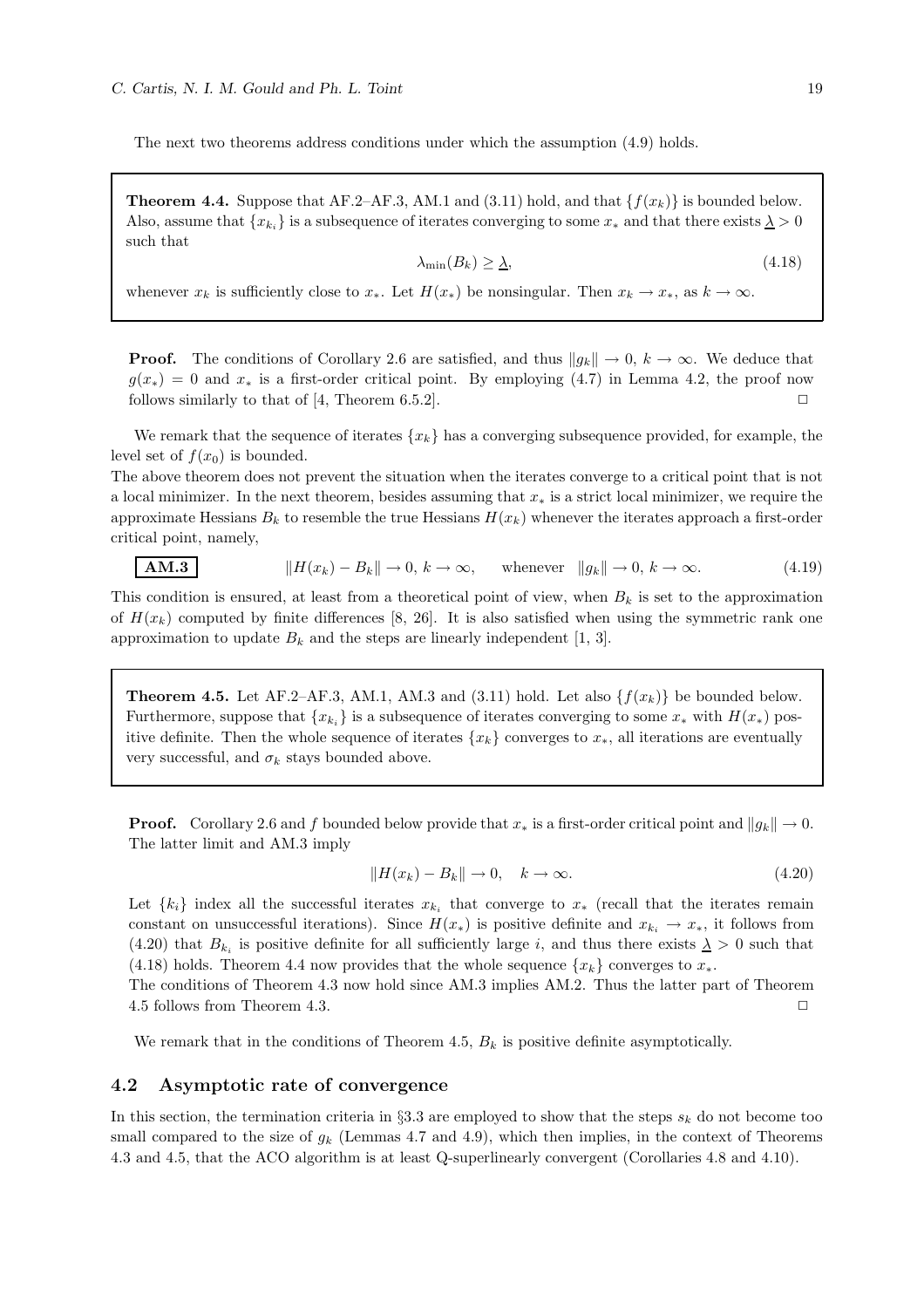Firstly, a technical result is deduced from the termination criterion TC.h, which requires that  $q$  is Lipschitz continuous on an open convex set X containing all the iterates  $\{x_k\}$ , namely,

$$
\mathbf{AF.4} \qquad \qquad \|g(x) - g(y)\| \le \kappa_{\mathcal{H}} \|x - y\|, \text{ for all } x, y \in X, \text{ and some } \kappa_{\mathcal{H}} \ge 0. \tag{4.21}
$$

If AF.3 holds, AF.4 is satisfied if the Hessian  $H(x)$  is bounded above on X. Note that AF.4 implies AF.2.

**Lemma 4.6.** Let AF.3–AF.4 and TC.h hold. Then, for each  $k \in S$ , with S defined in (2.7), we have  $(1 - \kappa_{\theta})\|g_{k+1}\| \le \bigg\|$  $\int_1^1$  $\int_0^1 H(x_k + \tau s_k) d\tau - H(x_k) \bigg\| \cdot \|s_k\| + \|(H(x_k) - B_k)s_k\| + \kappa_\theta \kappa_\text{H} h_k\|s_k\| + \sigma_k \|s_k\|^2,$ (4.22)

where  $\kappa_{\theta} \in (0,1)$  occurs in TC.h.

**Proof.** Let  $k \in \mathcal{S}$ , and so  $g_{k+1} = g(x_k + s_k)$ . Then

$$
||g_{k+1}|| \le ||g(x_k + s_k) - \nabla_s m_k(s_k)|| + ||\nabla_s m_k(s_k)|| \le ||g(x_k + s_k) - \nabla_s m_k(s_k)|| + \theta_k ||g_k||,
$$
 (4.23)

where we used TC.h to derive the last inequality. We also have from Taylor's theorem and (3.1)

$$
||g(x_k + s_k) - \nabla_s m_k(s_k)|| \le \left\| \int_0^1 [H(x_k + \tau s_k) - B_k] s_k d\tau \right\| + \sigma_k ||s_k||^2.
$$
 (4.24)

From AF.4 and the triangle inequality, we obtain

 $||g_k|| \le ||g_{k+1}|| + ||g_{k+1} - g_k|| \le ||g_{k+1}|| + \kappa_H ||s_k||.$  (4.25)

Substituting  $(4.25)$  and  $(4.24)$  into  $(4.23)$ , we deduce

$$
(1 - \theta_k) \|g_{k+1}\| \le \left\| \int_0^1 [H(x_k + \tau s_k) - B_k] s_k d\tau \right\| + \theta_k \kappa_{\rm H} \|s_k\| + \sigma_k \|s_k\|^2. \tag{4.26}
$$

It follows from the definition of  $\theta_k$  in (3.27) that  $\theta_k \leq \kappa_\theta h_k$  and  $\theta_k \leq \kappa_\theta$ , and (4.26) becomes

$$
(1 - \kappa_{\theta}) \|g_{k+1}\| \le \left\| \int_0^1 [H(x_k + \tau s_k) - B_k] s_k d\tau \right\| + \kappa_{\theta} \kappa_{\text{H}} h_k \|s_k\| + \sigma_k \|s_k\|^2. \tag{4.27}
$$

The triangle inequality provides

$$
\left\| \int_0^1 [H(x_k + \tau s_k) - B_k] s_k d\tau \right\| \le \left\| \int_0^1 H(x_k + \tau s_k) d\tau - H(x_k) \right\| \cdot \|s_k\| + \|(H(x_k) - B_k) s_k\|, \quad (4.28)
$$
  
and so (4.22) follows from (4.27).

The next lemma establishes conditions under which the TC.h criterion provides a lower bound on  $s_k$ .

**Lemma 4.7.** Let AF.3–AF.4, AM.2 and the limit 
$$
x_k \to x_*
$$
,  $k \to \infty$ , hold. Let TC.h be achieved with  
\n $h_k \to 0$ , as  $k \to \infty$ ,  $k \in S$ . (4.29)

Then  $s_k$  satisfies

$$
||s_k||(d_k + \sigma_k ||s_k||) \ge (1 - \kappa_\theta) ||g_{k+1}|| \text{ for all } k \in \mathcal{S},
$$
\n(4.30)

where 
$$
d_k > 0
$$
 for all  $k \ge 0$ , and  
 $d_k \to 0$ , as  $k \to \infty$ ,  $k \in S$ . (4.31)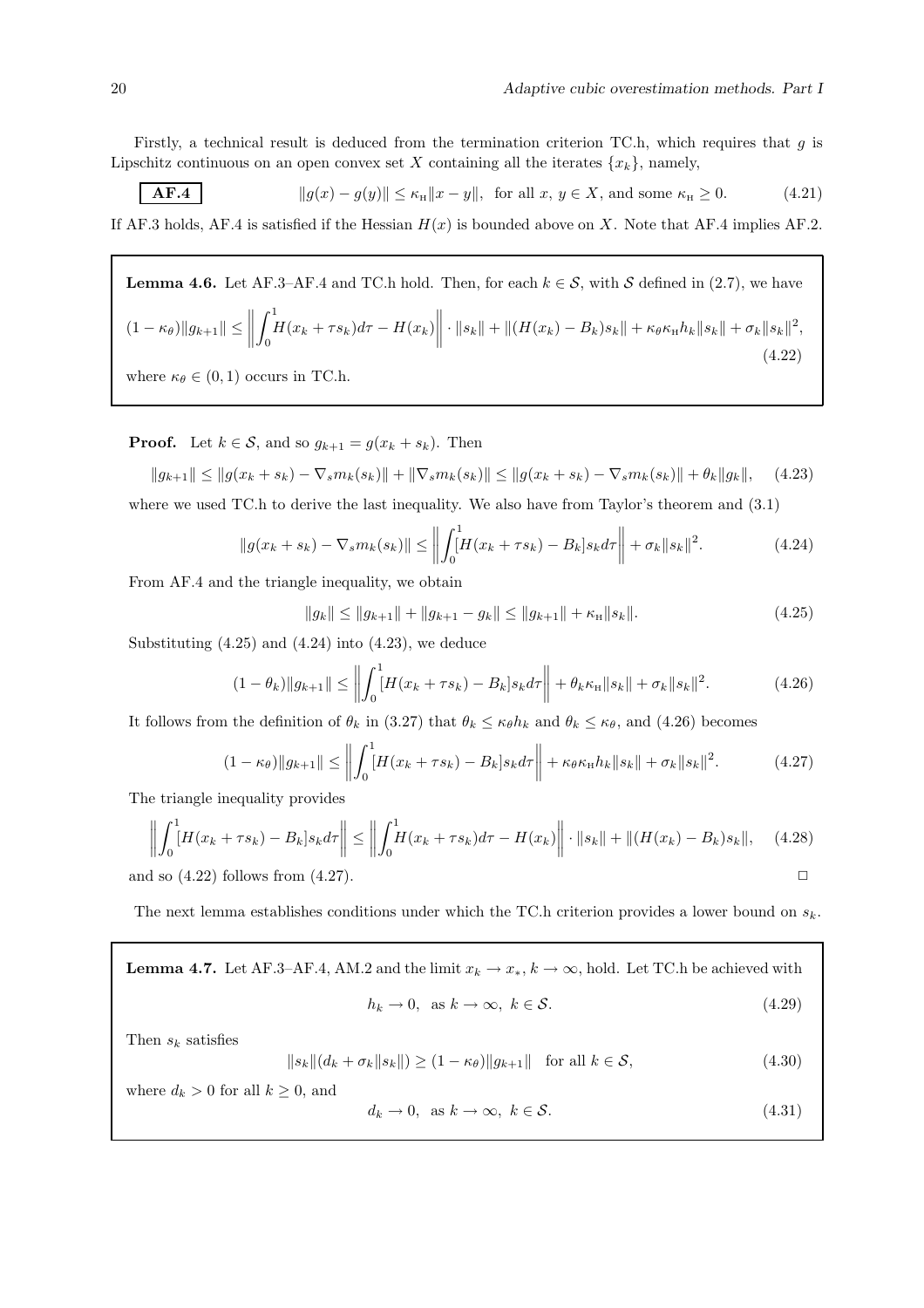**Proof.** The inequality  $(4.22)$  can be expressed as

$$
(1 - \kappa_{\theta})\|g_{k+1}\| \le \left[ \left\| \int_0^1 [H(x_k + \tau s_k) - H(x_k)] d\tau \right\| + \frac{\|(H(x_k) - B_k)s_k\|}{\|s_k\|} + \kappa_{\theta} \kappa_{\text{H}} h_k \right] \cdot \|s_k\| + \sigma_k \|s_k\|^2,
$$

where  $k \in \mathcal{S}$ . Let  $d_k$  denote the term in the curly brackets multiplying  $||s_k||$ . Then  $d_k > 0$  since  $h_k > 0$ . Furthermore,  $x_k + \tau s_k \in (x_k, x_{k+1})$ , for all  $\tau \in (0,1)$ , and  $x_k \to x_*$ , imply

$$
\left\| \int_0^1 [H(x_k + \tau s_k) - H(x_k)] d\tau \right\| \to 0, \text{ as } k \to \infty,
$$
\n(4.32)

since the Hessian of f is continuous. Since AF.4 implies AF.2, Corollary 2.6 provides  $||g_k|| \to 0$ . It now follows from AM.2, (4.29) and (4.32) that  $d_k \to 0$ , as the index k of successful iterations increases.  $\Box$ 

By employing Lemma 4.7 in the context of Theorem 4.3, we show that the ACO algorithm is asymptotically Q-superlinearly convergent.

Corollary 4.8. In addition to the conditions of Theorem 4.3, assume that AF.4 holds and TC.h is satisfied with  $h_k \to 0$ ,  $k \to \infty$ ,  $k \in S$ . Then

$$
\frac{\|g_{k+1}\|}{\|g_k\|} \to 0, \text{ as } k \to \infty,
$$
\n(4.33)

and

$$
\frac{\|x_{k+1} - x_{*}\|}{\|x_{k} - x_{*}\|} \to 0, \text{ as } k \to \infty.
$$
 (4.34)

In particular, the limits (4.33) and (4.34) hold when  $h_k = ||s_k||, k \ge 0$ , or  $h_k = ||g_k||^{1/2}, k \ge 0$ , i. e., in the case of the termination criterias TC.s and TC.g, respectively.

Proof. Note that AF.4 implies that AF.2 holds in the conditions of Theorem 4.3. Since the conditions of Lemma 4.7 hold, so does the bound (4.30). Moreover, as Theorem 4.3 gives that all iterates are eventually very successful and  $\sigma_k$  is bounded above, say by some  $\sigma_{sup}$ , (4.30) holds for all k sufficiently large and thus

$$
||s_k||(d_k + \sigma_{sup}||s_k||) \ge (1 - \kappa_\theta) ||g_{k+1}|| \tag{4.35}
$$

for all k sufficiently large, where  $d_k > 0$  and  $\kappa_{\theta} \in (0, 1)$ . Employing the upper bound  $(4.11)$  on  $s_k$ , (4.35) becomes

$$
\frac{1}{R_{\min}} \left( d_k + \frac{\sigma_{sup}}{R_{\min}} \|g_k\| \right) \|g_k\| \ge \|s_k\| (d_k + \sigma_{sup} \|s_k\|) \ge (1 - \kappa_\theta) \|g_{k+1}\|,
$$
\n(4.36)

for all  $k$  sufficiently large, and further, because of  $(2.40)$ ,

$$
\frac{\|g_{k+1}\|}{\|g_k\|} \le \frac{R_{\min} d_k + \sigma_{sup} \|g_k\|}{R_{\min}^2 (1 - \kappa_\theta)},
$$
\n(4.37)

for all k sufficiently large. The right-hand side of (4.37) tends to zero as  $k \to \infty$ , since

$$
d_k \to 0 \text{ and } ||g_k|| \to 0, \text{ as } k \to \infty;
$$
 (4.38)

the first limit above comes from  $(4.31)$  and all k sufficiently large being successful, while the second limit follows from Corollary 2.6. Thus (4.33) holds. The limit (4.34) is obtained from standard Taylor expansions of  $g_k$  and  $g_{k+1}$  around  $x_*$ , and from  $g(x_*) = 0$  with positive definite  $H(x_*)$ .

The bound (4.11) and the second limit in (4.38) imply that the choices of  $h_k$  in TC.s and TC.g converge to zero, and thus the limits (4.33) and (4.34) hold for these choices of  $h_k$ .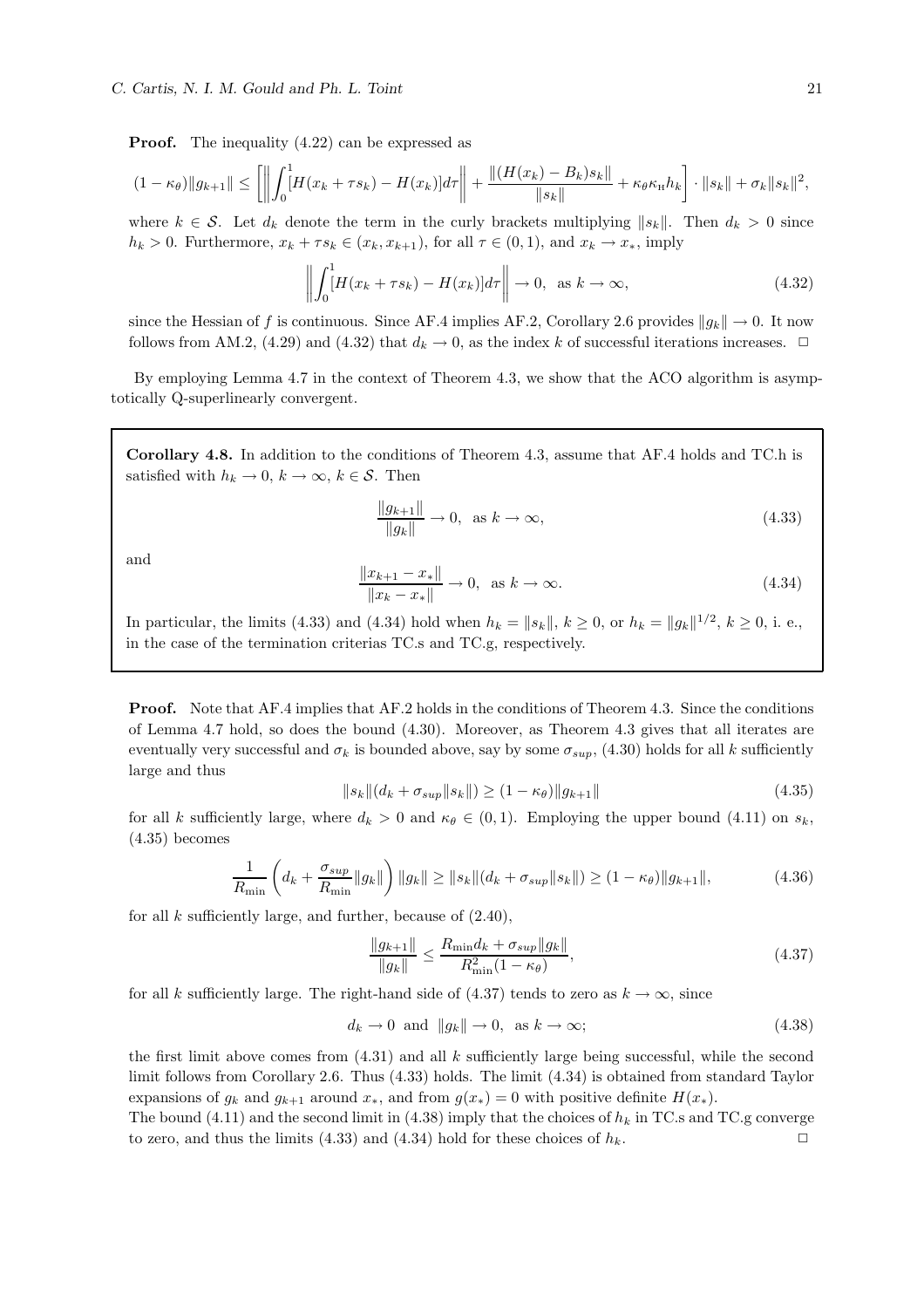Note that the limits (4.33) and (4.34) also hold if we let  $h_k = ||s_k||/\sigma_k$ ,  $k \ge 0$ , in TC.h, provided the conditions of Theorem 4.3 hold (since then,  $\sigma_k$  is bounded above asymptotically). See (7.3) in §7.

Note also that no assumption on the Hessian of  $f$  being globally or locally Lipschitz continuous has been imposed in Lemma 4.7 or in Corollary 4.8. Our next results, however, make a local Lipschitz continuity assumption on the Hessian of f in a neighbourhood of a given point  $x_*$ , i.e.,

**AF.5**  $\|H(x) - H(y)\| \leq L_* \|x - y\|$ , for all x, y sufficiently close to  $x_*$ , and some  $L_* > 0$ ,

and show a tighter bound on  $s_k$  than (4.30) (see Lemma 4.9), and further, Q-quadratic asymptotic convergence of the iterates (Corollary 4.10). In this context, we also slightly strengthen the condition AM.2, by requiring that  $B_k$  satisfies

**AM.4** 
$$
||(H(x_k) - B_k)s_k|| \le C||s_k||^2, \text{ for all } k \ge 0, \text{ and some constant } C > 0.
$$
 (4.39)

We remark that if the inequality in AM.4 holds for sufficiently large k, it also holds for all  $k \geq 0$ . The condition AM.4 is trivially satisfied with  $C = 0$  when we set  $B_k = H(x_k)$  for all  $k \geq 0$ . Quasi-Newton methods may still satisfy AM.4 in practice, though theoretically, only condition AM.2 can be ensured.

**Lemma 4.9.** Let AF.3–AF.5, AM.4 and TC.s hold. Suppose also that  $x_k \to x_*$ , as  $k \to \infty$ . If  $\sigma_k \leq \sigma_{\text{max}}$ , for all  $k \geq 0$ , (4.40)

for some  $\sigma_{\text{max}} > 0$ , then  $s_k$  satisfies

$$
||s_k|| \ge \kappa_g^* \sqrt{||g_{k+1}||} \text{ for all sufficiently large } k \in \mathcal{S}, \tag{4.41}
$$

where  $\kappa_g^*$  is the positive constant

$$
\kappa_g^* \stackrel{\text{def}}{=} \sqrt{\frac{1 - \kappa_\theta}{\frac{1}{2}L_* + C + \sigma_{\text{max}} + \kappa_\theta \kappa_{\text{H}}}}.\tag{4.42}
$$

**Proof.** The conditions of Lemma 4.6 are satisfied with  $h_k = ||s_k||$ . Thus, for any  $k \in S$  sufficiently large,  $(4.22)$  becomes, due also to AM.4 and  $(4.40)$ ,

$$
(1 - \kappa_{\theta}) \|g_{k+1}\| \le \left\| \int_0^1 [H(x_k + \tau s_k) - H(x_k)] d\tau \right\| \cdot \|s_k\| + C \|s_k\|^2 + (\sigma_{\max} + \kappa_{\theta} \kappa_{\mathrm{H}}) \|s_k\|^2. \tag{4.43}
$$

Since  $x_k \to x_*$ , AF.5 and  $x_k + \tau s_k$  being on the line segment  $(x_k, x_{k+1})$  for any  $\tau \in (0, 1)$ , imply

$$
\left\| \int_0^1 [H(x_k + \tau s_k) - H(x_k)] d\tau \right\| \le \int_0^1 \|H(x_k + \tau s_k) - H(x_k)\| d\tau \le \frac{1}{2} L_* \|s_k\|,
$$
 (4.44)

for all sufficiently large  $k \in \mathcal{S}$ . Thus (4.43) becomes

$$
(1 - \kappa_{\theta}) \|g_{k+1}\| \le (\frac{1}{2}L_* + C + \sigma_{\max} + \kappa_{\theta} \kappa_{\rm H}) \|s_k\|^2,
$$
\n(4.45)

which together with  $(4.42)$  provides  $(4.41)$ .

Our next result employs Lemma 4.9 to show Q-quadratic asymptotic convergence of the ACO algorithm.

Corollary 4.10. In addition to the conditions of Theorem 4.3, assume that AF.4–AF.5, AM.4 and TC.s hold. Then  $g_k$  converges to zero, and  $x_k$ , to  $x_*$ , Q-quadratically, as  $k \to \infty$ .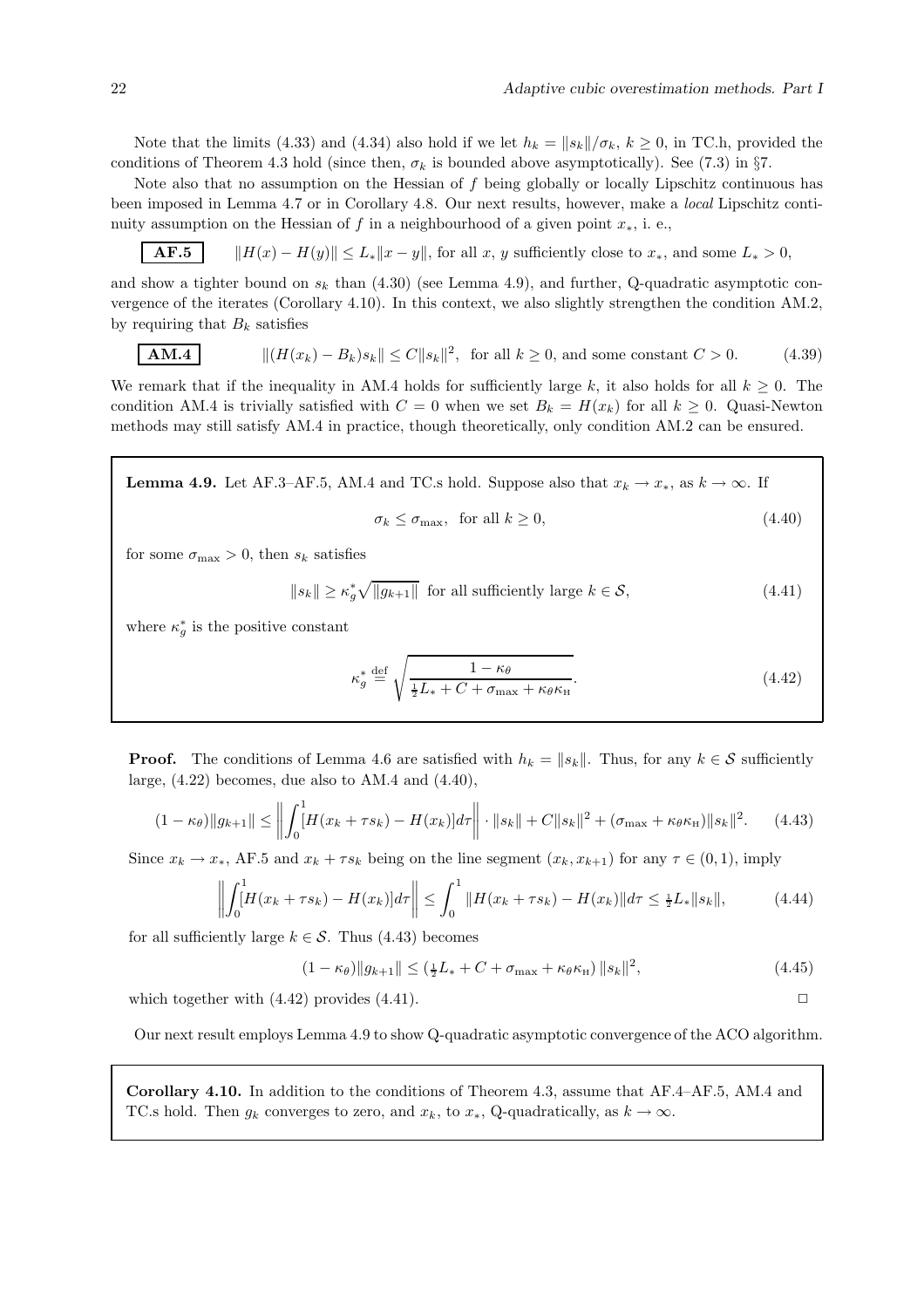Proof. Note that AF.4 implies that AF.2 holds in the conditions of Theorem 4.3. Also, AM.4 implies AM.2, since (4.10) and  $||q_k|| \to 0$  give  $||s_k|| \to 0$ , as  $k \to \infty$ . Theorem 4.3 implies that  $\sigma_k$  is bounded above and thus (4.40) holds. Recalling that all the iterates are eventually very successful, Lemma 4.9 now implies that

 $||s_k|| \ge \kappa_g^* \sqrt{||g_{k+1}||}$ , for all k sufficiently large, (4.46)

where  $\kappa_g^* > 0$ . It follows from (4.10) and (4.46) that

$$
\frac{1}{R_{\min}} \|g_k\| \ge \|s_k\| \ge \kappa_g^* \sqrt{\|g_{k+1}\|}, \text{ for all } k \text{ sufficiently large},\tag{4.47}
$$

and thus

$$
\frac{\|g_{k+1}\|}{\|g_k\|^2} \le \frac{1}{R_{\min}^2 (\kappa_g^*)^2}, \text{ for all } k \text{ sufficiently large},\tag{4.48}
$$

and  $g_k$  converges Q-quadratically. The Q-quadratic rate of convergence of the iterates follows in a standard way, using Taylor's theorem.  $\Box$ 

Analogues of Corollaries 4.8 and 4.10 hold in the case when the stronger conditions of Theorem 4.5 are satisfied. In particular, we require the stronger condition AM.3, instead of AM.2 or AM.4, to be achieved by  $B_k$ ; then, the limit  $x_k \to x_*$  is guaranteed to hold. The weaker assumption AM.2, however, makes Corollary 4.8 applicable to quasi-Newton methods (see our remarks following (4.8)).

Note that no positive lower bound on  $\sigma_k$  was required for the convergence results in §2.2, §4.1 and §4.2 to hold. In particular, asymptotically, it may be desirable in implementations to let  $\sigma_k$  to go to zero, possibly at the same rate as  $\|g_k\|$ . This feature is included in our implementation of the ACO algorithm (see §7).

We remark that assumption AF.4 was only employed in §4.2 and will not be used again for the remainder of the paper (Part I). Thus note that  $(4.21)$  could have been replaced by the weaker condition that g is Lipschitz continuous only on the iterates  ${x_k}$ ; due to connections to Part II [2], we prefer the formulation in (4.21).

## 5 Global convergence to second-order critical points

This section addresses the convergence of the sequence of iterates to second-order critical points in a framework that does not require global or local convexity of the model or the function f at the iterates or their limit points. Then, however, we shall see that other conditions such as  $H(x)$  being globally Lipschitz continuous, need to be imposed. A common assumption in this section is that

$$
\sigma_k \ge \sigma_{\min}, \quad k \ge 0,\tag{5.1}
$$

for some  $\sigma_{\min} > 0$ . The first lemma gives a useful property of the steps  $s_k$ , derived from (3.19).

**Lemma 5.1.** Let  $\{f(x_k)\}\$ be bounded below by  $f_{\text{low}}$ . Also, assume that  $s_k$  satisfies (3.11) and (3.12), and  $\sigma_k$ , the bound (5.1). Then, recalling (2.7), we have

$$
||s_k|| \to 0, \text{ as } k \to \infty, \ k \in \mathcal{S}.
$$
 (5.2)

**Proof.** The construction of the ACO algorithm,  $(2.41)$ , the model decrease  $(3.19)$  and  $(5.1)$  give

$$
f(x_k) - f(x_{k+1}) \ge \eta_1[f(x_k) - m_k(s_k)] \ge \frac{1}{6} \eta_1 \sigma_{\min} \|s_k\|^3, \quad k \in \mathcal{S}.
$$
 (5.3)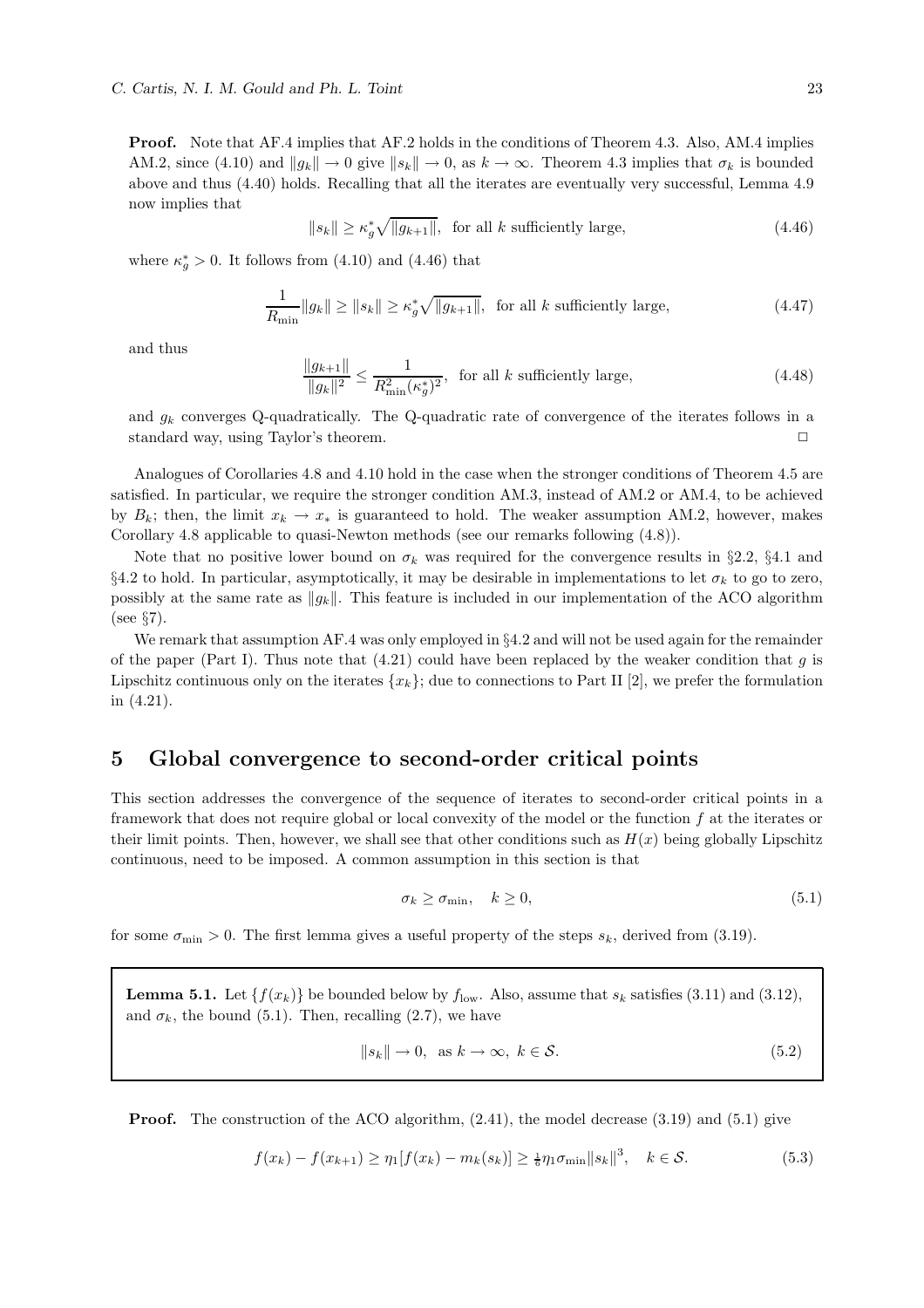Summing up over all iterates from 0 to  $k$ , we obtain from  $(5.3)$ 

$$
f(x_0) - f(x_{k+1}) \ge \frac{\eta_1}{6} \sigma_{\min} \sum_{j=0, j \in S}^k ||s_j||^3, \quad k \ge 0,
$$

which further gives, together with  $\{f(x_k)\}\$ being bounded below,

$$
\frac{6}{\eta_1 \sigma_{\min}} [f(x_0) - f_{\text{low}}] \ge \sum_{j=0, j \in S}^k ||s_j||^3, \quad k \ge 0.
$$
 (5.4)

Thus the series  $\sum_{j=0, j \in S}^{\infty} ||s_j||^3$  is convergent, and (5.2) holds.

The next lemma shows that  $\sigma_k$  cannot blow up provided the objective f has a globally Lipschitz continuous Hessian, namely,

**AF.6** 
$$
||H(x) - H(y)|| \le L||x - y||
$$
, for all  $x, y \in \mathbb{R}^n$ , where  $L > 0$ , (5.5)

and  $B_k$  and  $H(x_k)$  agree along  $s_k$  in the sense of AM.4.

Lemma 5.2. Let AF.3, AF.6 and AM.4 hold. Then

$$
\sigma_k \le \max\left(\sigma_0, \frac{3}{2}\gamma_2(C+L)\right) \stackrel{\text{def}}{=} L_0, \text{ for all } k \ge 0. \tag{5.6}
$$

**Proof.** Let  $L_1 \stackrel{\text{def}}{=} 3(C+L)/2$ . To prove (5.6), it is enough to show the implication

$$
\sigma_k \ge L_1 \quad \Longrightarrow \quad k \text{ very successful}, \tag{5.7}
$$

which further gives  $\sigma_{k+1} \leq \sigma_k$ . We allow the factor  $\gamma_2$  in  $L_0$  for the case when  $\sigma_k$  is only slightly less than  $L_1$  and k is not very successful, while the term  $\sigma_0$  in (5.6) accounts for choices at start-up. To show (5.7), we deduce from (4.2) that for each  $k \geq 0$ ,

$$
f(x_k + s_k) - m_k(s_k) \le \frac{1}{2} \|H(\xi_k) - H(x_k)\| \cdot \|s_k\|^2 + \frac{1}{2} \|(H(x_k) - B_k)s_k\| \cdot \|s_k\| - \frac{\sigma_k}{3} \|s_k\|^3, \tag{5.8}
$$
  

$$
\le \left(\frac{C+L}{2} - \frac{\sigma_k}{3}\right) \|s_k\|^3,
$$

where to obtain the second inequality, we employed AF.6,  $\|\xi_k - x_k\| \leq \|s_k\|$  and AM.4. It follows from (5.8) that

$$
\sigma_k \ge L_1 \quad \Longrightarrow \quad f(x_k + s_k) \le m_k(s_k). \tag{5.9}
$$

The second inequality in (5.9) and (2.41) imply that the ratio (2.4) satisfies  $\rho_k \ge 1$  and so  $\rho_k > \eta_2$ , for any  $\eta_2 \in (0,1)$ . Thus the step k is very successful.

Next, we show that all the limit points of the sequence of Rayleigh quotients of  $B_k$  and of  $H(x_k)$  at successful steps  $s_k$  are nonnegative.

**Theorem 5.3.** Let AF.3, AF.6 and AM.4 hold, and  $\{f(x_k)\}\)$  be bounded below by  $f_{\text{low}}$ . Also, assume that  $s_k$  satisfies (3.11) and (3.12), and  $\sigma_k$ , (5.1). Then, recalling (4.3), we have

$$
\liminf_{k \in S, k \to \infty} R_k(s_k) \ge 0 \quad \text{and} \quad \liminf_{k \in S, k \to \infty} \frac{s_k^{\top} H(x_k) s_k}{\|s_k\|^2} \ge 0. \tag{5.10}
$$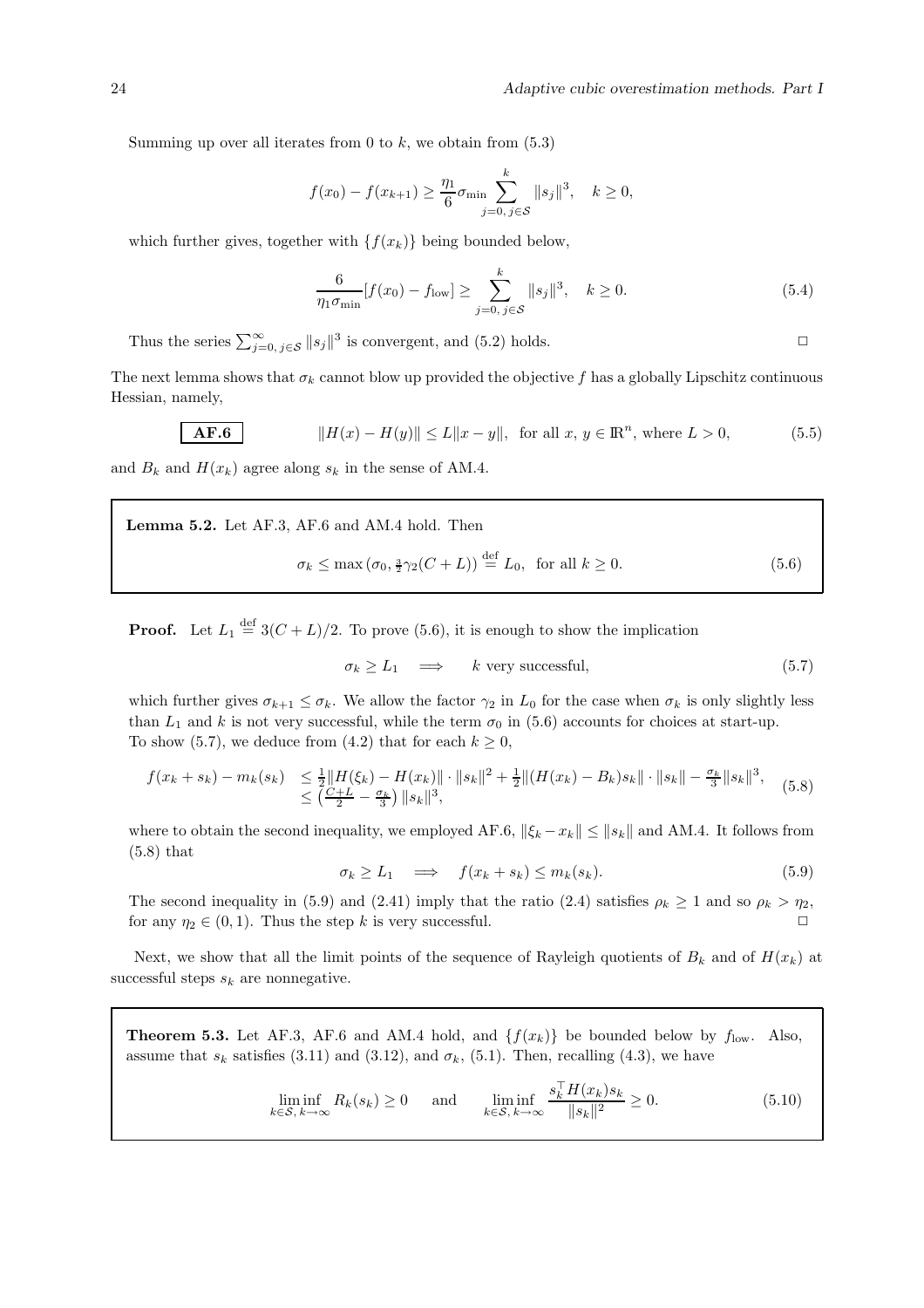**Proof.** For all  $k \ge 0$  such that  $R_k(s_k) < 0$ , (3.12), (3.20) and (5.6) imply

$$
L_0||s_k|| \ge \sigma_k ||s_k|| \ge -R_k(s_k) = |R_k(s_k)|.
$$

Now (5.2) implies the limit  $R_k(s_k) \to 0, k \in \mathcal{S}$  and  $k \to \infty$ , for all  $R_k(s_k) < 0$ . This proves the first limit in (5.10). The second inequality in (5.10) now follows from the first, (5.2) and the inequalities

$$
R_k(s_k) \le \frac{\|[H(x_k) - B_k]s_k\|}{\|s_k\|} + \frac{s_k^{\top}H(x_k)s_k}{\|s_k\|^2} \le C\|s_k\| + \frac{s_k^{\top}H(x_k)s_k}{\|s_k\|^2}, k \ge 0,
$$

where we employed AM.4 to obtain the last inequality.  $\Box$ 

The next theorem gives conditions which ensure that the limit points of the sequence of iterates are second order critical points. Beforehand, we remark a useful property concerning the Hessian  $H(x_k)$  and its approximation  $B_k$ . Given any matrix  $Q_k$  with orthogonal columns, [13, Corollary 8.1.6] provides the first inequality below

$$
|\lambda_{\min}(Q_k^{\top} H(x_k) Q_k) - \lambda_{\min}(Q_k^{\top} B_k Q_k)| \leq \|Q_k^{\top} [H(x_k) - B_k] Q_k\| \leq \sqrt{n} \|H(x_k) - B_k\|, \ k \geq 0,
$$
 (5.11)

while the second inequality above employs  $||Q_k^{\top}|| \leq \sqrt{n}$  and  $||Q_k|| = 1$ .

**Theorem 5.4.** Let AF.3, AF.6 and AM.4 hold. Assume that  $\{f(x_k)\}\$ is bounded below by  $f_{\text{low}}$ , and that  $\sigma_k$  satisfies (5.1). Also, let  $s_k$  be a global minimizer of  $m_k$  over a subspace  $\mathcal{L}_k$ , and let  $Q_k$  be any orthogonal matrix whose columns form a basis of  $\mathcal{L}_k$ . Then any subsequence of negative leftmost eigenvalues  $\{\lambda_{\min}(Q_k^{\top} B_k Q_k)\}\)$  converges to zero as  $k \to \infty$ ,  $k \in S$ , and thus

$$
\liminf_{k \in S, k \to \infty} \lambda_{\min}(Q_k^{\top} B_k Q_k) \ge 0.
$$
\n(5.12)

Additionally, assume that AF.2, AM.1 and AM.3 hold. Then any subsequence of negative leftmost eigenvalues  $\{\lambda_{\min}(Q_k^{\top}H(x_k)Q_k)\}\)$  converges to zero as  $k \to \infty$ ,  $k \in S$ , and thus

$$
\liminf_{k \in S, k \to \infty} \lambda_{\min}(Q_k^{\top} H(x_k) Q_k) \ge 0.
$$
\n(5.13)

Furthermore, if  $Q_k$  becomes a full orthogonal basis of  $\mathbb{R}^n$  as  $k \to \infty$ ,  $k \in \mathcal{S}$ , then, provided it exists, any limit point of the sequence of iterates  $\{x_k\}$  is second-order critical.

**Proof.** For all  $k \ge 0$  such that  $\lambda_{\min}(Q_k^{\top} B_k Q_k) < 0$ , we employ Lemma 3.2, in particular, (3.13), and also (5.6), to obtain

$$
L_0||s_k|| \ge \sigma_k ||s_k|| \ge -\lambda_{\min}(Q_k^{\top} B_k Q_k) = |\lambda_{\min}(Q_k^{\top} B_k Q_k)|.
$$

Now (5.2) implies the limit

$$
\lambda_{\min}(Q_k^{\top} B_k Q_k) \to 0, \ \ k \in \mathcal{S} \text{ and } k \to \infty, \text{ for all } \lambda_{\min}(Q_k^{\top} B_k Q_k) < 0,\tag{5.14}
$$

which gives (5.12).

Assume now that AF.2, AM.1 and AM.3 holds. Then AF.2, AM.1,  $\{f(x_k)\}\$ bounded below, (2.40) and Corollary 2.6 give that

$$
||g_k|| \to 0, \quad k \to \infty,
$$
\n(5.15)

so that the first limit in AM.3 holds, i. e.,

$$
||H(x_k) - B_k|| \to 0, \quad k \to \infty.
$$
\n
$$
(5.16)
$$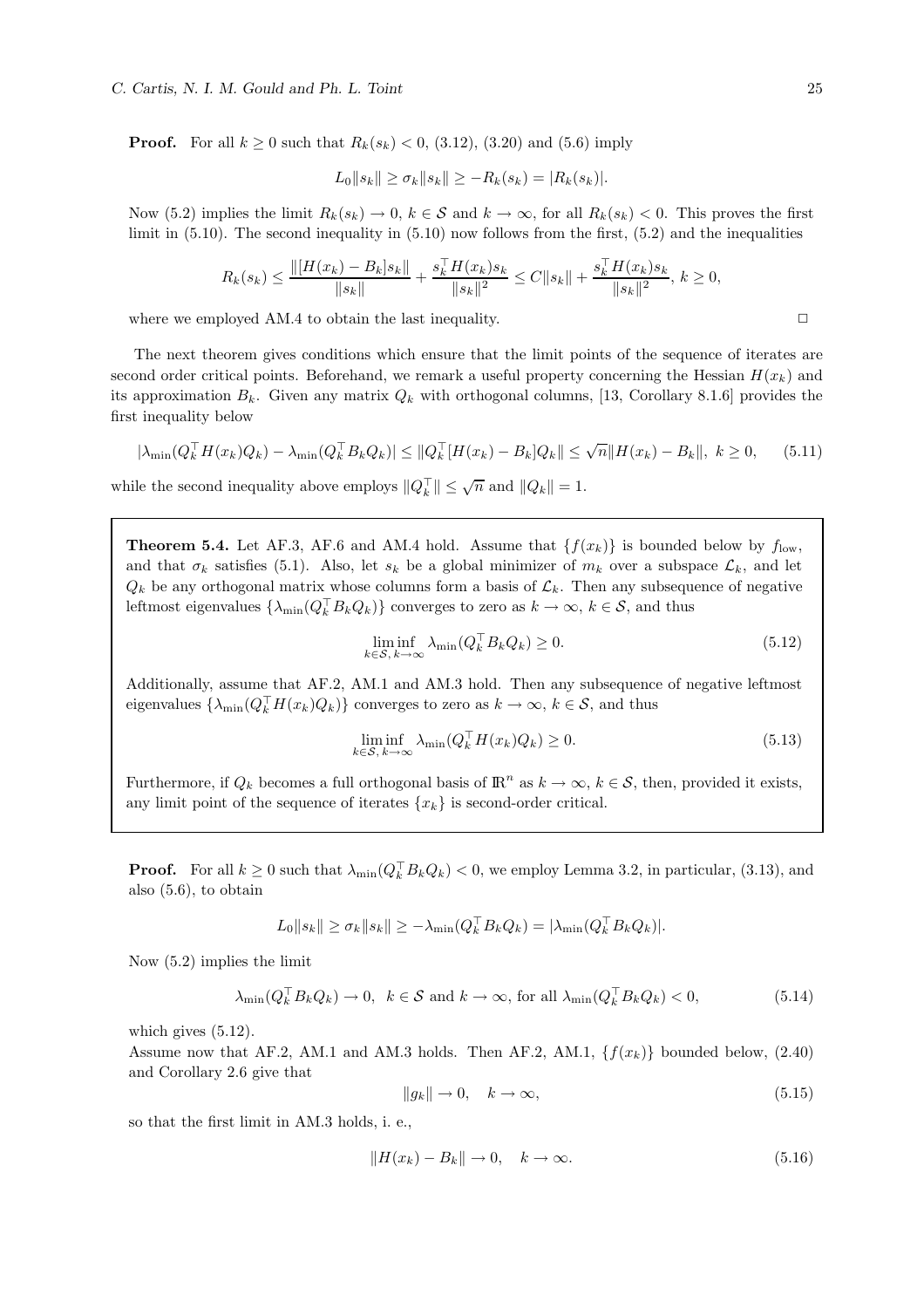We deduce from (5.11) that for all  $k \geq 0$  with  $\lambda_{\min}(Q_k^{\dagger} H(x_k)Q_k) < 0$ , we have

$$
0 \leq -\lambda_{\min}(Q_k^{\top} H(x_k) Q_k) \leq \sqrt{n} \|H(x_k) - B_k\| - \lambda_{\min}(Q_k^{\top} B_k Q_k)
$$
  
\n
$$
\leq \sqrt{n} \|H(x_k) - B_k\| + \max(0, -\lambda_{\min}(Q_k^{\top} B_k Q_k)).
$$
\n(5.17)

It follows from (5.14) and (5.16) that the right-hand side of (5.17) converges to zero as  $k \in S \to \infty$ , and so  $\lambda_{\min}(Q_k^{\top} H(x_k)Q_k) \to 0, k \in \mathcal{S} \to \infty$  with  $\lambda_{\min}(Q_k^{\top} H(x_k)Q_k) < 0$ . This gives (5.13). Assume now that there exists  $x_*$  such that  $x_k \to x_*$ ,  $k \in \mathcal{K}$  and  $k \to \infty$ . Then (5.15) and the arguments that give (5.15) imply  $||q(x_*)|| = 0$  and  $\mathcal{K} \subset \mathcal{S}$ , where the set inclusion also uses the fact that the iterates remain constant on unsuccessful iterations. Employing AF.3, we have  $H(x_k) \to H(x_*)$ ,  $k \in \mathcal{K}$ ,  $k \to \infty$ . Since the set of orthogonal matrices is compact and  $Q_k$  becomes full-dimensional as  $k \to \infty$ ,  $k \in \mathcal{K}$ , any limit point, say Q, of  $\{Q_k\}_{k \in \mathcal{K}}$  is a full orthogonal basis of  $\mathbb{R}^n$ . Due to similarity and from (5.13), we now have  $\lambda_{\min}(H(x_*)) = \lambda_{\min}(Q^\top H(x_*)Q) \geq 0$ , and so  $x_*$  is second-order critical.  $\Box$ 

In our implementation of the ACO algorithm, though we minimize  $m_k$  only in certain subspaces, our particular approach (see §6.2) implies that ever more accurate Ritz approximations to the extreme eigenvalues of  $B_k$  are computed provided the gradient is not orthogonal to any eigenvector of  $B_k$  [14]. In other words, except for the latter case, we expect that the orthogonal bases of the generated subspaces become full-dimensional asymptotically, and so Theorem 5.4 implies that the solutions we obtain will be second-order critical in the limit.

When  $Q_k = I$  and  $B_k = H(x_k)$  for all  $k \geq 0$ , the last part of Theorem 5.4 is essentially [25, Theorem 2].

Encountering zero gradient values. Recall the discussion in the last paragraph of §3.2, where we assume that there exists  $k \geq 0$  such that  $g_k = 0$  and thus (2.40) does not hold. Then (3.21) provides  $s_k \neq 0$  and (2.41) holds. These two relations imply that Lemmas 5.1 and 5.2 continue to hold even when some of the iterates have zero gradients (and the ACO algorithm continues to iterate to try to attain second-order criticality in the subspaces). Employing these Lemmas and the conditions of Corollary 5.4, the limit (5.12) can be shown as before since the value of the gradient was irrelevant in its derivation. To ensure (5.13), we further assume, in addition to the requirements of Corollary 5.4, that

$$
B_k = H_k \text{ for all } k \text{ for which } g_k = 0. \tag{5.18}
$$

The proof of (5.13) follows as before, except that if there are infinitely many  $k_l$  such that

$$
g_{k_l} = 0 \text{ and } \lambda_{\min}(Q_{k_l}^{\perp} H(x_{k_l}) Q_{k_l}) < 0,\tag{5.19}
$$

then (5.13) and (5.18) give  $\liminf_{k_l \to \infty, k_l \in S} \lambda_{\min}(Q_{k_l}^{\perp} H(x_{k_l})Q_{k_l}) \geq 0$ . Note that the ACO algorithm ultimately moves away from iterates satisfying (5.19): since  $\sigma_k$  is bounded above as in (5.6), the ACO algorithm cannot take an infinite number of unsuccessful steps at  $x_{k_l}$  (when  $\sigma_k$  is increased by a fixed fraction).

The last statement of Corollary 5.4 also holds in this case provided  $Q_k$  is full-dimensional also when  $g_k = 0$ .

## 6 Methods for approximately minimizing the cubic model

While the ACO algorithm provides a powerful general framework for unconstrained minimization, the practicality and efficiency of this algorithm is obviously related to our ability to find a suitable (approximate) minimizer of the cubic model at each iteration. In this section we consider this issue in some detail. The optimality conditions in Theorem 3.1 for the global minimizer of  $m_k(s)$  over  $\mathbb{R}^n$  are highly suggestive of efficient algorithms in many cases, as we discuss in the first subsection. We then concentrate on one way in which this minimizer may be approximated in practice, while retaining both the convergence and complexity properties of the true model minimizer. Most especially, the method we propose is "matrixfree"—that is, we only requires Hessian-vector products rather than access to the Hessian itself—and thus may be used in principle for large, unstructured problems.

Throughout this section, we drop the (major) iteration subscript k for convenience.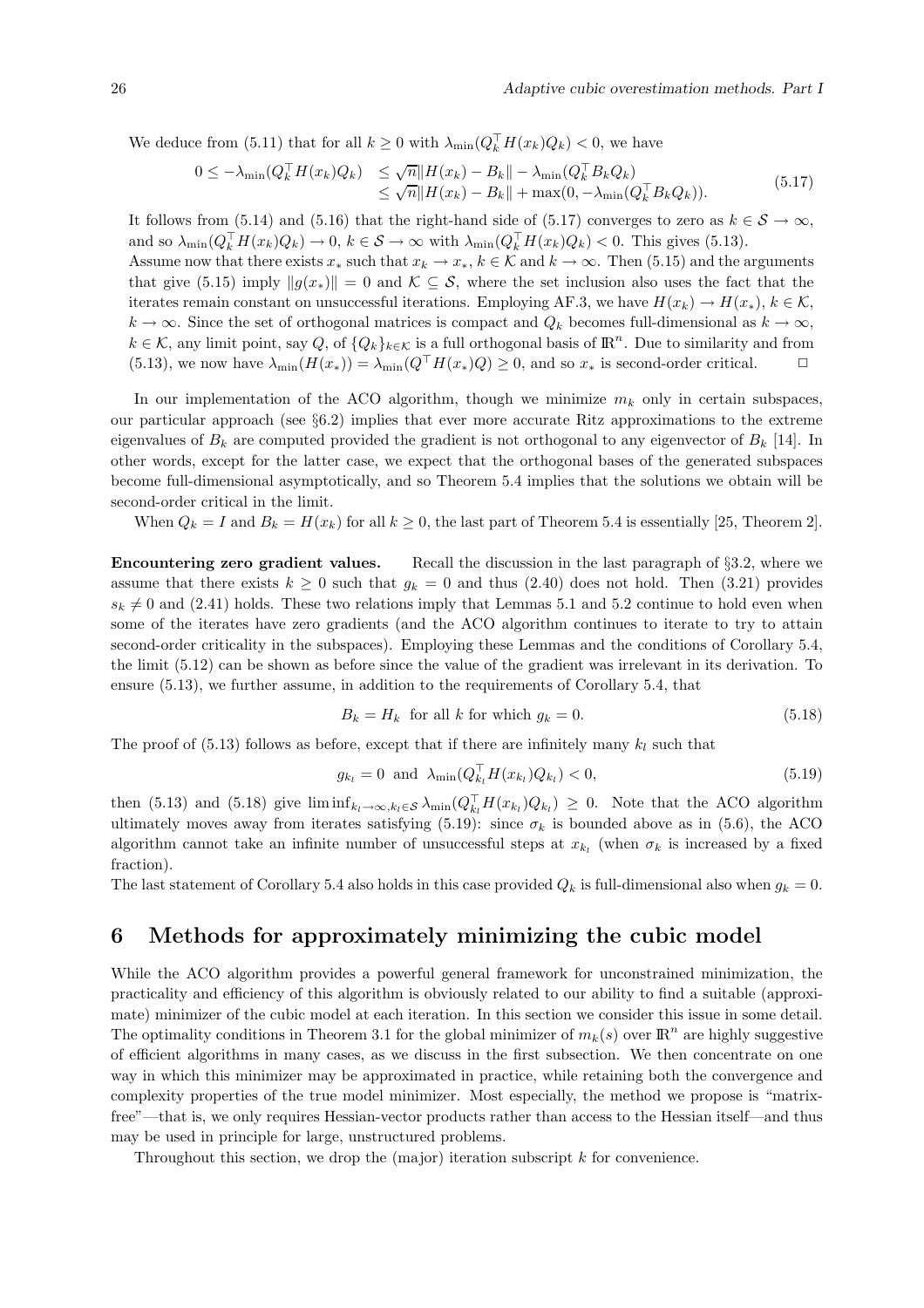### 6.1 Computing the global solution

To start with, we suppose that we wish to compute the global model minimizer of  $m(s)$  over  $\mathbb{R}^n$ . Theorem 3.1 shows that we seek a pair  $(s, \lambda)$  for which

$$
(B + \lambda I)s = -g \text{ and } \lambda^2 = \sigma^2 s^T s \tag{6.1}
$$

and for which  $B + \lambda I$  is positive semidefinite. Just as in the trust-region case<sup>2</sup> [4, \$7.3.1], suppose that B has an eigendecomposition

$$
B = U^T \Lambda U,\tag{6.2}
$$

where  $\Lambda$  is a diagonal matrix of eigenvalues  $\lambda_1 \leq \lambda_2 \leq \cdots \leq \lambda_n$  and U is an orthonormal matrix of associated eigenvectors. Then

$$
B(\lambda) = U^T (\Lambda + \lambda I) U.
$$

We deduce immediately from Theorem 3.1 that the value of  $\lambda$  we seek must satisfy  $\lambda \geq -\lambda_1$  as only then is  $B(\lambda)$  positive semidefinite.

Suppose that  $\lambda > -\lambda_1$ . Then  $B + \lambda I$  is positive definite, and let

$$
s(\lambda) = -(B + \lambda I)^{-1}g = -U^{T}(\Lambda + \lambda I)^{-1}Ug.
$$
\n
$$
(6.3)
$$

But, of course, the solution we are looking for depends upon the nonlinear equality  $||s(\lambda)||_2 = \lambda/\sigma$ . To say more, we need to examine  $||s(\lambda)||_2$  in detail. For convenience, define  $\psi(\lambda) \stackrel{\text{def}}{=} ||s(\lambda)||_2^2$ . We have that

$$
\psi(\lambda) = \|U^T(\Lambda + \lambda I)^{-1}Ug\|_2^2 = \|(\Lambda + \lambda I)^{-1}Ug\|_2^2 = \sum_{i=1}^n \frac{\gamma_i^2}{(\lambda_i + \lambda)^2},\tag{6.4}
$$

where  $\gamma_i$  is the *i*<sup>th</sup> component of Ug.

If B is positive semidefinite, the required solution is given by the single positive root to either of the equivalent univariate nonlinear equations

$$
\theta_2(\lambda) \stackrel{\text{def}}{=} \psi(\lambda) - \frac{\lambda^2}{\sigma^2} = 0 \text{ or } \theta_1(\lambda) \stackrel{\text{def}}{=} \sqrt{\psi(\lambda)} - \frac{\lambda}{\sigma} = 0,
$$
\n(6.5)

as the left-hand sides in (6.5) are strictly decreasing functions of  $\lambda$ , for  $\lambda \ge \max(0, -\lambda_1) = 0$ , and range between some positive value and  $-\infty$ . If B is indefinite and  $\gamma_1 \neq 0$ , the solution is likewise the root larger than  $-\lambda_1$  of the same equations. Hence in both these cases, the model  $m(s)$  has a unique global minimizer. But if B is indefinite and  $\gamma_1 = 0$ , we have difficulties analogous to those for the hard case [4, §7.3.1.3] for the trust-region subproblem in which the required solution  $s_*$  is made up as a suitable linear combination of  $u_1$  and  $\lim_{s\to-\lambda_1}s(\lambda)$ . To determine the values of the coefficients of this linear combination, in place of the trust-region constraint, we employ (6.1), and find a value for  $\alpha \in \mathbb{R}$  such that

$$
-\lambda_1 = \sigma ||s(-\lambda_1) + \alpha u_1||. \tag{6.6}
$$

See Figure 6.1 for an illustration of the graphs of  $\theta_1$  and  $\theta_2$ . In practice, just as in the trust-region case, it may be preferable to solve one of

$$
\phi_2(\lambda) \stackrel{\text{def}}{=} \frac{1}{\psi(\lambda)} - \frac{\sigma^2}{\lambda^2} = 0, \quad \phi_1(\lambda) \stackrel{\text{def}}{=} \frac{1}{\sqrt{\psi(\lambda)}} - \frac{\sigma}{\lambda} = 0,
$$
  

$$
\beta_2(\lambda) \stackrel{\text{def}}{=} \frac{\lambda^2}{\psi(\lambda)} - \sigma^2 = 0 \text{ or } \beta_1(\lambda) \stackrel{\text{def}}{=} \frac{\lambda}{\sqrt{\psi(\lambda)}} - \sigma = 0
$$
 (6.7)

instead of (6.5). Figures 6.2 and 6.3 illustrate these alternatives.

<sup>&</sup>lt;sup>2</sup>Griewank also comments in [19] on the similarity between the two problems, but does not use it in practice.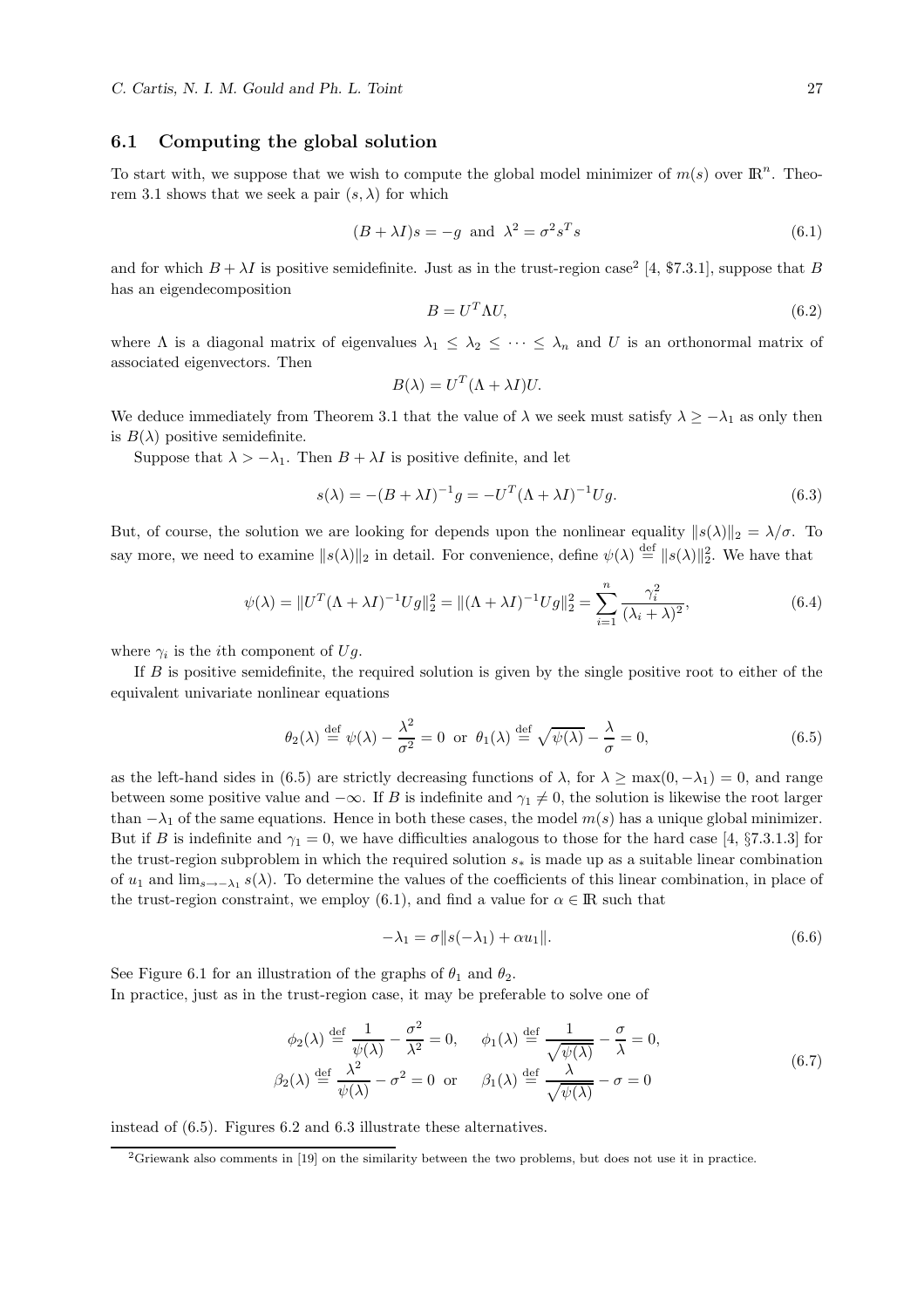

Figure 6.1: Graphs of the functions  $\theta_1(\lambda)$  (left) and  $\theta_2(\lambda)$  (right) from (6.5) when  $g = (0.25 \text{ } 1)^T$ ,  $H = \text{diag}(-1 \; 1)$  and  $\sigma = 2$ .



Figure 6.2: Graphs of the functions  $\phi_1(\lambda)$  (left) and  $\phi_2(\lambda)$  (right) from (6.7) when  $g = (0.25 \text{ } 1)^T$ ,  $H = \text{diag}(-1 \; 1)$  and  $\sigma = 2$ .



Figure 6.3: Graphs of the functions  $\beta_1(\lambda)$  (left) and  $\beta_2(\lambda)$  (right) from (6.7) when  $g = (0.25 \text{ } 1)^T$ ,  $H = \text{diag}(-1 \; 1)$  and  $\sigma = 2$ .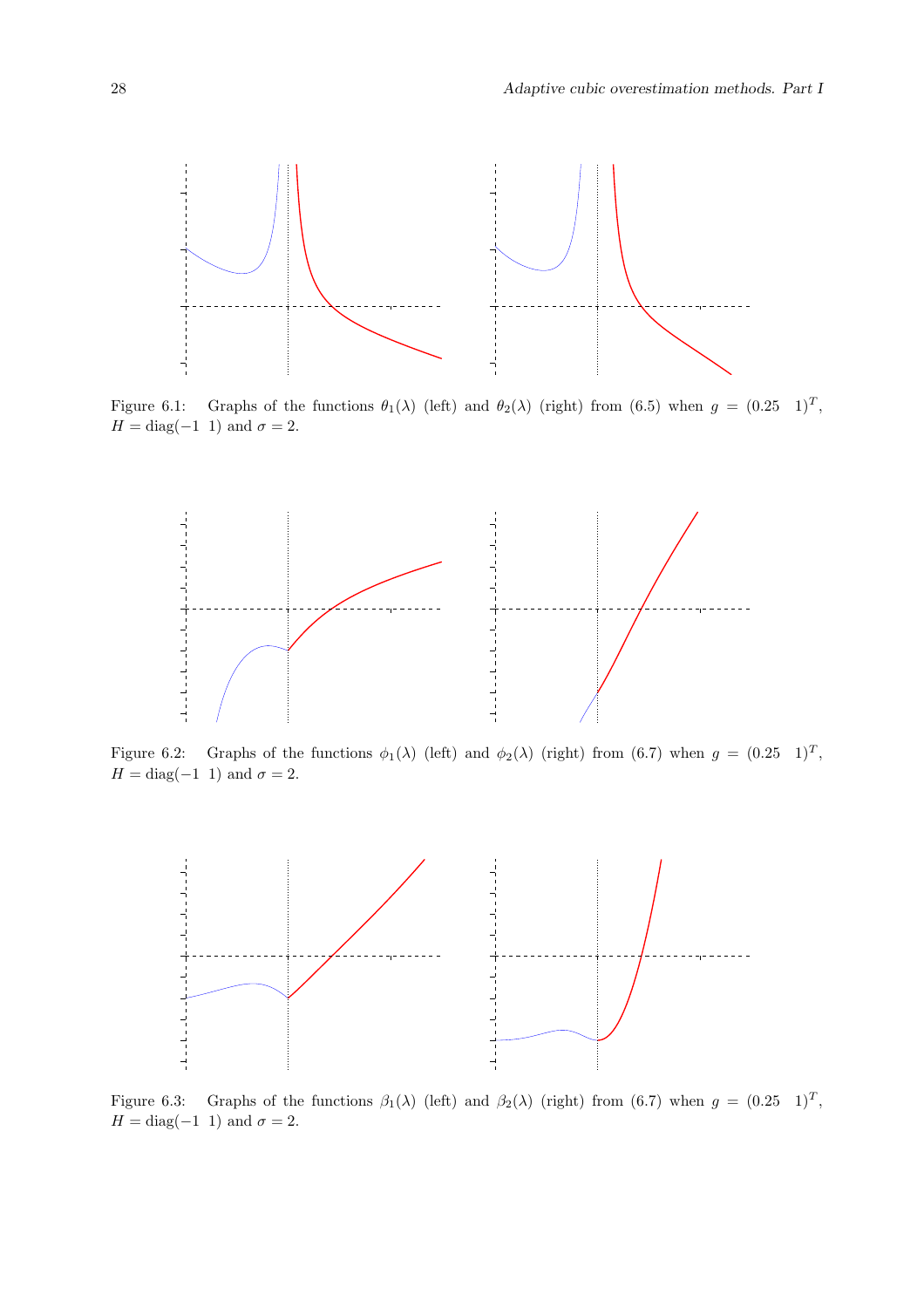In any event, a safeguarded univariate Newton iteration to find the required root of whichever of the functions  $(6.5)$  or  $(6.7)$  we prefer is recommended, but in all cases this requires the solution of a sequence of linear equations

$$
B(\lambda^{(k)})s^{(k)} \equiv (B + \lambda^{(k)}I)s^{(k)} = -g
$$

for selected  $\lambda^{(k)} > \max(0, -\lambda_1)$ . Clearly to use Newton's method, derivatives of (simple functions of)  $\psi(\lambda)$ will be required, but fortunately these are easily obtained once a factorization of  $B + \lambda^{(k)}I$  is known. In particular, we have the result below.

**Lemma 6.1.** Suppose that  $s(\lambda)$  satisfies (6.3),  $\psi(\lambda) = ||s(\lambda)||_2^2$  and  $\lambda > -\lambda_1$ . Then

$$
\psi'(\lambda) = 2s(\lambda)^T \nabla_{\lambda} s(\lambda) \text{ and } \psi''(\lambda) = 6 \|\nabla_{\lambda} s(\lambda)\|_2^2,
$$
\n(6.8)

where

$$
\nabla_{\lambda} s(\lambda) = -B(\lambda)^{-1} s(\lambda). \tag{6.9}
$$

Moreover, given the Cholesky factorization  $B(\lambda) = L(\lambda)L^{T}(\lambda)$ , it follows that

$$
s(\lambda)^T \nabla_{\lambda} s(\lambda) = -||w(\lambda)||_2^2,
$$

where  $L(\lambda)L^{T}(\lambda)s(\lambda) = -g$  and  $L(\lambda)w(\lambda) = s(\lambda)$ .

**Proof.** See the proof of [4, Lem. 7.3.1].  $\Box$ 

Then, for example, for  $\phi_1(\lambda)$  from (6.7), we obtain the following expressions.

Corollary 6.2. Suppose  $g \neq 0$ . Then the function  $\phi_1(\lambda)$  is strictly increasing, when  $\lambda >$  $\max(0, -\lambda_1)$ , and concave. Its first two derivatives are

$$
\phi_1'(\lambda) = -\frac{s(\lambda)^T \nabla_\lambda s(\lambda)}{\|s(\lambda)\|_2^3} + \frac{\sigma}{\lambda^2} > 0
$$
\n(6.10)

and

$$
\phi_1''(\lambda) = \frac{3\left(s(\lambda)^T \nabla_\lambda s(\lambda)^2 - \|s(\lambda)\|_2^2 \|\nabla_\lambda s(\lambda)\|_2^2\right)}{\|s(\lambda)\|_2^5} - \frac{2\sigma}{\lambda^3} < 0. \tag{6.11}
$$

**Proof.** Again, see the proof of [4, Lem. 7.3.1].  $\Box$ 

In this case, the basic Newton iteration is as follows.

In practice, various safeguards of the kinds described for the trust-region case in [4, \$7.3.4–7.3.8] should be added to ensure convergence of Algorithm 6.1 from an arbitrary initial  $\lambda$ . Numerical experience has indicated that the speed of (global) convergence may be improved by only linearizing the term  $\omega(\lambda) \stackrel{\text{def}}{=}$  $1/\sqrt{\psi(\lambda)}$  of  $\phi_1$  in (6.7)—and not the  $\sigma/\lambda$  term as does Newton's method—when computing a correction  $\Delta\lambda^c$  to the estimate  $\lambda$  of the required root of  $\phi_1$ . The resulting correction thus satisfies the equation

$$
\omega(\lambda) + \omega'(\lambda)\Delta\lambda^{\text{c}} \equiv \frac{1}{\psi^{\frac{1}{2}}(\lambda)} - \frac{1}{2}\frac{\psi'(\lambda)}{\psi^{\frac{3}{2}}(\lambda)}\Delta\lambda^{\text{c}} = \frac{\sigma}{\lambda + \Delta\lambda^{\text{c}}},\tag{6.12}
$$

which may be rewritten as a quadratic equation for  $\Delta\lambda^{\circ}$ .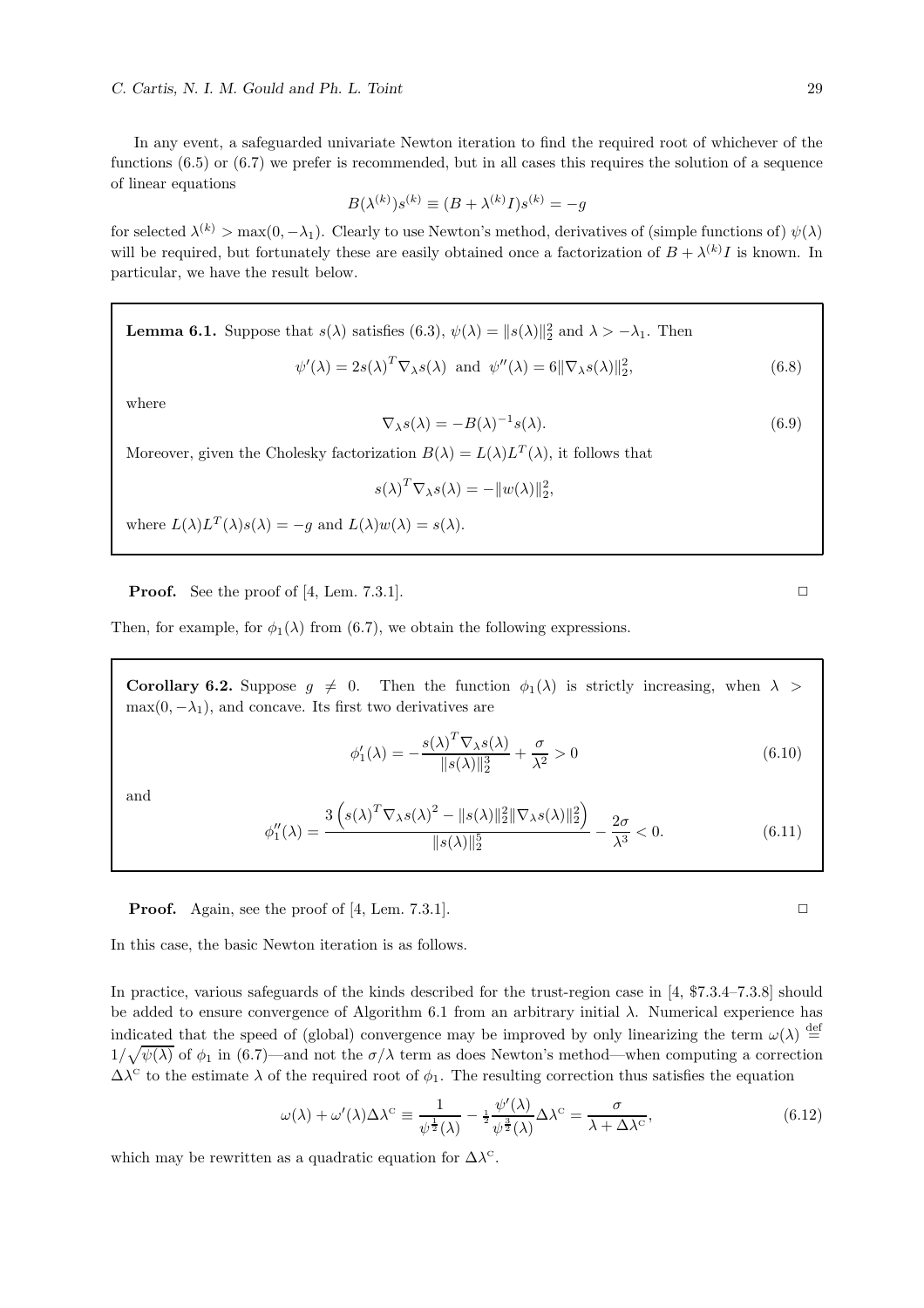Algorithm 6.1: Newton's method to solve  $\phi_1(\lambda) = 0$ Let  $\lambda > \max(0, -\lambda_1)$  be given. **Step 1.** Factorize  $B(\lambda) = LL^T$ . **Step 2.** Solve  $LL^T s = -g$ . Step 3. Solve  $Lw = s$ . **Step 4.** Compute the Newton correction  $\Delta \lambda^N =$  $\lambda \left( \Vert s \Vert_2 - \frac{\lambda}{\sigma} \right)$ σ  $\setminus$  $||s||_2 + \frac{\lambda}{\sigma}$ σ  $\int \frac{\lambda ||w||_2^2}{2}$  $||s||_2^2$  $\overline{\overline{\phantom{a}}}\hspace{0.1cm}.$ **Step 5.** Replace  $\lambda$  by  $\lambda + \Delta \lambda^N$ .

Although Algorithm 6.1 and the variant using (6.12) are not generally globally convergent, there is one very important case in which they will be.

**Theorem 6.3.** Suppose  $\lambda > -\lambda_1$  and  $\phi_1(\lambda) < 0$ . Then both the Newton iterate  $\lambda + \Delta \lambda^N$  and alternative  $\lambda + \Delta \lambda^c$  inherit these properties and converge monotonically towards the required root,  $\lambda_{*}$ . The convergence is globally Q-linear with factor at least

$$
\gamma_{\lambda} \stackrel{\text{def}}{=} 1 - \frac{\phi_1'(\lambda_*)}{\phi_1'(\lambda)} < 1
$$

and is ultimately Q-quadratic. Moreover  $\lambda + \Delta \lambda^N \leq \lambda + \Delta \lambda^C \leq \lambda_*$ .

**Proof.** The proof in the case of the Newton iterate is essentially identical to that of [4, Lem. 7.3.2]. Since  $\omega(\lambda)$  is a concave function of  $\lambda$ , (6.7) and (6.12) give that

$$
\phi_1(\lambda + \Delta \lambda^c) = \omega(\lambda + \Delta \lambda^c) - \frac{\sigma}{\lambda + \Delta \lambda^c} \leq \omega(\lambda) + \omega'(\lambda)\Delta \lambda^c - \frac{\sigma}{\lambda + \Delta \lambda^c} = 0.
$$

The Newton correction satisfies the linearized equation

$$
\omega(\lambda) + \omega'(\lambda)\Delta\lambda^N = \frac{\sigma}{\lambda} - \frac{\sigma}{\lambda^2}\Delta\lambda^N.
$$
\n(6.13)

But, as  $\sigma/\lambda$  is a convex function of  $\lambda$ ,

$$
\frac{\sigma}{\lambda+\Delta \lambda^{\rm C}} \geq \frac{\sigma}{\lambda} - \frac{\sigma}{\lambda^2} \Delta \lambda^{\rm C},
$$

and hence

$$
\omega(\lambda) + \omega'(\lambda)\Delta\lambda^{c} \ge \frac{\sigma}{\lambda} - \frac{\sigma}{\lambda^{2}}\Delta\lambda^{c},
$$

from  $(6.12)$ . Combining this with  $(6.13)$ , we obtain

$$
\phi_1'(\lambda)(\Delta \lambda^{\scriptscriptstyle{\mathrm{C}}} - \Delta \lambda^{\scriptscriptstyle{\mathrm{N}}}) = (\omega'(\lambda) + \frac{\sigma}{\lambda^2})(\Delta \lambda^{\scriptscriptstyle{\mathrm{C}}} - \Delta \lambda^{\scriptscriptstyle{\mathrm{N}}}) \geq 0
$$

and hence  $\Delta\lambda^c \geq \Delta\lambda^N > 0$  since Corollary 6.2 gives  $\phi'_1(\lambda) > 0$ . Thus the alternative iterates improves on the Newton one.  $\Box$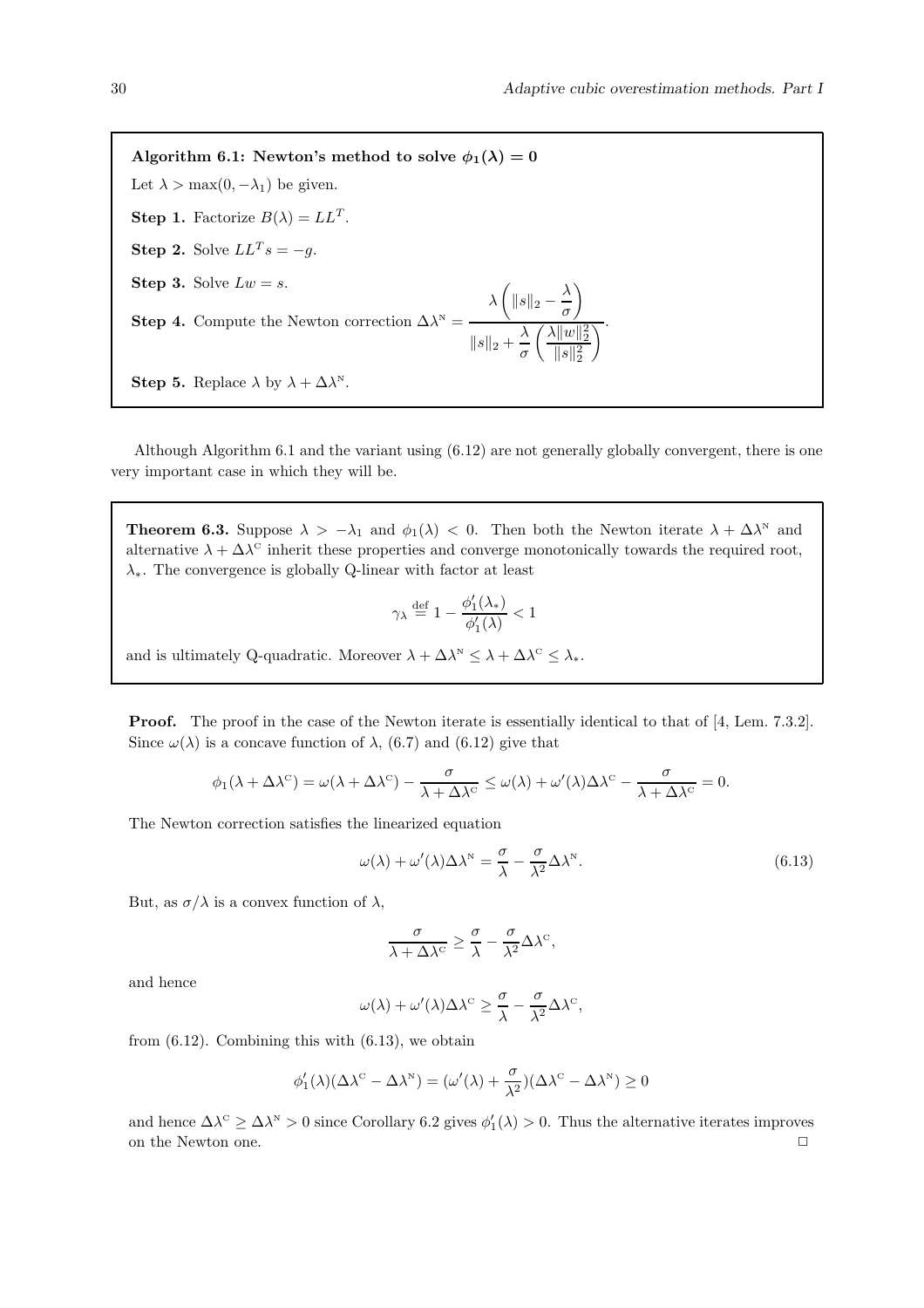Similar results are easily derived for the other root functions defined in (6.5) and (6.7).

We conclude this section with an interesting observation concerning the global minimizer  $s(\sigma)$  of the cubic model  $m(s, \sigma) \equiv m(s)$  in (1.4), where we now make clear the explicit dependence on the parameter  $\sigma$ .

**Theorem 6.4.** Suppose that  $s(\sigma) \neq 0$  is a global minimizer of the model  $m(s, \sigma) \equiv m(s)$  in (1.4). Then the length of the minimizer  $\nu(\sigma) \stackrel{\text{def}}{=} ||s(\sigma)||$  is a non-increasing function of  $\sigma$ .

Proof. We have from Theorem 3.1 that

$$
(B + \sigma || s(\sigma) || I) s(\sigma) = -g \tag{6.14}
$$

and that  $B + \sigma ||s(\sigma)||I$  and thus  $B + \sigma ||s(\sigma)||I + \sigma ||s(\sigma)||^{-1}s(\sigma)s^{T}(\sigma)$  are positive semidefinite. We consider the derivative  $\nu'(\sigma) = ||s(\sigma)||^{-1} s^T(\sigma) \nabla_{\sigma} s(\sigma)$ . Differentiating (6.14) with respect to  $\sigma$  reveals that

$$
(B + \sigma ||s(\sigma)||I)\nabla_{\sigma}s(\sigma) + ||s(\sigma)||s(\sigma) + \sigma ||s(\sigma)||^{-1}s(\sigma)s^{T}(\sigma)\nabla_{\sigma}s(\sigma) = 0
$$

and thus that

 $(B + \sigma \|s(\sigma)\|I + \sigma \|s(\sigma)\|^{-1}s(\sigma)s^{T}(\sigma)) \nabla_{\sigma}s(\sigma) = -\|s(\sigma)\|s(\sigma).$  (6.15)

Premultiplying (6.15) by  $s^T(\sigma)$  and dividing by  $||s(\sigma)||$  gives that

$$
\nu'(\sigma) = -\frac{\nabla_{\sigma} s^T(\sigma)(B + \sigma ||s(\sigma)||I + \sigma ||s(\sigma)||^{-1} s(\sigma) s^T(\sigma)) \nabla_{\sigma} s(\sigma)}{||s(\sigma)||^2} \le 0
$$

since we have seen that  $B + \sigma ||s(\sigma)||I + \sigma ||s(\sigma)||^{-1}s(\sigma)s^{T}(\sigma)$  is positive semidefinite. Thus  $\nu'(\sigma)$  is a non-increasing function of  $\sigma$ .

Griewank [19] provides a more complicated proof of the same result.

## 6.2 Computing an approximate solution

Of course, the dominant cost of the methods we have just discussed is that of factorizing  $B + \lambda I$  for various  $\lambda$ , and this may be prohibitive for large n; indeed factorization may be impossible. An obvious alternative is to use a Krylov method to approximate the solution. This was first proposed in [14] for trust-region methods.

The Lanczos method may be used to build up an orthogonal basis  $\{q_0, \dots, q_i\}$  for the Krylov space  $\{g, Bg, B^2g, \ldots, B^jg\}$ , formed by applying successively B to g. Letting  $Q_j = (q_0, \cdots q_j)$ , the key relationships are

$$
Q_j^T Q_j = I, \quad Q_j^T B Q_j = T_j \quad \text{and} \quad Q_j^T g = \gamma_0 e_1,\tag{6.16}
$$

where  $e_1$  is the first unit vector of appropriate length and  $T_j$  is a symmetric, tridiagonal matrix.

We shall consider vectors of the form

$$
s \in \mathcal{S}_j = \{ s \in \mathbb{R}^n \mid s = Q_j u \}
$$

and seek

$$
s_j = Q_j u_j,\tag{6.17}
$$

where  $s_i$  solves the problem

$$
\min_{s \in \mathcal{S}_j} m(s). \tag{6.18}
$$

It then follows directly from  $(6.16)$  that  $u_j$  solves the problem

$$
\min_{u \in \mathbb{R}^{j+1}} m_j(u) \stackrel{\text{def}}{=} f + \gamma_0 u^T e_1 + \frac{1}{2} u^T T_j u + \frac{1}{3} \sigma \|u\|_2^3. \tag{6.19}
$$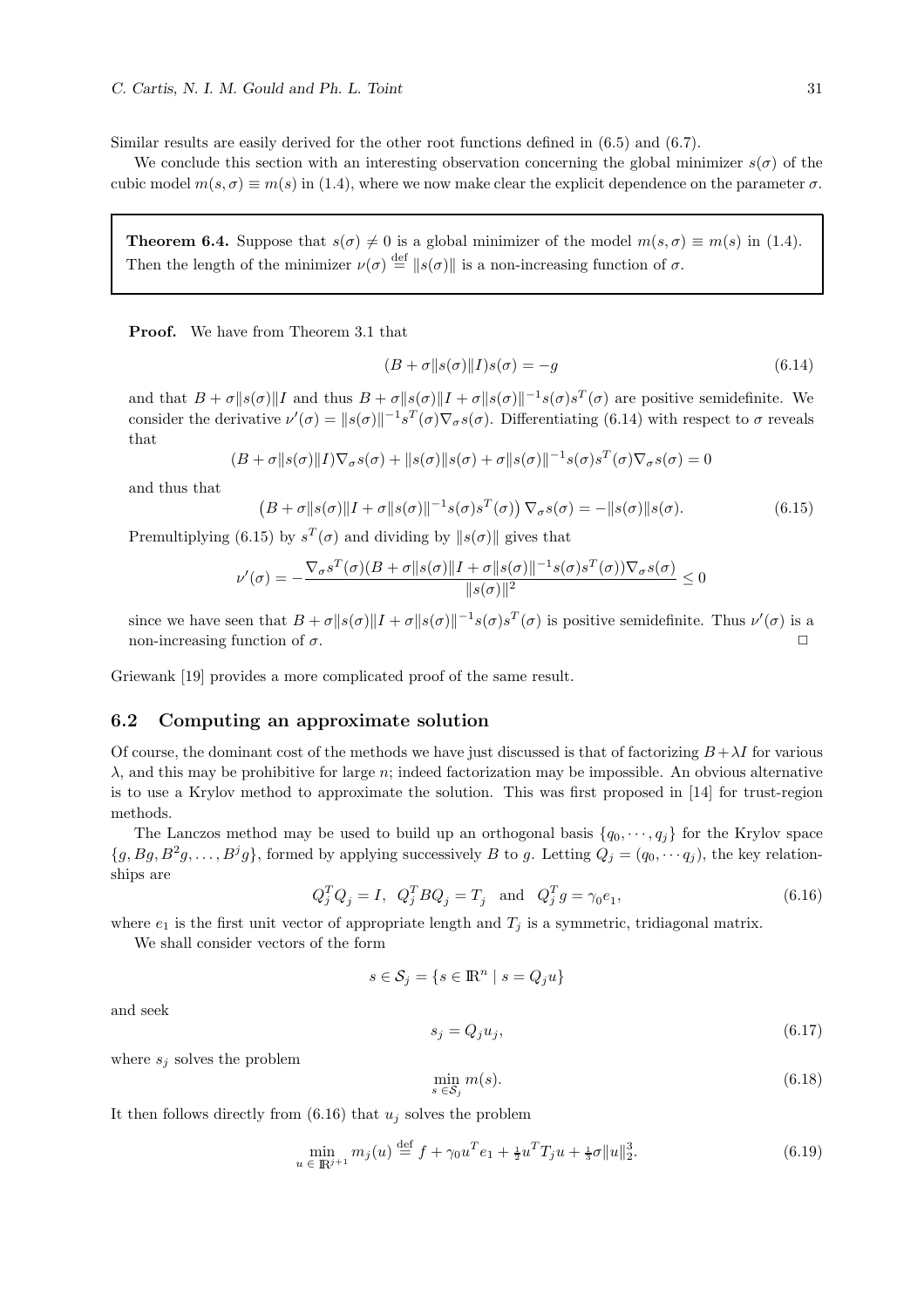There are a number of crucial observations to be made here. Firstly, as  $T_j$  is tridiagonal, it is feasible to use the method broadly described in  $\S 6.1$  to compute the solution to  $(6.18)$  even when n is large. Secondly, having found  $u_j$ , the matrix  $Q_j$  is needed to recover  $s_j$ , and thus the Lanczos vectors  $q_j$  will either need to be saved on backing store or regenerated when required. We only need  $Q_i$  once we are satisfied that continuing the Lanczos process will give little extra benefit. Thirdly, one would hope that as a sequence of such problems may be solved, and as  $T_j$  only changes by the addition of an extra diagonal and superdiagonal entry, solution data from one subproblem may be useful for starting the next. Lastly, this is a clear extension of the GLTR method for the solution of the trust-region problem [14], and many of the implementation issues and details follow directly from there.

Furthermore, employing this approach within the ACO algorithm benefits from the theoretical guarantees of convergence in  $\S2.2-\S5$ , and satisfies the complexity bounds developed in [2]. To see this, let  $\mathcal{L}_k = \mathcal{S}_j$  in Lemma 3.2 and note that the current gradient is included in all subspaces  $\mathcal{S}_j$ .

#### 6.3 Scaled regularization

The preceding development can trivially be generalized if the regularization  $\frac{1}{3}\sigma \|s\|_2^3$  is replaced by the scaled variant  $\frac{1}{3}\sigma \|s\|_M^3$ , where we define  $\|s\|_M = s^T M s$  for some symmetric positive definite M. All that changes is that the key second-derivative matrix is  $B(\lambda) = B + \lambda M$  in Theorem 3.1 and its successors, and that M-orthogonal vectors are generated using the preconditioned Lanczos method; the regularization in the tridiagonal problem (6.19) is not altered.

## 6.4 A further possibility

Another possibility is suppose that the optimal  $||s||_2$  is known to be of size  $\Delta$ . In this case, the required value of  $m(s)$  is  $f + s^T g + \frac{1}{2} s^T B s + \frac{1}{3} \sigma \Delta^3$ , where s solves the trust-region problem

$$
q(\Delta) = \min_{s \in \mathbb{R}^n} s^T g + \frac{1}{2} s^T B s
$$
 subject to  $||s||_2 = \Delta$ .

Hence

$$
\min s \in \mathbb{R}^n m(s) = \min_{\Delta \in \mathbb{R}_+} q(\Delta) + \frac{1}{3}\sigma \Delta^3
$$

and we may use known algorithms for the trust-region problem to accomplish the univariate minimization of  $q(\Delta) + \frac{1}{3}\sigma\Delta^3$ . We have not considered this possibility further at this stage.

## 7 Numerical results

We now turn our attention to investigating how the cubic overestimation method performs in practice. We have implemented the ACO algorithm with  $B$  set to the true Hessian  $H$ , together with both the exact and inexact subproblem solvers described in §6.1 and §6.2. To be specific, when solving the subproblem, we compute the required root  $\lambda$  of  $\phi_1(\lambda)$ ; we use Algorithm 6.1 to find the required root, replacing the correction  $\Delta\lambda$  in Step 4 by the improvement given by (6.12). To simplify matters, we start the root finding from  $\max(0, -\lambda_1) + \epsilon$  for some tiny  $\epsilon$ —this of course entails that we find the eigenvalue  $\lambda_1$  of B (§6.1 and the built-in MATLAB function eigs) or  $T_i$  (§6.2 and the specially-designed algorithm given in [14]), which is potentially expensive in the case of B, but far less so for  $T_j$ , especially since we have that of  $T_{j-1}$  as a starting estimate—in which case Theorem 6.3 will ensure global (and ultimately) rapid convergence.

In view of its suitability for large-scale problems, in the results we shall present, we used the Lanczosbased inexact solver described in §6.2. Using the exact solver gives similar results for the small-scale problems that we tested, since the values of the parameters in the stopping rules we have chosen to use require that we solve to reasonably high relative accuracy in the inexact case (see  $(7.1)$ – $(7.3)$ ). We considered three stopping rules for the inexact inner iteration, all derived from the TC.h criteria in §3.3.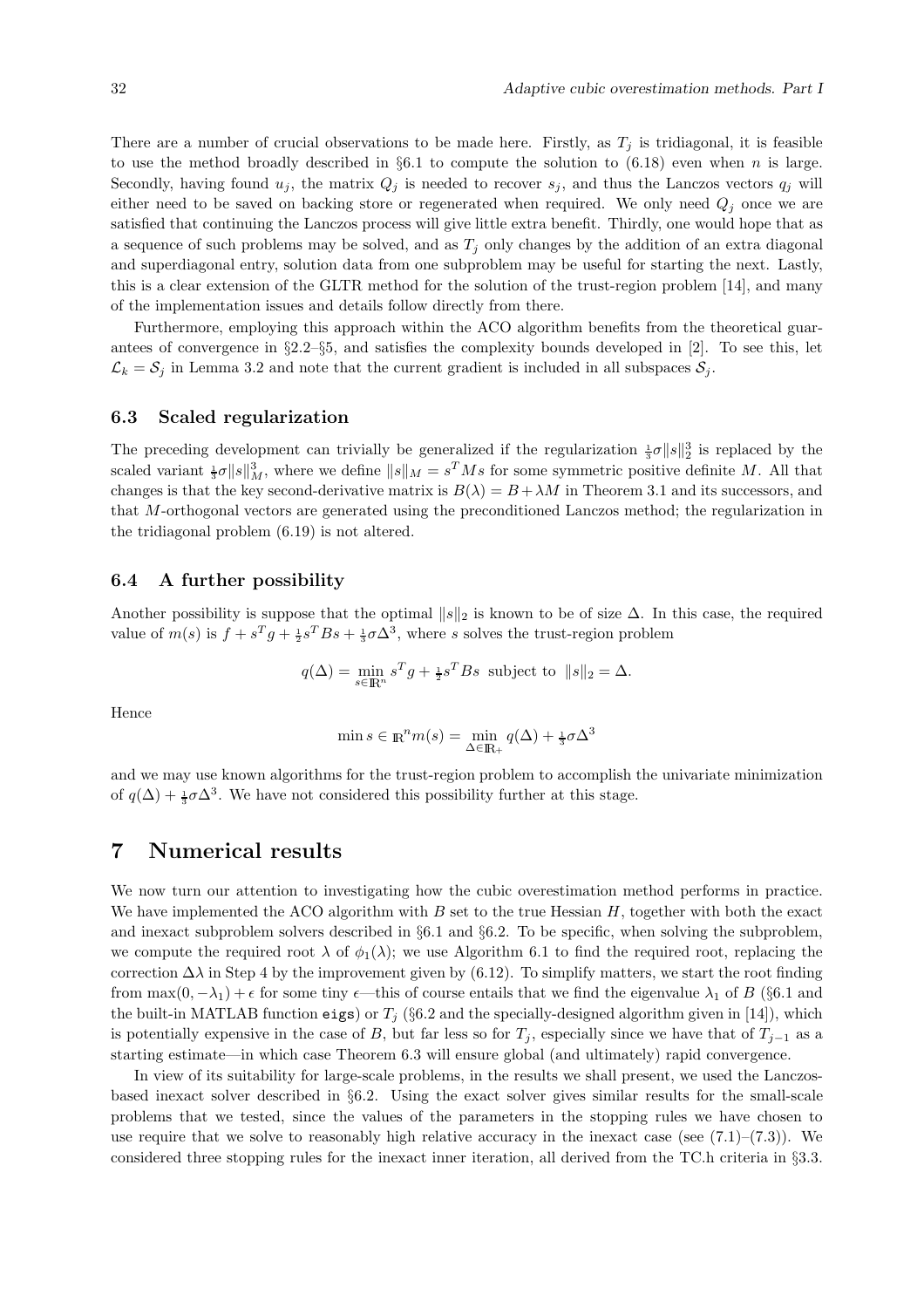In the first, recalling TC.g, we stop as soon as the approximate solution in Step 2 of the ACO algorithm satisfies

$$
\|\nabla m_k(s_k)\| \le \min(0.0001, \|\nabla m_k(0)\|^{\frac{1}{2}}) \|\nabla m_k(0)\|; \tag{7.1}
$$

the aim is to try to encourage rapid ultimate convergence [6, 21] without the expense of "over-solving" when far from optimality—we refer to  $(7.1)$  as the "g rule" (see Corollary 4.8 where we show the ACO algorithm with such a termination criteria converges Q-superlinearly). The remaining rules are geared more towards ensuring the best overall complexity bound we have obtained (see [2, §5]). Thus our second "s rule" comes from TC.s, and it is to stop as soon as

$$
\|\nabla m_k(s_k)\| \le \min(0.0001, \|s_k\|) \|\nabla m_k(0)\|.
$$
\n(7.2)

However since we were concerned that this might be overly stringent when  $s_k$  is small when  $\sigma_k$  is large rather than because  $\nabla m_k(0)$  is small, our final "s/ $\sigma$  rule" is to stop as soon as

$$
\|\nabla m_k(s_k)\| \le \min\left(0.0001, \frac{\|s_k\|}{\max(1, \sigma_k)}\right) \|\nabla m_k(0)\|.
$$
 (7.3)

The ACO algorithm converges at least Q-superlinearly also when (7.2) and (7.3) are employed (see Corollaries 4.8 and 4.10, and the remarks inbetween).

The other crucial ingredient is the management of the regularization parameter  $\sigma_k$  in Step 4 of the ACO algorithm. Here, on very successful iterations, we set  $\sigma_{k+1} = \max(\min(\sigma_k, ||g_k||), \epsilon_M)$ , where  $\epsilon_M \approx 10^{-16}$ is the relative machine precision—the intention is to try to reduce the model rapidly to Newton ( $\sigma = 0$ ) model once convergence sets in, while maintaining some regularization before the asymptotics are entered. For other successful steps we leave  $\sigma_k$  unchanged, while for unsuccessful steps we increase  $\sigma_k$  by 2 (the choice of the "2" factor is for simplicity, and it is likely that better values are possible in a similar vein to [15]). We start with  $\sigma_0 = 1$ , and use  $\eta_1 = 0.1$  and  $\eta_2 = 0.9$ , similar performance being observed for other choices of initial parameters.

By way of a comparison, we have also implemented a standard trust-region method [4, Alg. 6.1.1.]. Here we have used the GLTR method [14] to find an approximate solution of the trust-region problem, stopping as above as soon as (7.1) is satisfied. The trust-region radius  $\Delta_{k+1}$  following a very successful iteration is min $(\max(2||s_k||, \Delta_k), 10^{10})$ , it is left unchanged if the iteration is merely successful, while an unsuccessful step results in a halving of the radius. The initial radius is always set to 1.

We give the results obtained by applying both Algorithms to all of the unconstrained problems from the CUTEr collection [16]; for those whose dimensions may be adjusted, we chose small variants simply so as not to overload our (Matlab) computing environment, most particularly the CUTEr interface to Matlab. All of our experiments were performed on a single processor of a 3.06 GHz Dell Precision 650 Workstation. Both our new algorithm, and the trust-region algorithm were implemented as Matlab M-files, and the tests performed using Matlab 7.2.

We give the complete set of results in Appendix A. The algorithm is stopped as soon as the norm of the gradient  $||g(x_k)||$  is smaller than 10<sup>-5</sup>. An upper limit of 10000 iterations was set, and any run exceeding this is flagged as a failure. In Figure 7.1, we present the iteration-count performance profile [10] for the methods. We would have liked to have given a similar figure for CPU times, but the Matlab CPU timer proved too inaccurate for this purpose—we defer such a comparison until we have produced a careful (Fortran) implementation and tested it on larger examples in a controlled computing environment.

While we should regard our results as tentative, since improvements to both algorithms are most likely, we are delighted with the overall performance of our new algorithm. Trust-region methods are generally considered to be reliable and effective methods for unconstrained minimization, and thus it is gratifying to be able to improve upon them in so many cases. Of course, there are cases where the new algorithm isn't as effective, but in general the algorithm appears able to move to the asymptotic region more rapidly. Whether this is a consequence of a provably good complexity bound or for other reasons of robustness is not clear. For the three cases where the new algorithm fails, slow (but sure) progress is made towards the solution, but these problems are well known to be very hard. Of the three variants of the new method, that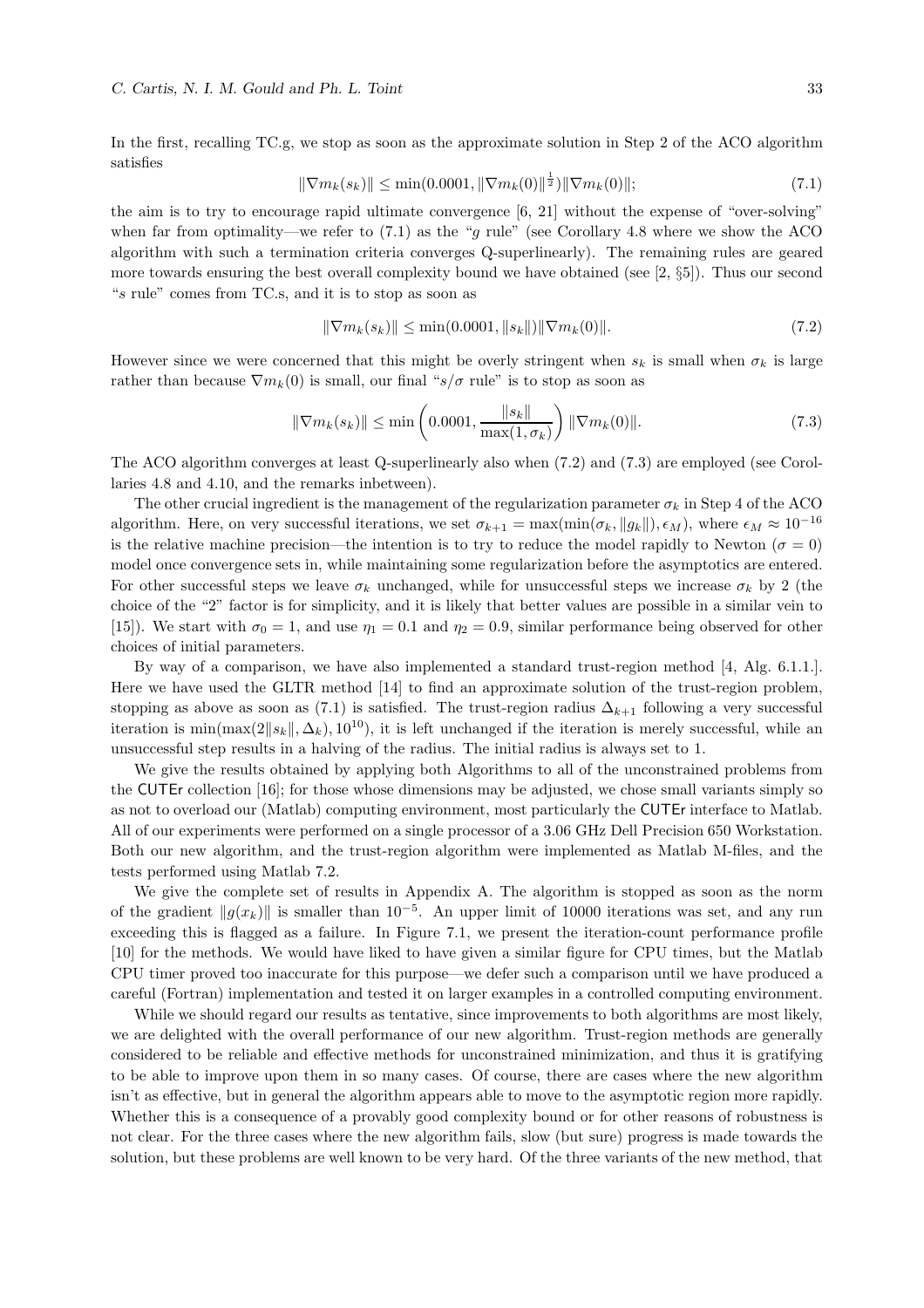

Figure 7.1: Performance profile,  $p(\alpha)$ : Iteration counts for the 131 problems under consideration.

which is less concerned with provably superior worst-case complexity, appears to be more promising. This is perhaps not so surprising since the more conservative acceptance rules (7.2) and (7.3) aim for guaranteed rather than speculative reduction. There is very little to choose between the latter pair, indicating that our concern that (7.2) may be over-stringent may have been misplaced.

Using quasi-Newton updates rather than the exact Hessian in computations will require careful implementation and thought. Clearly, we do not need positive definiteness of the updates due to the regularization term of the cubic model, and hence indefinite update formulae, such as the symmetric rank-one formula, may be used. Indeed, choices that ultimately aim to imitate the true Hessian (such as the symmetric rank-one and Powell symmetric-Broyden formulae) should be used so as to reveal problem negative curvature and hence allow convergence to weak second-order critical points (see §5). Recalling our remarks following (4.8) and (4.19), and also some potentially useful linear algebra details in [11, 12], the Powell symmetric-Broyden and symmetric rank-one updates may prove to be a reasonable choice in this context, for medium-scale problems.

## 8 Conclusions

In this paper we have considered the convergence properties of a new general cubic overestimation framework for unconstrained optimization which has roots in earlier algorithmic proposals by Griewank [19], Nesterov and Polyak [25] and Weiser, Deuflhard and Erdmann [28]. The framework allows for the approximate solution of the key step calculation, and is suitable for large-scale problems. We presented a Lanczos-based approximation method which is covered by our theoretical developments. In practice, the new method is competitive with trust-region methods in tests for small-scale problems.

Our next goal is to implement and test these ideas carefully in the large-scale case, and also to investigate the computational efficiency of using quasi-Newton updates in place of the exact Hessian. The latter approach fits within the theoretical framework of this paper.

Extensions to these ideas are obvious and far-reaching. In particular, since the use of trust-region models is widespread in optimization, it is worth investigating where cubic models might be employed in their place. Projection methods for bound constrained minimization and penalty/barrier/augmented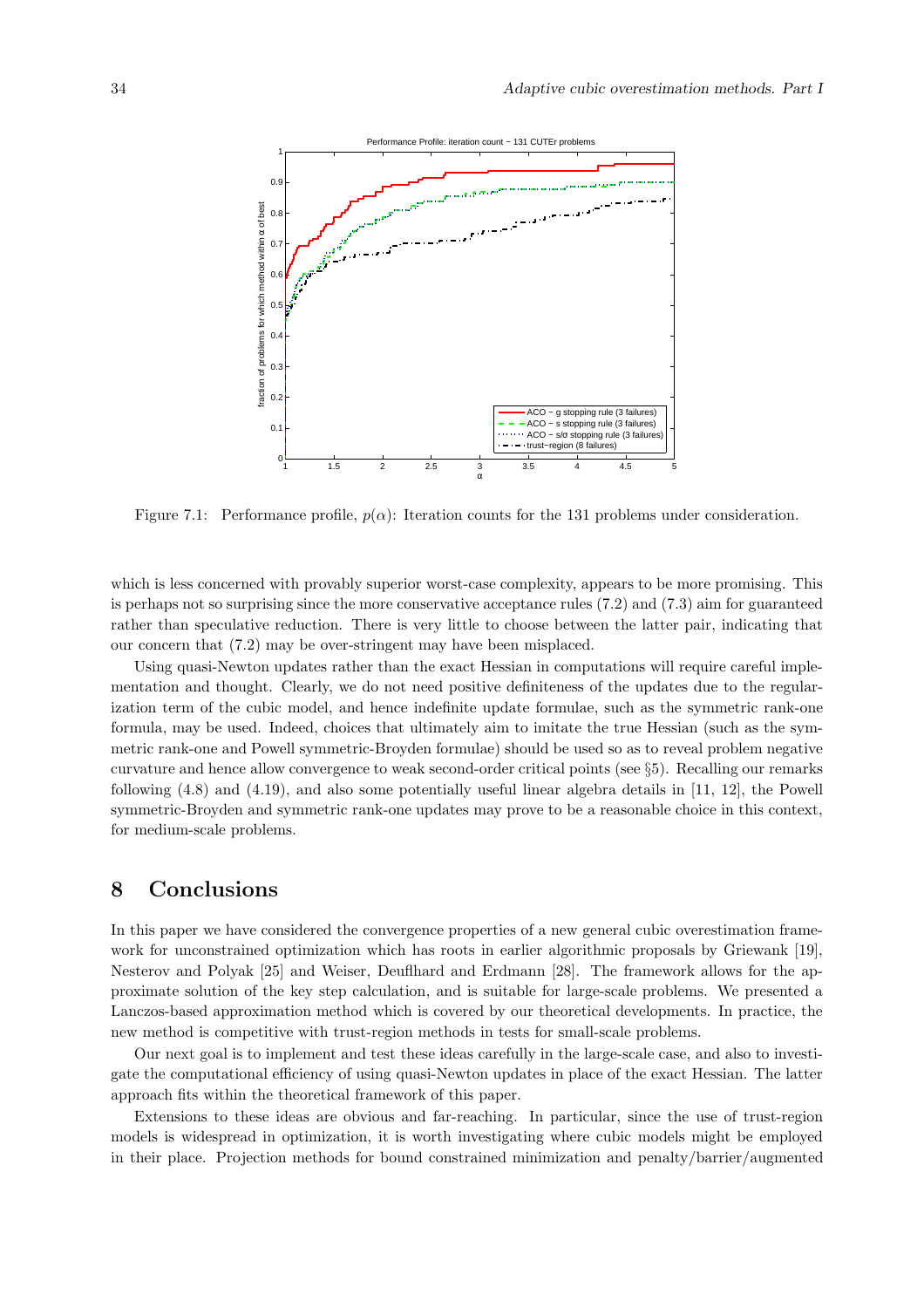Lagrangian methods for constrained optimization are obvious candidates. Note that in the case of linear equality constraints, the (semi-)norm will only need to regularize in the null-space of the constraints, and solving the subproblem is likewise easy so long as the Krylov subspace is projected onto the constraint manifold [4]. More generally, difficulties resulting form the incompatibility of the intersection of linearized constraints with trust-region bounds has been a perennial problem in constrained optimization; (cubic) regularization offers an easy way to avoid this difficulty.

#### Acknowledgements

The authors would like to thank the editor and the referees for their useful suggestions that have greatly improved the manuscript.

## References

- [1] R. H. Byrd, H. F. Khalfan and R. B. Schnabel. Analysis of a symmetric rank-one trust region method. SIAM Journal on Optimization, 6(4):1025–1039, 1996.
- [2] C. Cartis, N. I. M. Gould and Ph. L. Toint. Adaptive cubic overestimation methods for unconstrained optimization. Part II: worst-case iteration complexity. Submitted to Mathematical Programming.
- [3] A. R. Conn, N. I. M. Gould and Ph. L. Toint. Convergence of quasi-Newton matrices generated by the symmetric rank one update. Mathematical Programming, 50(2):177–196, 1991.
- [4] A. R. Conn, N. I. M. Gould and Ph. L. Toint. Trust-Region Methods. SIAM, Philadelphia, USA, 2000.
- [5] R. S. Dembo, S. C. Eisenstat and T. Steihaug. Inexact-Newton methods. SIAM Journal on Numerical Analysis, 19(2):400–408, 1982.
- [6] R. S. Dembo and T. Steihaug. Truncated-Newton algorithms for large-scale unconstrained optimization. Mathematical Programming, 26(2):190–212, 1983.
- [7] J. E. Dennis and J. J. Moré. A characterization of superlinear convergence and its application to quasi-Newton methods. Mathematics of Computation, 28(126):549–560, 1974.
- [8] J. E. Dennis and R. B. Schnabel. Numerical methods for unconstrained optimization and nonlinear equations. Prentice-Hall, Englewood Cliffs, New Jersey, USA, 1983. Reprinted as Classics in Applied Mathematics 16, SIAM, Philadelphia, USA, 1996.
- [9] P. Deuflhard. Newton Methods for Nonlinear Problems. Affine Invariance and Adaptive Algorithms. Springer Series in Computational Mathematics, Vol. 35. Springer, Berlin, 2004.
- [10] E. D. Dolan and J. J. Moré. Benchmarking optimization software with performance profiles. Mathematical Programming, 91(2):201–213, 2002.
- [11] A. Gerasoulis. A fast algorithm for the multiplication of generalized Hilbert matrices with vectors. Mathematics of Computation, 50(181):179–188, 1988.
- [12] A. Gerasoulis, M. D. Grigoriadis and L. Sun. A fast algorithm for Trummer's problem. SIAM Journal on Scientific and Statistical Computing, 8(1):135–138, 1987.
- [13] G. H. Golub and C. F. Van Loan. Matrix Computations. The John Hopkins University Press, Baltimore, USA, 1996.
- [14] N. I. M. Gould, S. Lucidi, M. Roma and Ph. L. Toint. Solving the trust-region subproblem using the Lanczos method. SIAM Journal on Optimization, 9(2):504–525, 1999.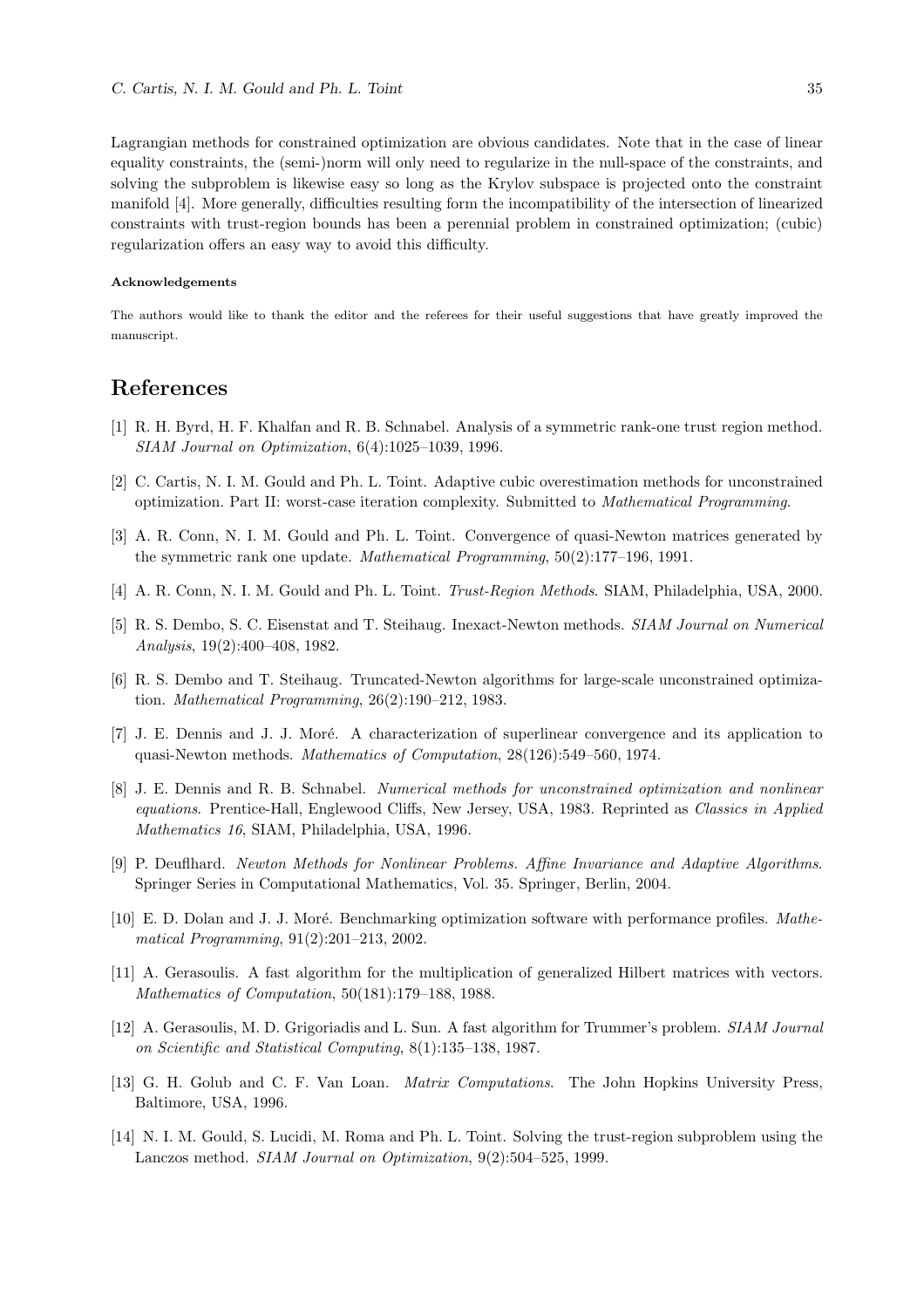- [15] N. I. M. Gould, D. Orban, A. Sartenaer and Ph. L. Toint. Sensitivity of trust-region algorithms on their parameters. 4OR, Quarterly Journal of the Italian, French and Belgian OR Socities, 3(3):227–241, 2005.
- [16] N. I. M. Gould, D. Orban and Ph. L. Toint. CUTEr (and SifDec), a Constrained and Unconstrained Testing Environment, revisited. ACM Transactions on Mathematical Software, 29(4):373–394, 2003.
- [17] S. Gratton, M. Mouffe, Ph. L. Toint and M. Weber-Mendonca. A recursive trust-region method in infinity norm for bound-constrained nonlinear optimization. IMA Journal of Numerical Analysis, (to appear) 2008.
- [18] S. Gratton, A. Sartenaer and Ph. L. Toint. Recursive trust-region methods for multiscale nonlinear optimization. SIAM Journal on Optimization, 19(1):414–444, 2008.
- [19] A. Griewank. The modification of Newton's method for unconstrained optimization by bounding cubic terms. Technical Report NA/12 (1981), Department of Applied Mathematics and Theoretical Physics, University of Cambridge, United Kingdom, 1981.
- [20] A. Griewank. The "global" convergence of Broyden-like methods with a suitable line search. Journal of the Australian Mathematical Society, Series B, 28:75–92, 1986.
- [21] A. Griewank and Ph. L. Toint. Numerical experiments with partially separable optimization problems. Numerical Analysis: Proceedings Dundee 1983, pages 203–220. Springer, Lecture Notes in Mathematics vol. 1066, 1984.
- [22] J. J. Moré. Recent developments in algorithms and software for trust region methods. in A. Bachem and M. Grötschel and B. Korte, eds., *Mathematical Programming: The State of the Art*, pp. 258–287, Springer-Verlag, Heidelberg, Berlin, New York, 1983.
- [23] Yu. Nesterov. Introductory Lectures on Convex Optimization. Kluwer Academic Publishers, Dordrecht, The Netherlands, 2004.
- [24] Yu. Nesterov. Accelerating the cubic regularization of Newton's method on convex problems. Mathematical Programming, 112(1):159–181, 2008.
- [25] Yu. Nesterov and B. T. Polyak. Cubic regularization of Newton's method and its global performance. Mathematical Programming, 108(1):177–205, 2006.
- [26] J. Nocedal and S. J. Wright. Numerical Optimization. Springer-Verlag, New York, USA, 1999.
- [27] S. W. Thomas. Sequential estimation techniques for quasi-Newton algorithms. PhD thesis, Cornell University, Ithaca, New York, USA, 1975.
- [28] M. Weiser, P. Deuflhard and B. Erdmann. Affine conjugate adaptive Newton methods for nonlinear elastomechanics. Optimization Methods and Software, 22(3):413–431, 2007.

# Appendix A

Here we give the complete set of results from our tests. For each problem, in Table 1 we report its number of variables  $(n)$ , along with the number of iterations (= the number of function evaluations) required for convergence (iter), the number of gradient evaluations  $(\#q)$ , and the best objective function value found  $(f;$  the subscript gives the base-10 exponent) for the four rival methods. The symbol  $\geq$  indicates that the iteration limit was exceeded.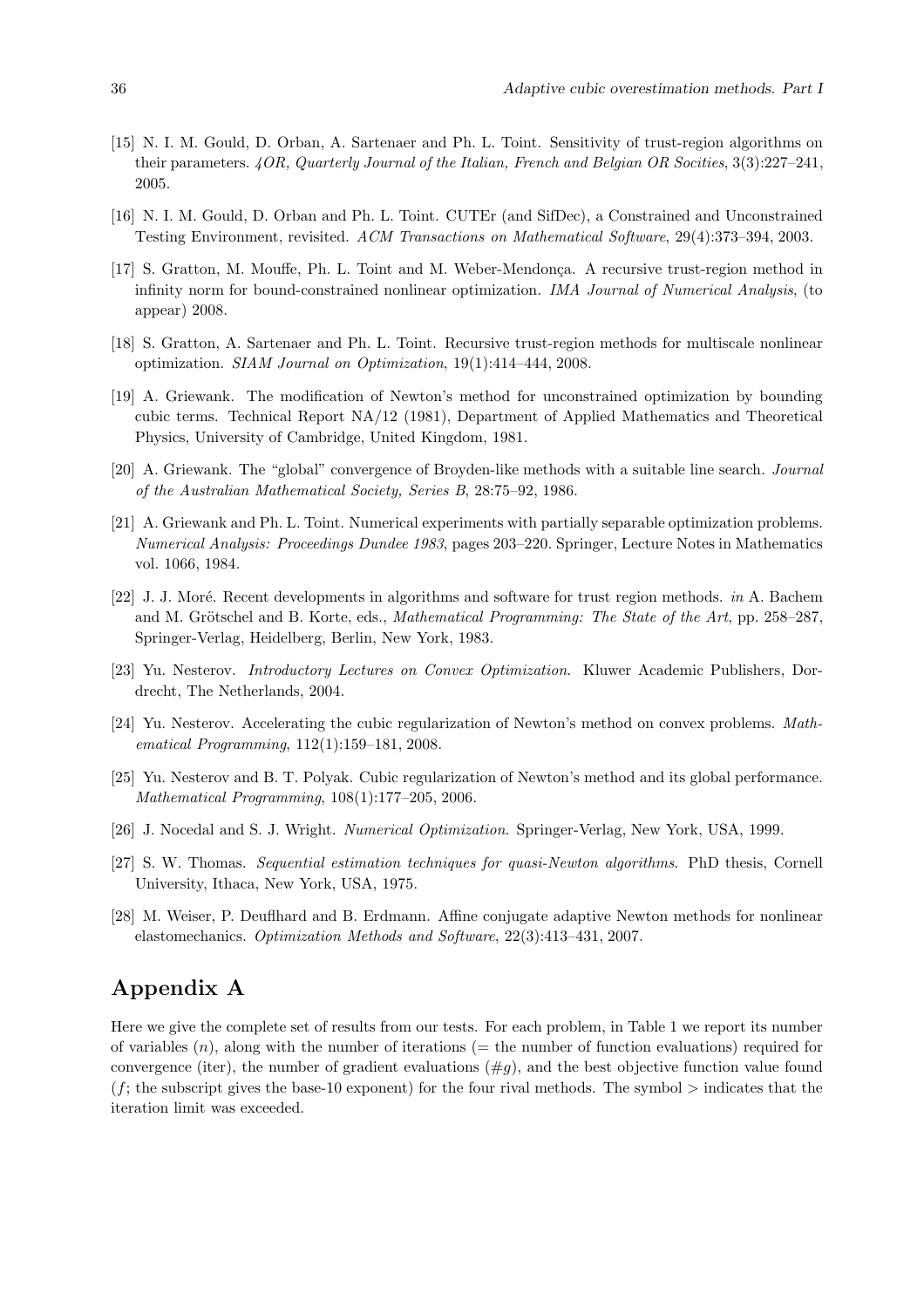|                                    |                       | Trust-region         |                          |                                       | ACO with $q$ -rule      |                      |                             |                      | ACO with s-rule                  |                              | ACO with $s/\sigma$ -rule |                                  |                                       |
|------------------------------------|-----------------------|----------------------|--------------------------|---------------------------------------|-------------------------|----------------------|-----------------------------|----------------------|----------------------------------|------------------------------|---------------------------|----------------------------------|---------------------------------------|
| Name                               | $\mathbf n$           | iter                 | #g                       | f                                     | iter                    | #g                   | $\boldsymbol{f}$            | iter                 | #g                               |                              | iter                      | #g                               |                                       |
| <b>ALLINITU</b>                    | $\,4\,$               | 8                    | 8                        | 5.74                                  | 16                      | 9                    | 5.74                        | 16                   | 9                                | 5.74                         | 16                        | 9                                | 5.74                                  |
| ARGLINA                            | 200                   | 30                   | 30                       | $2.00_{+2}$                           | 8                       | 8                    | $2.00_{+2}$                 | 8                    | 8                                | $2.00_{+2}$                  | 8                         | 8                                | $2.00_{+2}$                           |
| <b>ARWHEAD</b>                     | 100                   | $\,6$                | 6                        | $6.59 - 14$                           | $\,6$                   | $\,6$                | $8.79 - 14$                 | $\,6$                | $\boldsymbol{6}$                 | $8.79 - 14$                  | $\,6$                     | 6                                | $8.79 - 14$                           |
| <b>BARD</b>                        | 3                     | 8                    | 8                        | $8.21_{-3}$                           | $\,$ 8 $\,$             | $\,$ 8 $\,$          | $8.21_{-3}$                 | 8                    | $\,$ 8 $\,$                      | $8.21_{-3}$                  | 8                         | 8                                | $8.21_{-3}$                           |
| <b>BDQRTIC</b>                     | 100                   | 14                   | 14                       | $3.79_{+2}$                           | 10                      | 10                   | $3.79_{+2}$                 | 10                   | 10                               | $3.79_{+2}$                  | 10                        | 10                               | $3.79_{+2}$                           |
| <b>BEALE</b>                       | $\,2$                 | $\boldsymbol{9}$     | $\overline{\phantom{a}}$ | $7.55_{-14}$                          | 10                      | $\overline{7}$       | $9.89 - 12$                 | 10                   | $\overline{7}$                   | $9.89_{-12}$                 | 10                        | $\overline{7}$                   | $9.89_{-12}$                          |
| BIGGS6                             | 6                     | 200                  | 196                      | $2.43_{-1}$                           | 66                      | 47                   | $1.66_{-10}$                | 76                   | 52                               | $1.35_{-11}$                 | 76                        | 52                               | $1.35 - 11$                           |
| BOX3<br><b>BRKMCC</b>              | 3<br>$\boldsymbol{2}$ | 8<br>$\,3$           | 8<br>$\,3$               | $2.03 - 11$                           | $\,9$<br>$\overline{4}$ | 9<br>$\overline{4}$  | $5.84 - 16$<br>$1.69_{-1}$  | 9<br>$\overline{4}$  | $\overline{9}$<br>$\overline{4}$ | $5.84 - 16$                  | $\,9$<br>$\,4$            | $\overline{9}$<br>$\overline{4}$ | $5.84 - 16$                           |
| <b>BROWNAL</b>                     | 200                   | 11                   | 11                       | $1.69_{\rm -1}$<br>$5.49 - 20$        | $\bf 5$                 | 5                    | $8.29 - 17$                 | $\,3$                | $\sqrt{3}$                       | $1.69_{-1}$<br>$1.47 - 9$    | 3                         | $\,3$                            | $1.69_{-1}$<br>$1.47 - 9$             |
| <b>BROWNBS</b>                     | $\,2$                 | >                    | >                        | $9.80_{+11}$                          | 28                      | $\sqrt{27}$          | $2.17_{-29}$                | 28                   | $27\,$                           | $1.78 - 29$                  | 28                        | 27                               | $1.78 - 29$                           |
| <b>BROWNDEN</b>                    | $\overline{4}$        | 44                   | 44                       | $8.58_{+4}$                           | $\,9$                   | 9                    | $8.58_{+4}$                 | 9                    | $\overline{9}$                   | $8.58_{+4}$                  | $\,9$                     | $\overline{9}$                   | $8.58_{+4}$                           |
| BROYDN7D                           | 100                   | 22                   | 22                       | $3.24_{+1}$                           | 25                      | 17                   | $3.01_{+1}$                 | 25                   | 17                               | $3.01_{+1}$                  | 25                        | 17                               | $3.01_{+1}$                           |
| <b>BRYBND</b>                      | 100                   | 18                   | 15                       | $5.54_{-17}$                          | 16                      | 10                   | $5.32_{-17}$                | 16                   | 10                               | $5.34_{-17}$                 | 16                        | 10                               | $5.32_{-17}$                          |
| CHAINWOO                           | 100                   | 255                  | 253                      | $3.22_{+1}$                           | 60                      | 42                   | 1.00                        | 60                   | 41                               | 1.00                         | 60                        | 42                               | 1.00                                  |
| <b>CHNROSNB</b>                    | 50                    | 63                   | 61                       | $1.28 - 18$                           | 68                      | 42                   | $1.82 - 16$                 | 68                   | 42                               | $1.80 - 16$                  | 68                        | 42                               | $1.80 - 16$                           |
| <b>CLIFF</b>                       | $\,2$                 | 28                   | 28                       | $2.00_{-1}$                           | 28                      | 28                   | $2.00_{-1}$                 | 28                   | 28                               | $2.00_{-1}$                  | 28                        | 28                               | $2.00_{-1}$                           |
| CRAGGLVY                           | 202                   | 29                   | 29                       | $6.67_{+1}$                           | 14                      | 14                   | $6.67_{+1}$                 | 14                   | 14                               | $6.67_{+1}$                  | 14                        | 14                               | $6.67_{+1}$                           |
| <b>CUBE</b>                        | $\,2$                 | 32                   | 28                       | $1.00 - 19$                           | 56                      | $\bf 27$             | $7.73 - 21$                 | 56                   | 27                               | $7.73_{-21}$                 | 56                        | 27                               | $7.73_{-21}$                          |
| CURLY10                            | 50                    | 15                   | 15                       | $-5.02_{+3}$                          | 27                      | 16                   | $-5.02_{+3}$                | 27                   | 16                               | $-5.02_{+3}$                 | 27                        | 16                               | $-5.02_{+3}$                          |
| CURLY20                            | 50                    | 12                   | 12                       | $-5.02_{+3}$                          | 29                      | 15                   | $-5.02_{+3}$                | 29                   | 15                               | $-5.02_{+3}$                 | 29                        | 15                               | $-5.02_{+3}$                          |
| CURLY30                            | 50                    | 19                   | 18                       | $-5.02_{+3}$                          | 30                      | 15                   | $-5.02_{+3}$                | 30                   | 15                               | $-5.02_{+3}$                 | 30                        | 15                               | $-5.02_{+3}$                          |
| DECONVU                            | 61                    | 46                   | 38                       | $1.40 - 9$                            | 142                     | 56                   | $3.92 - 11$                 | 131                  | 55                               | $1.27 - 10$                  | 144                       | 56                               | $1.41 - 10$                           |
| <b>DENSCHNA</b>                    | $\,2$                 | 6                    | 6                        | $2.21_{-12}$                          | $\,6$                   | 6                    | $1.83 - 12$                 | 6                    | 6                                | $1.83_{-12}$                 | 6                         | 6                                | $1.83 - 12$                           |
| <b>DENSCHNB</b>                    | $\,2$                 | 6                    | 6                        | $1.04_{-13}$                          | $\,6$                   | 6                    | $2.74_{-15}$                | 6                    | 6                                | $2.74_{-15}$                 | $\,6$                     | 6                                | $2.74_{-15}$                          |
| DENSCHNC                           | $\,2$                 | 11                   | 11                       | $2.18 - 20$                           | 11                      | 11                   | $5.50 - 19$                 | 11                   | 11                               | $5.50 - 19$                  | 11                        | 11                               | $5.50 - 19$                           |
| <b>DENSCHND</b>                    | 3                     | 36<br>16             | 36<br>16                 | $1.77_{-8}$                           | 50                      | 33<br>14             | $8.74_{-9}$                 | 50<br>$\bf 25$       | 33<br>15                         | $8.74_{-9}$                  | 50                        | 33<br>15                         | $8.74_{-9}$                           |
| <b>DENSCHNE</b><br><b>DENSCHNF</b> | 3<br>$\boldsymbol{2}$ | $\overline{7}$       | $\overline{7}$           | $1.10 - 18$<br>$6.51_{-22}$           | 24<br>$\overline{7}$    | $\overline{7}$       | $9.92 - 14$<br>$6.93 - 22$  | $\overline{7}$       | $\overline{7}$                   | $1.84 - 11$<br>$6.93 - 22$   | 25<br>$\overline{7}$      | $\overline{7}$                   | $1.84 - 11$<br>$6.93 - 22$            |
| <b>DIXMAANA</b>                    | 150                   | 27                   | 27                       | 1.00                                  | $\,$ 8 $\,$             | $\,$ 8 $\,$          | 1.00                        | $\,8\,$              | $\,$ 8 $\,$                      | 1.00                         | $\,$ 8 $\,$               | 8                                | 1.00                                  |
| <b>DIXMAANB</b>                    | 150                   | 27                   | 27                       | 1.00                                  | $\,$ 8 $\,$             | $\,$ 8 $\,$          | 1.00                        | 8                    | 8                                | 1.00                         | $\,$ 8 $\,$               | $\,$ 8 $\,$                      | 1.00                                  |
| <b>DIXMAANC</b>                    | 150                   | 27                   | 27                       | 1.00                                  | 22                      | 15                   | 1.00                        | 23                   | 16                               | 1.00                         | 23                        | 16                               | 1.00                                  |
| <b>DIXMAAND</b>                    | 150                   | 27                   | 27                       | 1.00                                  | 26                      | 18                   | 1.00                        | 26                   | 18                               | 1.00                         | 26                        | 18                               | 1.00                                  |
| <b>DIXMAANE</b>                    | 150                   | 31                   | 31                       | 1.00                                  | 12                      | 12                   | 1.00                        | 12                   | 12                               | 1.00                         | 12                        | 12                               | 1.00                                  |
| <b>DIXMAANF</b>                    | 150                   | 29                   | 29                       | 1.00                                  | 24                      | 19                   | 1.00                        | 24                   | 19                               | 1.00                         | 24                        | 19                               | 1.00                                  |
| <b>DIXMAANG</b>                    | 150                   | 29                   | 29                       | 1.00                                  | 29                      | 23                   | 1.00                        | 29                   | 23                               | 1.00                         | 29                        | 23                               | 1.00                                  |
| <b>DIXMAANH</b>                    | 150                   | 29                   | 29                       | 1.00                                  | 31                      | $\bf 23$             | 1.00                        | 31                   | 23                               | 1.00                         | 31                        | 23                               | 1.00                                  |
| <b>DIXMAANI</b>                    | 150                   | 37                   | 37                       | 1.00                                  | 17                      | 17                   | 1.00                        | 17                   | 17                               | 1.00                         | 17                        | 17                               | 1.00                                  |
| <b>DIXMAANJ</b>                    | 150                   | 38                   | 36                       | 1.00                                  | 33                      | ${\bf 28}$           | 1.00                        | 33                   | 28                               | 1.00                         | 33                        | 28                               | 1.00                                  |
| <b>DIXMAANK</b>                    | 150                   | 35                   | 34                       | 1.00                                  | 35                      | 28                   | 1.00                        | 35                   | 28                               | 1.00                         | 35                        | 28                               | 1.00                                  |
| DIXMAANL                           | 150                   | 41                   | 39                       | 1.00                                  | 37                      | 29                   | 1.00                        | 37                   | 29                               | 1.00                         | 37                        | 29                               | 1.00                                  |
| <b>DJTL</b>                        | $\,2$                 | 81                   | 72                       | $-8.95_{+3}$                          | 1655                    | 1581                 | $-8.95_{+3}$                | 1655                 | 1581                             | $-8.95_{+3}$                 | 1655                      | 1581                             | $-8.95_{+3}$                          |
| DQRTIC                             | 100                   | 594                  | 594                      | $1.20 - 7$                            | $\bf 25$                | 25                   | $2.36_{-8}$                 | 25                   | 25                               | $2.36_{-8}$                  | 25                        | 25                               | $2.36_{-8}$                           |
| <b>EDENSCH</b><br>EG2              | 100<br>100            | 76<br>$\overline{4}$ | 76<br>$\overline{4}$     | $6.03_{+2}$                           | 12<br>$\overline{4}$    | 12<br>$\overline{4}$ | $6.03_{+2}$                 | 12<br>$\overline{4}$ | 12<br>$\overline{4}$             | $6.03_{+2}$                  | 12<br>$\overline{4}$      | 12<br>$\overline{4}$             | $6.03_{+2}$                           |
| <b>EIGENALS</b>                    | 110                   | 23                   | 23                       | $-9.89_{+1}$<br>$2.83_{\mathrm{-15}}$ | 25                      | 20                   | $-9.89_{+1}$<br>$3.38 - 15$ | 25                   | 20                               | $-9.89_{+1}$<br>$4.56_{-15}$ | 25                        | 20                               | $-9.89_{+1}$<br>$6.56_{\mathrm{-16}}$ |
| <b>EIGENBLS</b>                    | 110                   | 88                   | 83                       | $8.84 - 15$                           | 170                     | 71                   | $7.46 - 11$                 | 202                  | 78                               | $1.40 - 12$                  | 208                       | 81                               | $2.02 - 12$                           |
| <b>EIGENCLS</b>                    | 132                   | 46                   | 44                       | $1.02_{\,-\,15}$                      | 57                      | 35                   | $9.47_{-13}$                | 57                   | 35                               | $1.82_{-11}$                 | 56                        | 35                               | $4.34 - 12$                           |
| ENGVAL1                            | 100                   | 19                   | 19                       | $1.09_{+2}$                           | 9                       | $\overline{9}$       | $1.09_{+2}$                 | 9                    | 9                                | $1.09_{+2}$                  | 9                         | 9                                | $1.09_{+2}$                           |
| ENGVAL2                            | 3                     | 14                   | 14                       | $9.71_{-17}$                          | 27                      | 16                   | $3.08 - 20$                 | 27                   | 16                               | $3.08 - 20$                  | 27                        | 16                               | $3.08 - 20$                           |
| ERRINROS                           | 50                    | 127                  | 123                      | $4.39_{+1}$                           | 66                      | 39                   | $4.39_{+1}$                 | 61                   | 41                               | $3.99_{+1}$                  | 61                        | 41                               | $3.99_{+1}$                           |
| <b>EXPFIT</b>                      | $\,2$                 | 10                   | 8                        | $2.41 - 1$                            | 14                      | 7                    | $2.41 - 1$                  | 14                   | 7                                | $2.41 - 1$                   | 14                        | 7                                | $2.41 - 1$                            |
| <b>EXTROSNB</b>                    | 100                   | 1619                 | 1591                     | $7.96_{-9}$                           | 6826                    | 1197                 | $1.67_{-8}$                 | 6984                 | 1219                             | $1.58_{-8}$                  | 6768                      | 1187                             | $1.71_{-8}$                           |
| FLETCBV2                           | 100                   | 3                    | 3                        | $-5.14_{-1}$                          | 5                       | 5                    | $-5.14_{-1}$                | 5                    | 5                                | $-5.14_{-1}$                 | 5                         | 5                                | $-5.14_{-1}$                          |
| FLETCBV3                           | 50                    | $\,>$                | >                        | $-3.43$                               | >                       | >                    | $-1.17_{+2}$                | >                    | >                                | $-1.17_{+2}$                 | $\,>$                     | >                                | $-1.18_{+2}$                          |
| <b>FLETCHBV</b>                    | 10                    | 5012                 | 5012                     | $-1.99_{+6}$                          | 341                     | 299                  | $-2.17_{+6}$                | 496                  | 419                              | $-2.28_{+6}$                 | 465                       | 388                              | $-2.22_{+6}$                          |
| <b>FLETCHCR</b>                    | 100                   | 154                  | 151                      | $1.00 - 15$                           | 230                     | 154                  | $6.20 - 17$                 | 230                  | 154                              | $6.20 - 17$                  | 230                       | 154                              | $6.20 - 17$                           |
| FMINSRF2                           | 121                   | 128                  | 126                      | 1.00                                  | 45                      | 38                   | 1.00                        | 45                   | 38                               | 1.00                         | 45                        | 38                               | 1.00                                  |
| FMINSURF                           | 121                   | 67                   | 66                       | 1.00                                  | 43                      | 36                   | 1.00                        | 43                   | 36                               | 1.00                         | 43                        | 36                               | 1.00                                  |
| FREUROTH                           | 100                   | 55                   | 30                       | $1.20_{+4}$                           | 17<br>7599              | 12                   | $1.20_{+4}$                 | 17                   | 12                               | $1.20_{+4}$                  | 17<br>7596                | 12                               | $1.20_{+4}$                           |
| <b>GENHUMPS</b><br><b>GENROSE</b>  | 10<br>100             | $\,>$<br>79          | ><br>77                  | $1.42_{+3}$<br>1.00                   | 130                     | 3977<br>62           | $1.32_{-10}$<br>1.00        | 7442<br>135          | 3831<br>63                       | $3.66_{-17}$<br>1.00         | 133                       | 3983<br>63                       | $1.96_{-10}$<br>1.00                  |
| GENROSEB                           | 500                   | 663                  | 660                      | 1.00                                  | 647                     | 290                  | 1.00                        | 652                  | 294                              | 1.00                         | 657                       | 294                              | 1.00                                  |
| GROWTHLS                           | 3                     | 142                  | 134                      | 1.00                                  | 115                     | 69                   | 1.00                        | 113                  | 71                               | 1.00                         | 113                       | 71                               | 1.00                                  |
| <b>GULF</b>                        | 3                     | 248                  | 246                      | $2.96 - 11$                           | 45                      | 33                   | $2.89 - 11$                 | 45                   | 33                               | $2.90 - 11$                  | 45                        | 33                               | $2.89 - 11$                           |
| HAIRY                              | $\,2$                 | 103                  | 100                      | $2.00_{+1}$                           | 75                      | 31                   | $2.00_{+1}$                 | 81                   | 33                               | $2.00_{+1}$                  | 80                        | 33                               | $2.00_{+1}$                           |
| HATFLDD                            | 3                     | 19                   | 18                       | $6.62_{-8}$                           | 26                      | 23                   | $6.62_{-8}$                 | 26                   | 23                               | $6.62_{-8}$                  | 26                        | 23                               | $6.62_{-8}$                           |
| <b>HATFLDE</b>                     | 3                     | 20                   | 19                       | $5.12 - 7$                            | ${\bf 22}$              | 17                   | $5.12 - 7$                  | $\bf{^{22}}$         | 17                               | $5.12 - 7$                   | 22                        | 17                               | $5.12 - 7$                            |
| HEART6LS                           | 6                     | 3369                 | 3363                     | $4.09_{-16}$                          | 407                     | 310                  | $4.02_{-14}$                | 413                  | 300                              | $2.55 - 16$                  | 426                       | 304                              | $1.32_{-14}$                          |
| HEART8LS                           | 8                     | 103                  | 99                       | $1.42 - 19$                           | 94                      | 49                   | $1.99 - 17$                 | 98                   | 48                               | $8.26 - 18$                  | 95                        | 50                               | $7.57 - 15$                           |
| HELIX                              | 3                     | 13                   | 12                       | $1.16_{-15}$                          | 21                      | 12                   | $3.13_{-13}$                | 21                   | 12                               | $3.13_{-13}$                 | 21                        | 12                               | $3.13_{-13}$                          |

Table 1: Comparison between the trust-region and ACO algorithms